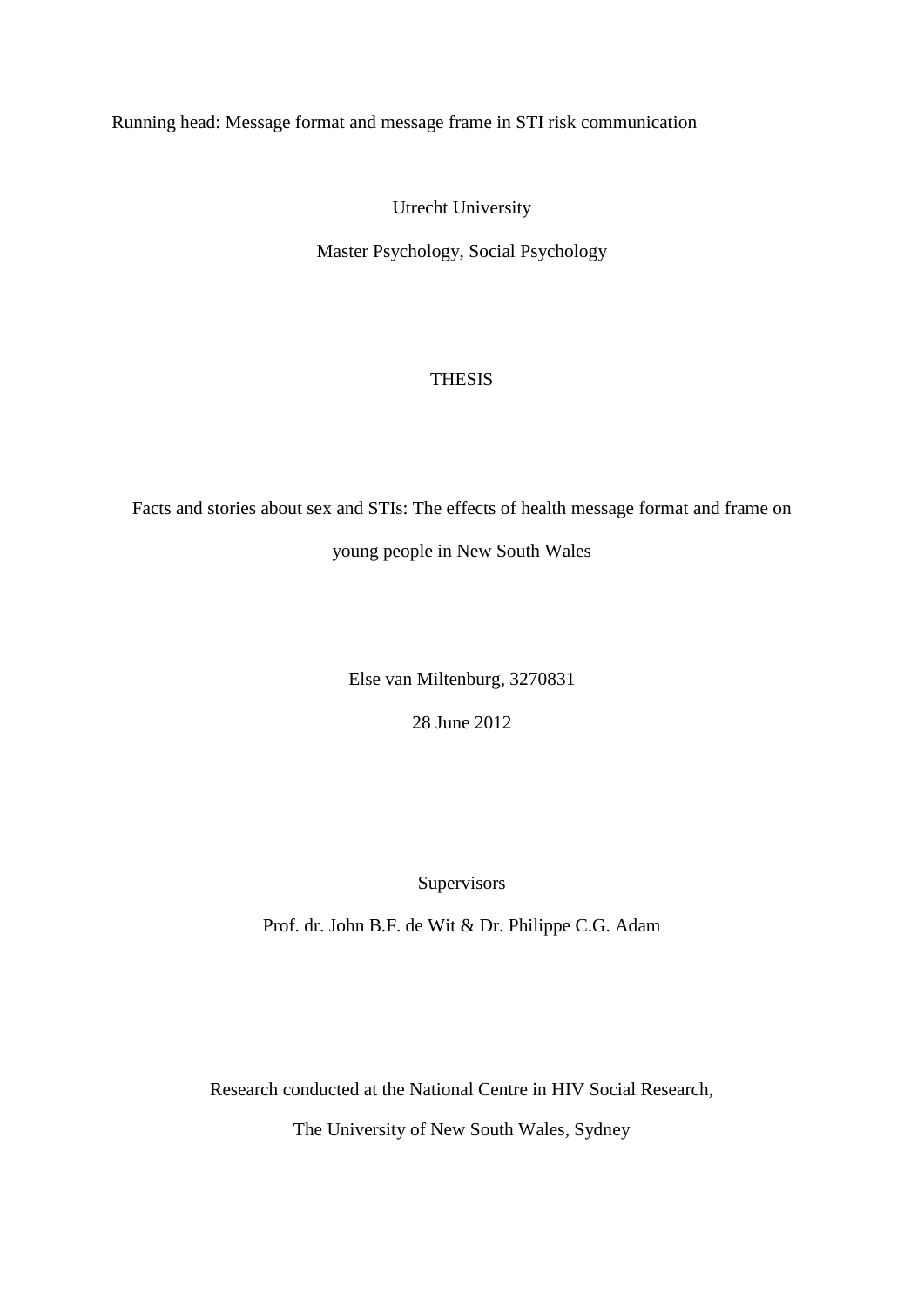### **Abstract**

The annual number of diagnoses of sexually transmitted infections (STIs) has been rising, with highest STI rates continuing to be found among young people. Theory and research associate a greater perceived vulnerability to a health threat and higher behavioural intentions with an increase in the likelihood of enacting health behaviour. This study assessed the effects of health message format and health message frame on young people"s perceived vulnerability to become infected with an STI and their intention to use condoms. Young people between 18 and 29 years, who currently lived in Australia and thought of themselves as hetero- or bisexual  $(n = 167)$ , completed the online study, in which they were randomly assigned to one of four conditions in a 2 (message format: testimonial or statistical) x 2 (message frame: gain or loss) factorial between-subjects design. Analyses of variance show that testimonial messages are significantly more effective than statistical messages in increasing both young people"s perceived vulnerability to become infected with an STI and their intention to use condoms. Moreover, a significant interaction between message frame and message format type on intention to use condoms was found. Results in particular suggest that message framing affects the effect of statistical messages; young people who read a loss-framed statistical message had a significant higher intention to use condoms than people who read a gain-framed statistical message. Furthermore, young people"s perceived vulnerability to become infected with an STI is significantly associated with their intention to use condoms. Findings extend previous theorizing and research, and suggest that messages in a testimonial format are the most effective and safest mode in health communication to increase young people"s perceived vulnerability to become infected with an STI and their intention to use condoms. Messages in a statistical format should focus on the losses one may experience by engaging in risk behaviour, or not engaging in health protective behaviour.

*Keywords:* STIs; Behavioural intentions; Perceived vulnerability; Message format; Message frame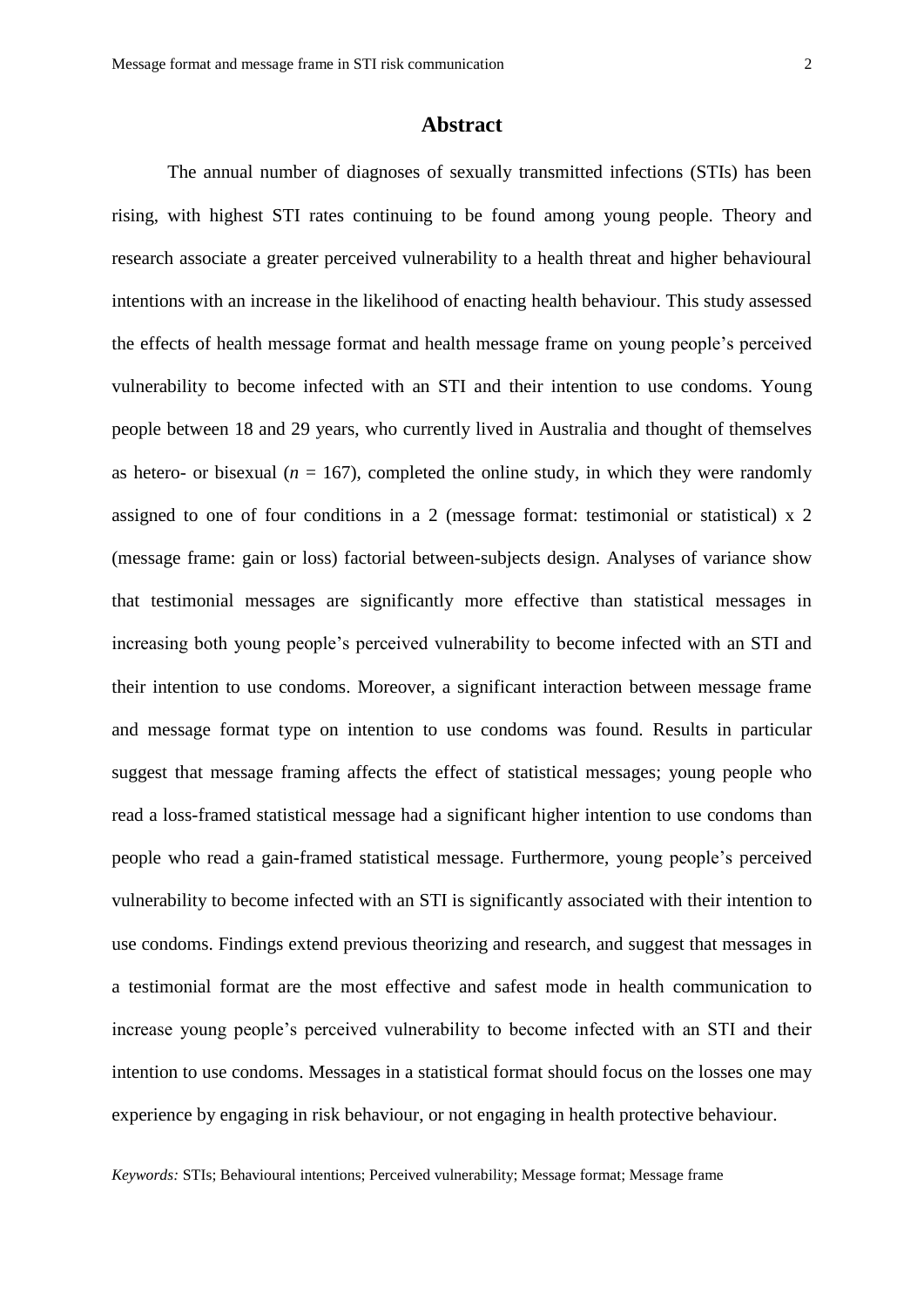# **Introduction**

In the last decade the annual number of diagnoses of sexually transmitted infections (STIs) in Australia has been rising (The Kirby Institute, 2011), with highest rates of STIs continuing to be found among young people (Dehne & Riedner, 2001). Using a condom during sexual intercourse substantially decreases the likelihood of contracting an STI (e.g., Carey et al., 1992; Moniz & Beigi, 2012), but young people use condoms inconsistently (e.g., Abel & Brunton, 2005). Health behaviour theory and research suggest that the intention to use condoms is the proximal determinant of the actual use of condoms (e.g., Albarracín, Johnson, Fishbein & Muellerleile, 2001; Conner & Sparks, 2005; Norman, Boer & Seydel, 2005), and that perceived vulnerability is a key determinant of people"s intention to engage in protective health behaviour (e.g., Abraham & Sheeran, 2005; Norman et al., 2005). The purpose of this study is to assess the effectiveness of different health message format and frame types to increase young people"s perceived vulnerability to become infected with an STI and their intention to use condoms.

## **Sexually Transmitted Infections (STIs)**

STI is a collective term for a variety of pathogens that can be transmitted from person to person by sexual contact (Moniz & Beigi, 2012). STIs can have long-term negative health consequences. For example, *Chlamydia trachomati*s infection is among the most common STIs and, in women, increases the risk of pelvic inflammatory disease, ectopic pregnancy, premature delivery and infertility (Starnbach & Roan, 2008). Another highly prevalent STI is infection with the human papillomavirus (HPV). A major complication associated with some strains of HPV is cervical cancer (Starnbach & Roan, 2008). Antibiotics and vaccines can treat some STIs, but diagnoses of infections occur often too late when tissue damage already occurred. Moreover, immunization is more often than not impossible and the risk of re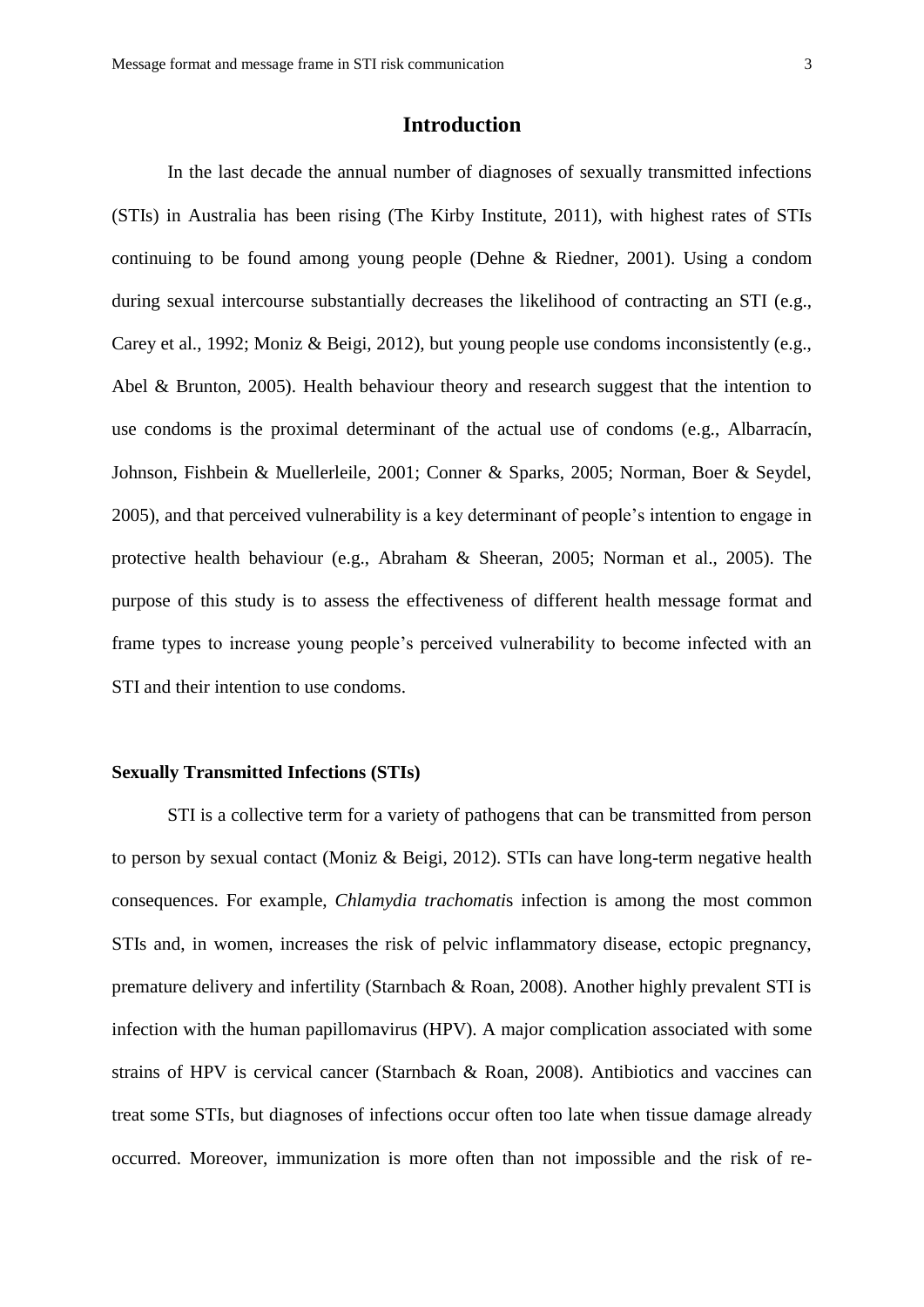infection exists (Starnbach & Roan, 2008). Probability of STI transmission during sexual intercourse can be reduced by using condoms (Carey et al., 1992; Moniz & Beigi, 2012).

### **Intended condom use as preventive health behaviour**

Major health behaviour theories suggest that one"s behavioural intention is a critical determinant of engaging in (health) behaviour. The Theory of Planned Behaviour (TPB; Ajzen, 1991) assumes that behavioural intentions capture the motivational factors attitude, subjective norm and perceived behavioural control (PBC), and intentions play a central role in the theory. A person"s attitude is shaped by the overall evaluations of the behaviour by the individual, while the subjective norm arises from perceptions of significant others' preferences about whether one should or should not engage in a behaviour. At the same time, PBC consists of the beliefs concerning whether one has access to the necessary resources and opportunities to perform the behaviour successfully (Ajzen, 1991; Conner & Sparks, 2005). In general, TPB holds that, provided that the behaviour is under volitional control, the stronger the intention to engage in a behaviour, the more likely should be its performance (Ajzen, 1991).

Also Protection Motivation Theory (PMT; Rogers, 1975) postulates behavioural intention as a crucial antecedent of engaging in health behaviour. PMT proposes that environmental and intrapersonal sources of information can initiate two independent appraisal processes: threat appraisal and coping appraisal. Threat appraisal focuses on the source of the threat and factors that increase or decrease the probability of maladaptive responses. Greater levels of perceived vulnerability to, and severity of, a health threat are considered to inhibit maladaptive responses. At the same time, coping appraisal focuses on the coping responses available to the individual to deal with the health threat and factors that increase and decrease the probability of an adaptive response. The belief that the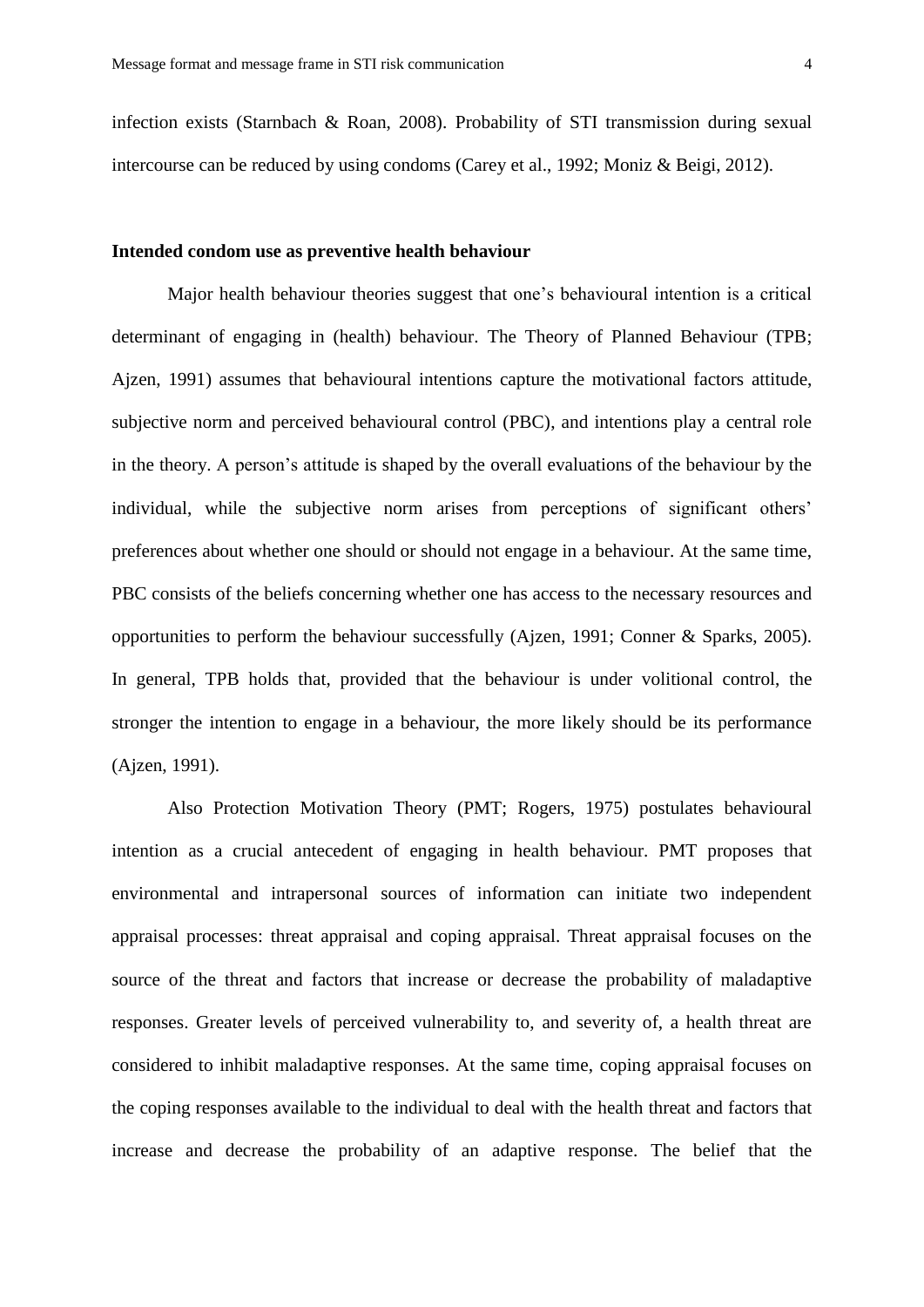recommended behaviour is effective in reducing the threat and the belief that one is capable of performing the recommended behaviour are considered to increase the probability of an adaptive response. One"s threat appraisal and coping appraisal together result in protection motivation (i.e., intention to perform a recommended behaviour), which directs and sustains protective behaviour (Norman et al., 2005; Rogers, 1975).

A meta-analysis of prospective studies by Sheeran (2002) confirms that behavioural intention is an important determinant of behaviour. The results in particular showed that behavioural intention on average accounts for 28% of the variance in behaviour. When it comes to sexual health behaviour (e.g., condom use), meta-analyses found that, on average, there is a moderate to large positive correlation (i.e.,  $r = .45$  and  $r = .44$ ) between the intention to use condoms and actual condom use (Albarracín et al., 2001; Sheeran & Orbell, 1998).

#### **Perceived vulnerability and behavioural intentions**

Perceived vulnerability to a health threat is considered to be a critical determinant of motivation and behaviour. The Health Belief Model (HBM; Rosenstock, 1974) postulates one"s perceived vulnerability to illness or health problems as a key factor in predicting health behaviour. The HBM focuses on importance of two aspects of individual's representations of health behaviour: threat perception and behavioural evaluation. Threat perception consists of perceived vulnerability to a health threat and anticipated severity of the consequences of illness. At the same time, behavioural evaluation consists of the beliefs concerning the benefits or efficacy of the recommended health behaviour, and the beliefs concerning the costs of, or barriers to, engaging in the behaviour. A higher perceived vulnerability and greater anticipated severity of the illness, greater perceived benefits of the health behaviour, and lower perceived barriers to engaging in the behaviour, together are assumed to result in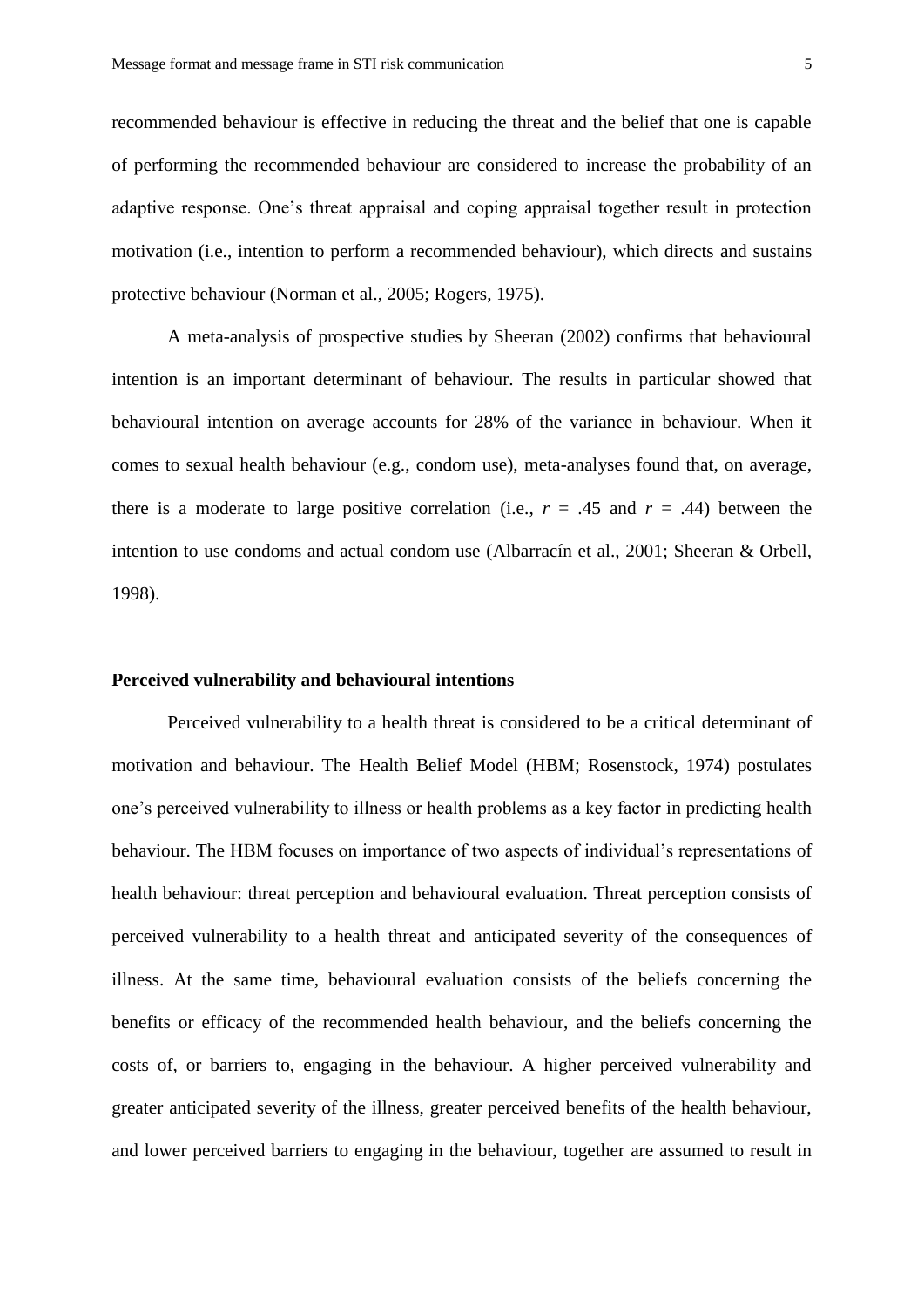an increased likelihood of engagement in a health behaviour (Abraham & Sheeran, 2005; Rosenstock, 1974). According to the PMT (Rogers, 1975), perceived vulnerability to a health threat is a key factor to increase threat appraisal. A higher perceived vulnerability inhibits maladaptive responses, and increases the likelihood of engaging in a health behaviour (Norman et al., 2005).

According to these theories, assessing a personal risk seems to be an important first step in the development of behavioural intentions to prevent disease. Several studies among adolescents and young adults confirmed that a higher perceived vulnerability to become infected with STIs was associated with a higher intention to use condoms and higher numbers of actual condom use (Bettinger, Adler, Curriero, & Ellen, 2004; Bryan, Aiken, & West, 1997; Hingson, Strunin, Berlin, & Heeren, 1990). However, findings show that young people on average have low levels of perceived vulnerability to become infected with an STI (Adam et al., 2011; Wolfers et al., 2011).

A low perceived vulnerability to a health threat (e.g., becoming infected with an STI) can possibly be explained by unrealistic optimism: the tendency of people to believe that their risk of experiencing negative events is less than that of the average person like them (Weinstein, 1982). People tend to have an optimistic bias about their vulnerability to many health issues (Dillard, McCaul, & Klein, 2006; Dillard, Midboe, & Klein, 2009; Weinstein, 1982). Unrealistic optimism decreases people"s worry about the negative event and subsequently increases comfort for individuals. However, greater worry about a health issue is related to increased interest in taking actions to reduce the risk of health problems (Weinstein, 1982). When it comes to perceived vulnerability to become infected with an STI, Abel and Brunton (2005) showed that most young people perceive that other people of their age are likely to acquire an STI; few perceive that they are personally vulnerable.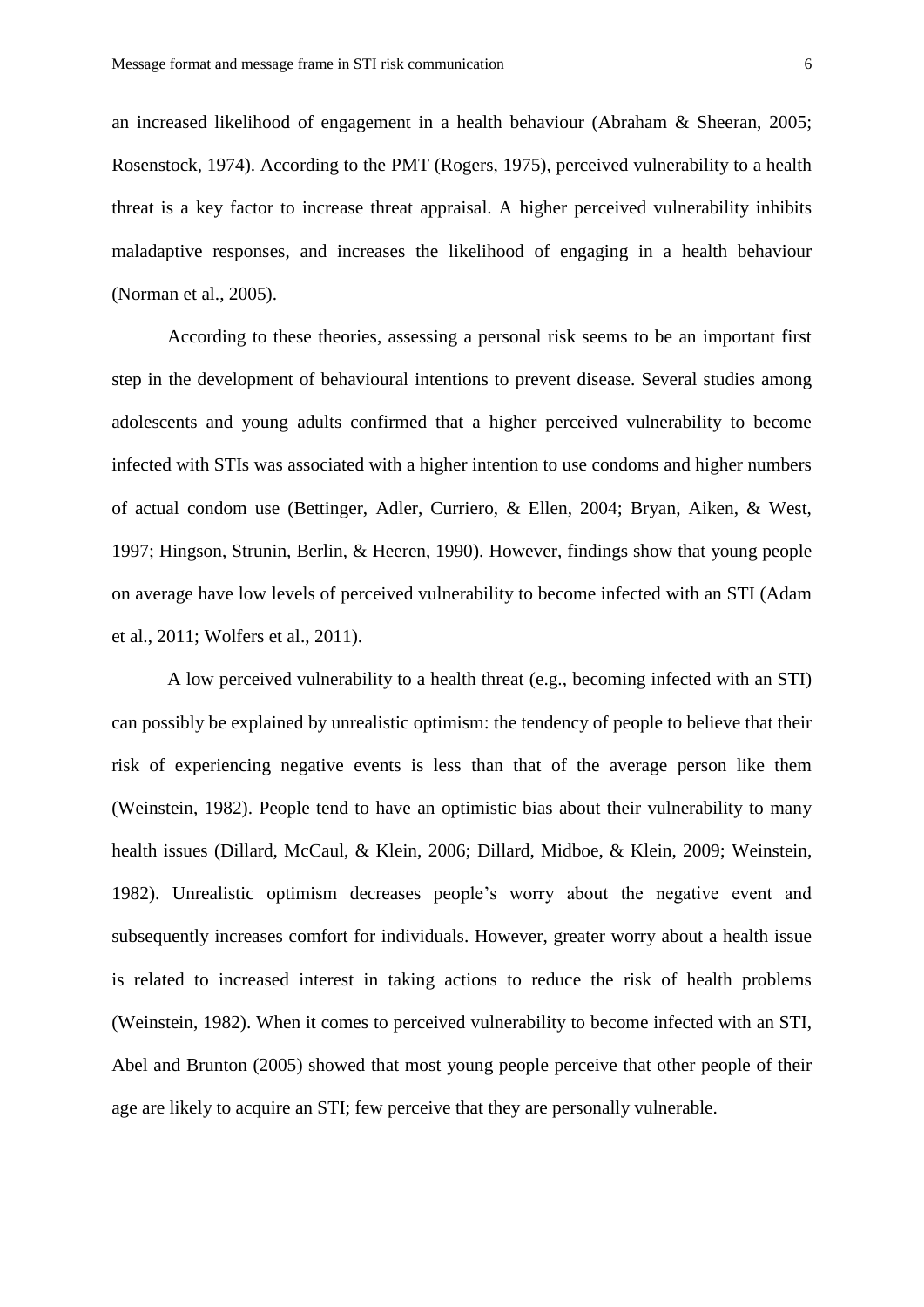Next to unrealistic optimism, defensiveness to health-promoting information could explain young people"s low perceived vulnerability to become infected with an STI. In their overview study, Van "t Riet and Ruiter (2011) postulate that, for high relevance recipients, health promoting messages can challenge their views of themselves and cause negative selfevaluative emotions. To avoid the experience of these negative emotions, individuals can react defensively to the message, which causes avoidance, denial and dismissal of the information (Van "t Riet and Ruiter, 2011).

Despite numerous interventions to increase knowledge about STIs and promote condom use (Scott-Sheldon, Huedo-Medina, Warren, Johnson & Carey, 2011), results suggest current interventions are not effectively influencing young people's perceived vulnerability to become infected with an STI. Determining which aspects should be targeted in health communication to increase young people"s perceived vulnerability to become infected with an STI and their intention to use condoms is essential to promote protected sexual intercourse, and withstand the transmission of STIs among young people.

### **Health communication**

Rimal and Lapinksi (2009) indicate that health communication has relevance for different aspects of health and well-being. Health messages can help people understand the risks they face and help them better decide which behaviours they should or should not enact (Rimal and Lapinksi, 2009). When developing health messages, there are several aspects of information presentation that can be distinguished.

Information in health communication can be presented from different perspectives (from now on called 'message format'); it can either be presented as a personal experience of the situation ("testimonial" format) or as abstract data and factual assertions ("statistical" format; De Wit, Das, & Vet, 2008). Testimonial messages seem promising in health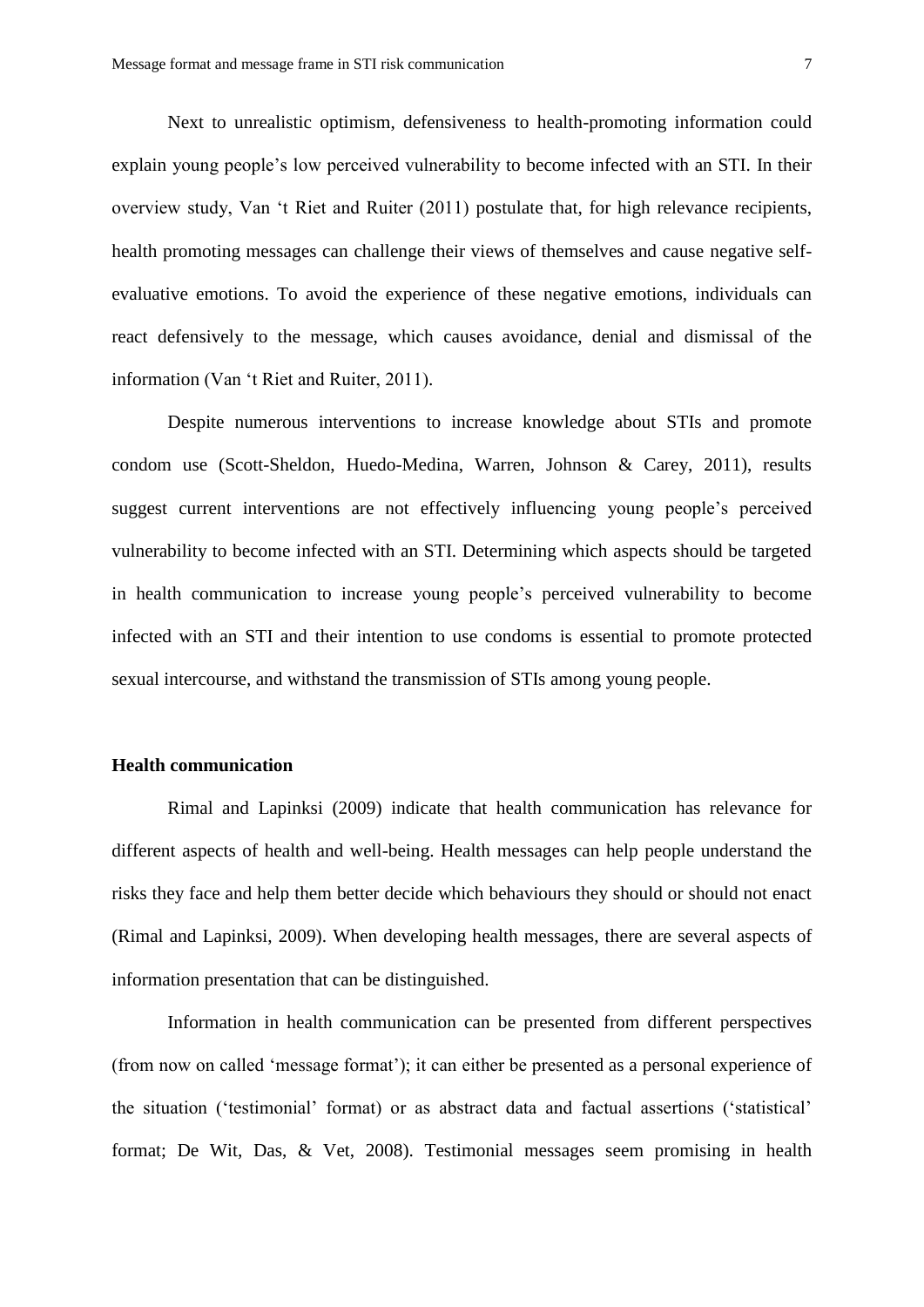communication, as they reflect the basis of human interaction and therefore are perceived as a comfortable and familiar way of exchanging information (Hinyard & Kreuter, 2007). Tversky and Kahneman (1973) suggest that the availability heuristic could explain the greater persuasive effect of messages in a testimonial format. According to the availability heuristic, people estimate probability of an event by the ease with which that event can be brought to mind. A testimonial message presents the information more vividly than a statistical message; vivid exemplars are assumed to be more easily brought to mind, which should increase the estimated probability of an event (Tversky & Kahneman, 1973).

Slater and Rouner (1996) showed that testimonial evidence is more persuasive than testimonial evidence in messages which are not congruent with people"s views (preferenceinconsistent messages). For messages which are congruent with people"s views (preferenceconsistent messages), statistical evidence is considered more effective. Since health messages raise awareness of potential personal health threats (e.g., an STI infection), these messages are considered as preference-inconsistent. The greater persuasiveness of messages in a testimonial format has been confirmed in a study by De Wit et al. (2008), who showed that, compared to statistical evidence, testimonial evidence elicits a higher perception of personal vulnerability to become infected with the hepatitis B virus. As predicted by major health behaviour theories (e.g., HBM, PMT), they subsequently showed that this higher perceived vulnerability could increase people"s intention to engage in health protective behaviour.

Next to message format, the framing of behavioural recommendations and health outcomes in the health message can differ as well. According to Rothman and Salovey (1997), message frame consists of two factors: Outcome and action. The outcome is either desirable or undesirable, while the action is either attaining or not attaining the outcome. Combination of these factors results in two types of messages in the field of health communication: Gain-framed messages focus on the benefits possibly experienced when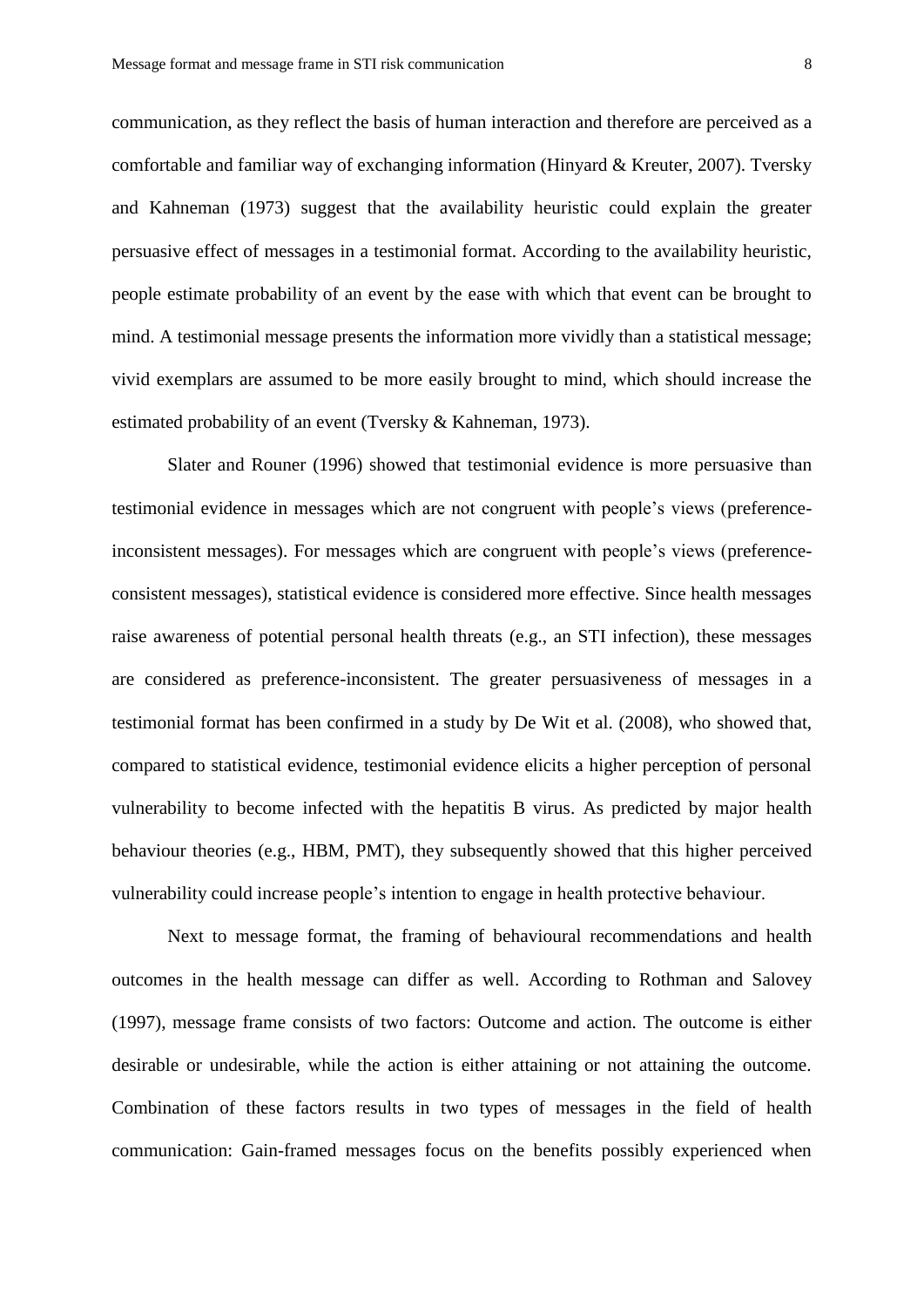engaging in a health protective behaviour or not engaging in a health risk behaviour, while loss-framed messages focus on the losses one may experience by engaging in a health risk behaviour or not engaging in the health protective behaviour (Rothman & Salovey, 1997).

These two types of message frame are assumed to have a differential impact on behavioural decision-making. According to prospect theory, people tend to avoid risks when faced with the potential benefits of a decision, but are more willing to take risk when faced with the potential costs of a decision (Kahneman & Tversky, 1979). Based on prospect theory, Rothman and Salovey (1997) proposed that gain-framed messages are more effective in promoting low-risk behaviours, whereas loss-framed messages are more effective in promoting high-risk behaviours. Health preventive behaviours are considered to reflect lowrisk behaviour, as they increase the chance that one will not experience a health problem (e.g., condom use). Health detective behaviours are considered to reflect high-risk behaviour, as they are used to detect the existence of a health problem (e.g., STI testing; Rothman & Salovey, 1997). A meta-analytic review by Gallagher and Updegraff (2012) confirms that gain-framed messages are more effective than loss-framed messages in promoting health prevention behaviours. When it comes to promoting condom use, Garcia-Retamero and Cokely (2011) showed that message frames have a differential influence on behavioural intentions. In their study, participants who read a message in a gain-frame had significantly greater intentions to use condoms than participants who read a message in a loss-frame.

### **This study**

To date, there is no proven strategy to effectively influence young people"s perceived vulnerability to become infected with an STI and subsequently the behavioural intention to use condoms. This study evaluates the effectiveness of different types of message format (i.e. testimonial or statistical format) and message frame (i.e. gain- or loss-frame) in health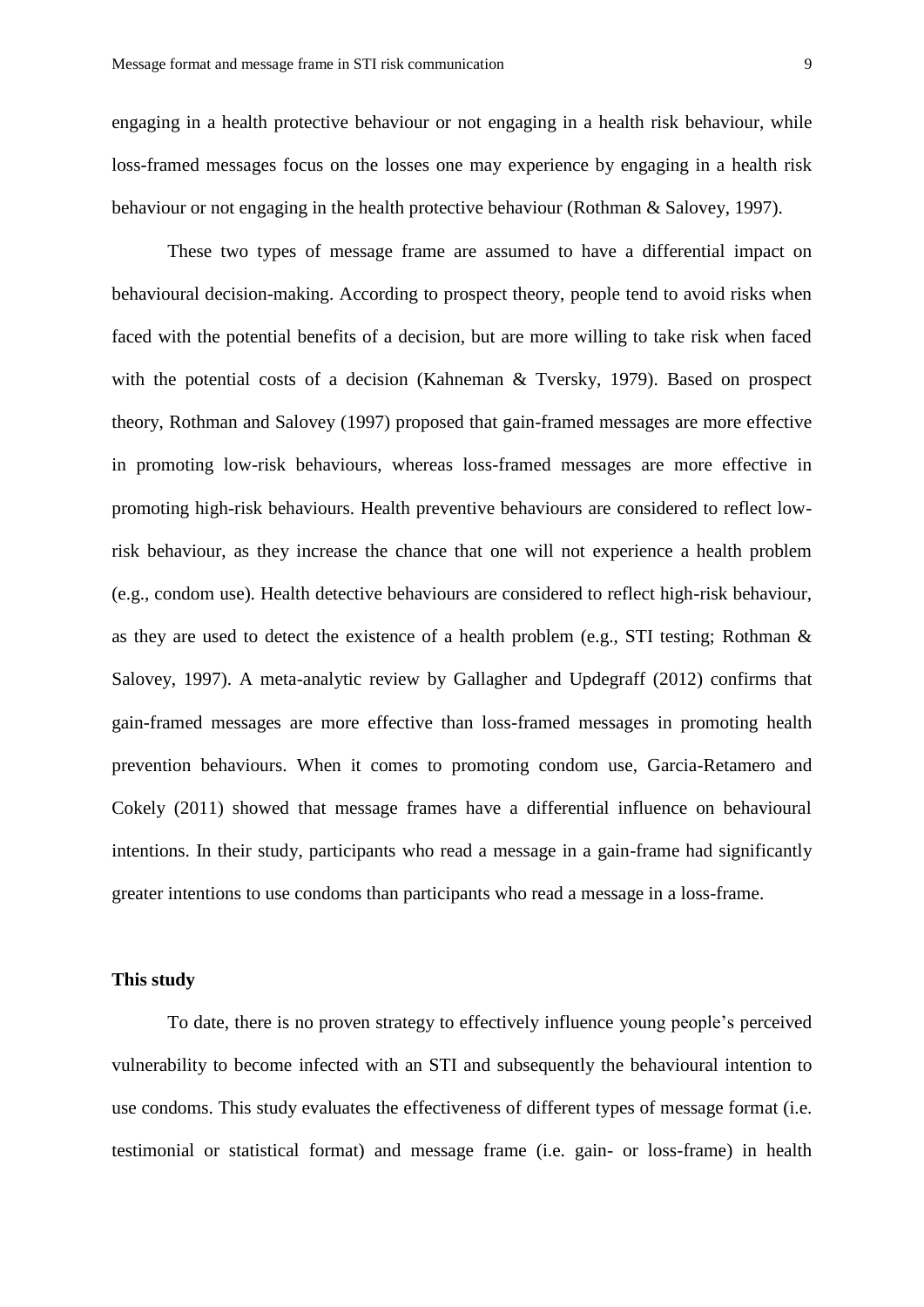communication, to increase young people"s perceived vulnerability to become infected with an STI and their intention to use condoms. To the best of our knowledge, this is the first study to assess the combined effects of message format and message frame as a strategy in written health messages to increase young people"s perceived vulnerability to become infected with an STI and their intention to use condoms. Based on the presumed influence of a testimonial or statistical message format, and gain- or loss-framing in health communication, we postulate the following hypotheses.

Because testimonial evidence appears to be more persuasive than statistical evidence when it comes to preference-inconsistent messages, it is expected that reading a message in a testimonial format will result in a higher perceived vulnerability to become infected with an STI and a greater intention to use condoms compared to reading a message in a statistical format. Furthermore, gain-framed messages are shown to be more persuasive than lossframed messages when it comes to illness prevention behaviours, accordingly it is expected that reading a message in a gain-frame will result in a higher perceived vulnerability to become infected with an STI and a greater intention to use condoms compared to reading a message in a loss-frame. Next, we explore a possible interaction between message format and message frame on young people"s perceived vulnerability to become infected with an STI and their intention to use condoms. Lastly, because several health behaviour models hold that a higher perceived vulnerability to a health threat can positively affect the enactment of health behaviour, it is expected that a higher perceived vulnerability to become infected with an STI is associated with a higher intention to use condoms in young people.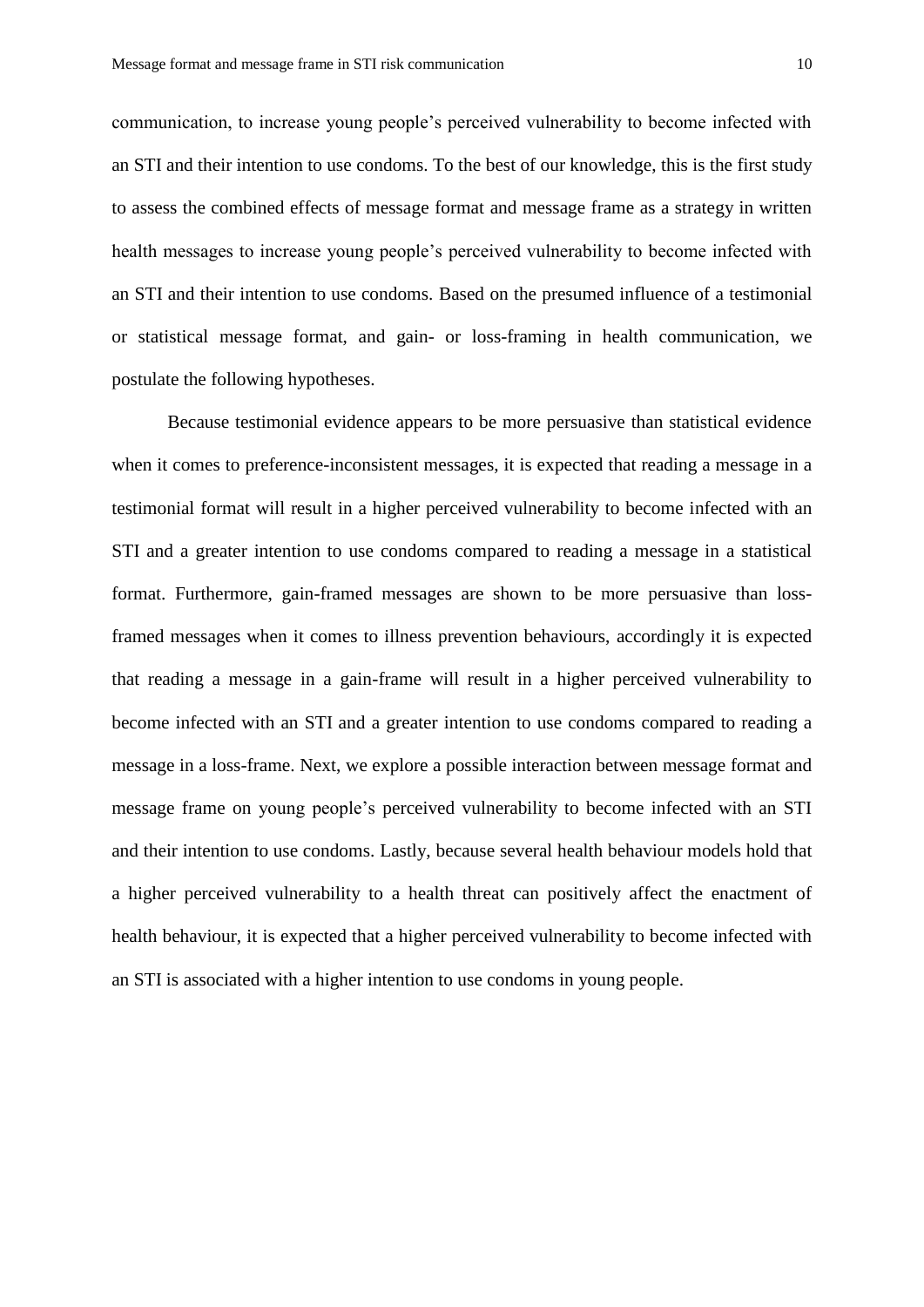## **Method**

#### **Design and procedure**

This study used a 2 (message format: testimonial or statistical) x 2 (message frame: gain or loss) factorial between-subjects design. Participants were eligible when they were between 18 and 29 years, currently lived in Australia and did not think of themselves as being exclusively gay.

Throughout April and May 2012, participants were recruited by research staff approaching potential participants on the UNSW Kensington campus. If the potential participant was interested in participating, research staff explained the study entailed reading a short text and filling out a concise questionnaire. Also, research staff advised the study was voluntary and anonymous. If potential participants were interested in taking part in the study, they received a printed copy of the Participant Information Statement and could consent to provide their email address to receive an email from research staff with a link to the online study. In addition, advertisements with the URL of the study website and information about the study were posted on advertisement boards across the UNSW Kensington campus. Participants were also recruited via a specifically established Facebook group targeting UNSW students.

At the start of the study, participants were asked to provide some information regarding their socio-demographic characteristics. Eligible participants were subsequently randomly assigned to one of four health message conditions, after which they filled out assessments of dependent social cognitive factors. Participants' were then asked about their sexual partners and behaviours, as well as their STI history. Lastly, participants were debriefed and it was explained that the information provided was correct, but that the researchers had designed the health messages in specific for this study. It was also explained that the magazine *Sex & You* did not exist and that the character in the message was fictive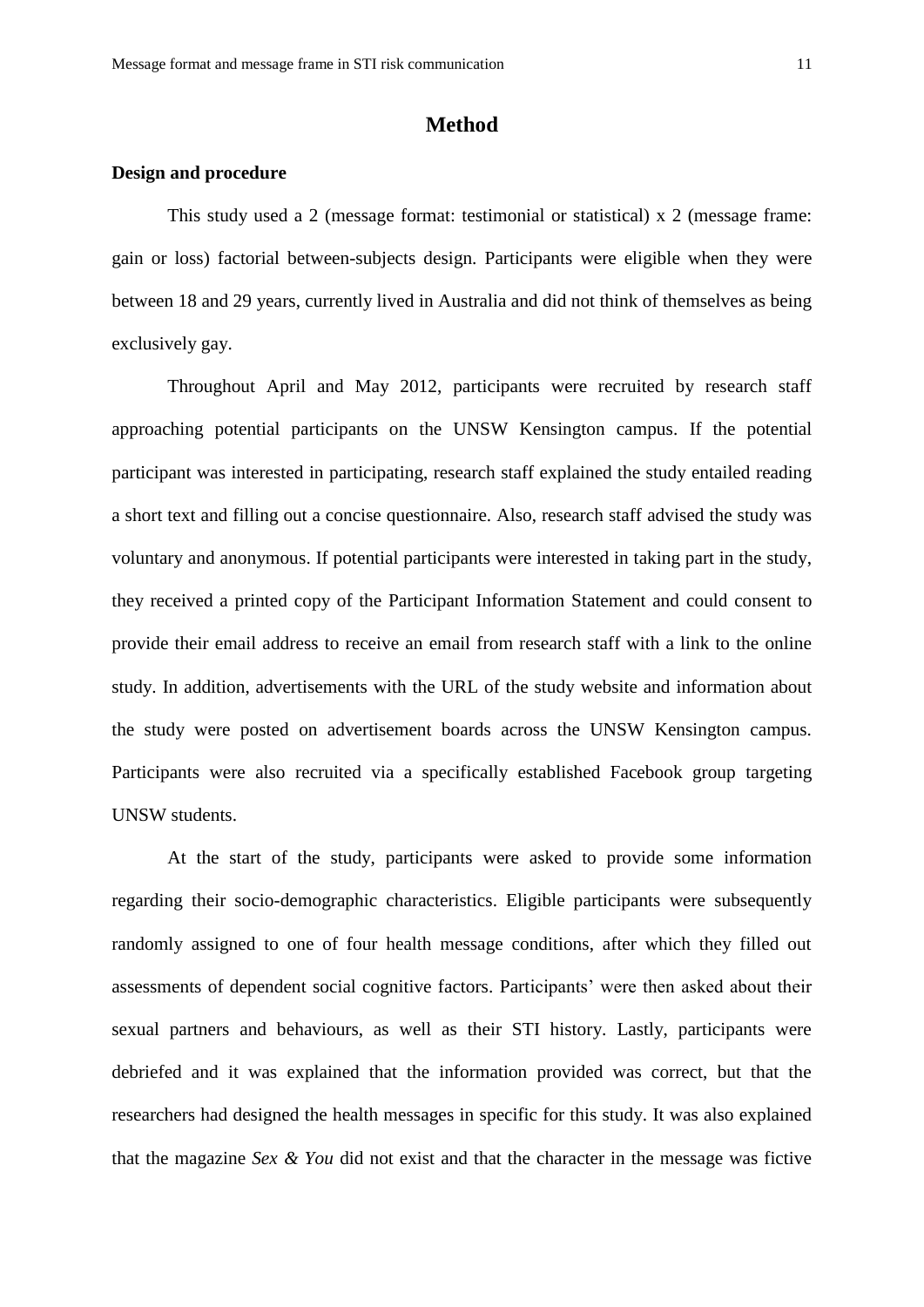(testimonial format condition only). Should participants have any questions or concerns about STIs, they were referred to the website http://www.sti.health.gov.au. The study protocol was approved by the University of New South Wales" Human Research Ethics Committee.

### **Participants**

A total of 210 participants started the online study. However, 43 participants did not meet the inclusion criteria or did not finish the online study and were therefore excluded from data analyses. This resulted in a final sample of 167 young people (82 men and 85 women). The majority of participants was recruited either through being approached by research staff on the UNSW Kensington campus (26.9%) or through seeing an advertisement for the study on the UNSW Kensington campus (39.5%). The other participants mostly reported being alerted to the study through the study Facebook group (17.4%) or were told about the study by a friend (15.0%).

The average age of participants was 22.2 years  $(SD = 2.81)$ , ranging from 18 to 29 years. Of all participants, 70.1% was born in Australia and 48.8% reported an Anglo-Australian background; participants not born in Australia mostly originated from Europe (62.0%) or Asia (24.0%). The majority of participants reported living in a capital city (i.e., Sydney; 82.6%). Of all participants, 97% thought of themselves as exclusively straight or more straight than gay; the remainder considered themselves bisexual. Most participants (83.8%) reported to have had sexual intercourse in the past 12 months. Of all participants, 34.7% indicated they ever had an STI test and 4.2% reported they ever had (or currently have) an STI.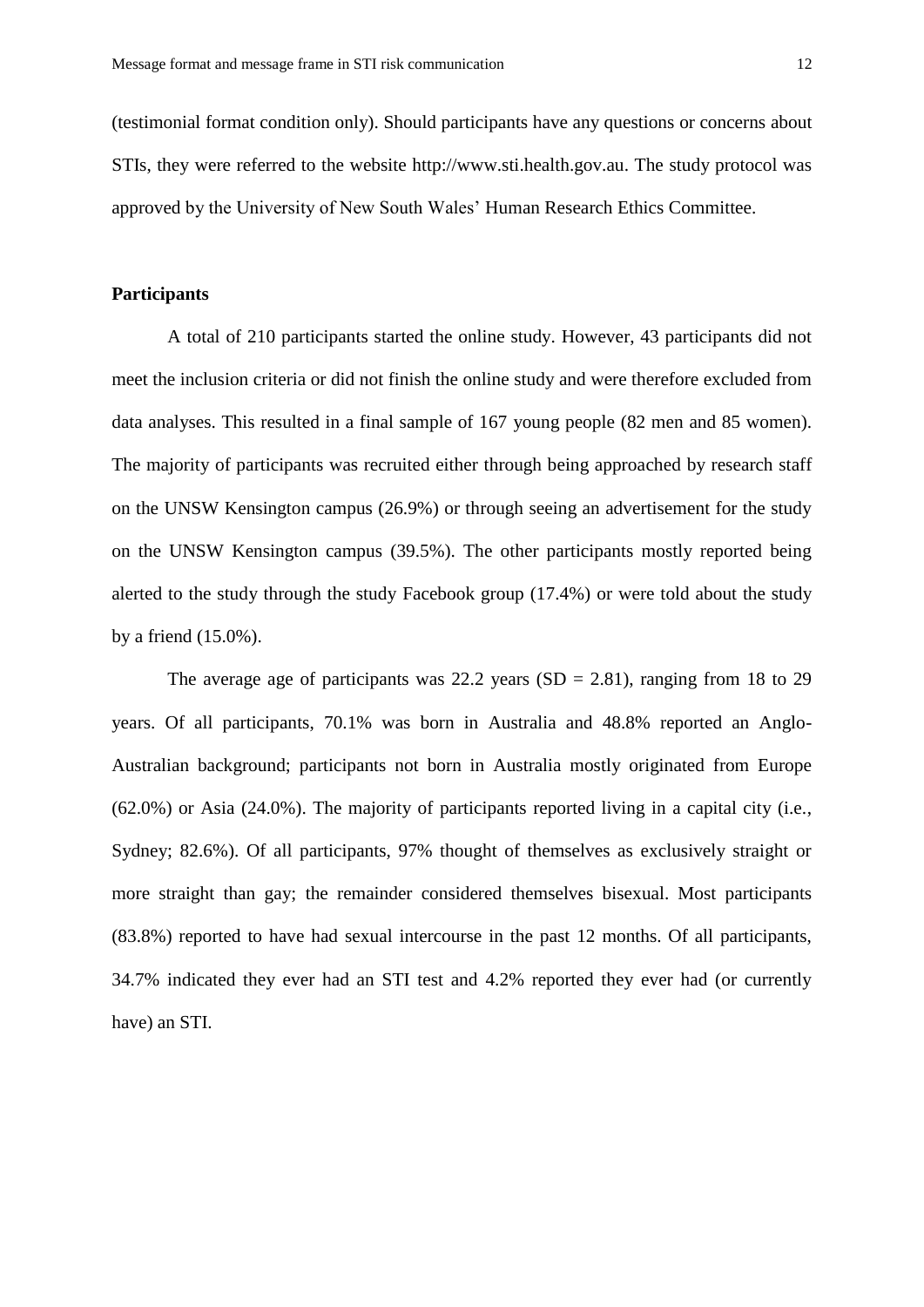### **Materials**

The experimental health messages we used in our study differed on two factors: message format (testimonial or statistical) and message frame (gain- or loss-frame). To differentiate in message format, we followed testimonial and statistical message format types as specified by De Wit et al. (2008); messages in a testimonial format were presented as a personal experience of the situation, while messages in a statistical format were presented as abstract data and factual assertions. To construct messages with different frame types, we followed the specifications provided by Rothman and Salovey (1997); gain-framed messages focused on attaining desirable outcomes and not attaining undesirable outcomes, while lossframed messages focused on attaining undesirable outcomes and not attaining desirable outcomes. Implementation of the two factors message format and message frame in the development of health messages resulted in four different experimental health message conditions.

All health messages were approximately of the same length  $(\pm 170$  words). The source of the message was identified as either a letter from a reader (testimonial format), or an article reporting on research (statistical format); in all cases, the text was published in the magazine "*Sex and you'*. The health messages in a testimonial format were tailored to the gender of the participant; male participants read a message written by a male character (Matthew), and female participants read a message written by a female character (Jessica). The heading of the messages was constructed in such a way that it signalled that the text either focused on the advantages of using condoms (gain-frame), or the disadvantages of not using condoms (loss-frame). Messages in a testimonial format continued with the personal experience of Matthew/Jessica, who recently had experienced an STI. Messages in a statistical format then presented findings regarding young people and STIs. After reading the health message, all participants received a short advice of approximately 45 words about why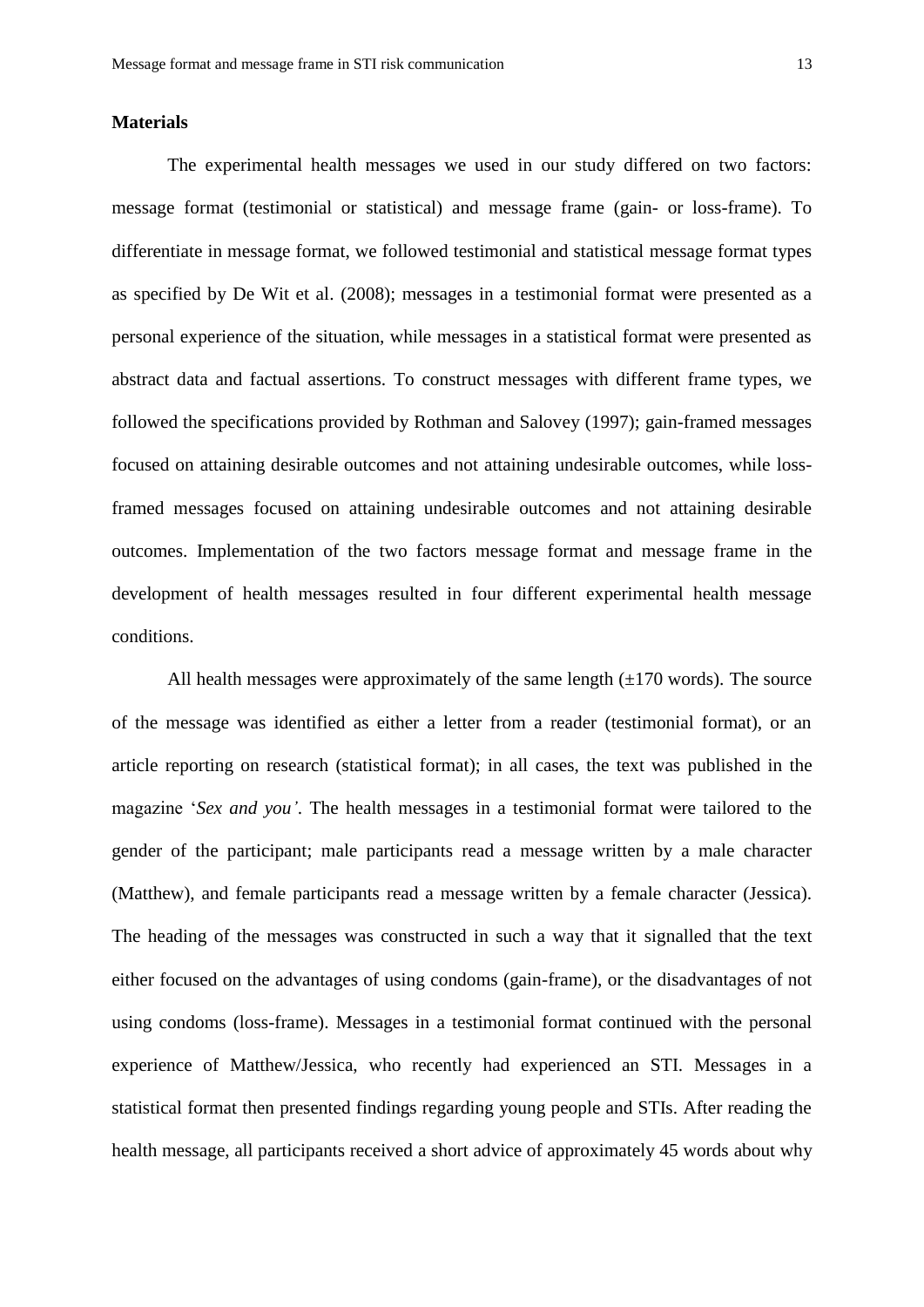it is important to use condoms. This advice was presented in the same message format and message frame as the preceding message.

### **Measurements**

### *Manipulation checks*

To check whether the different message format types were perceived as intended, participants were asked to what extent they agreed with the following statements: "The text I just read told about personal experiences with becoming infected with an STI", and "The text I just read showed statistics about STIs among young people" (recoded). Participants could respond on a scale ranging from 1 ('totally disagree') to 5 ('totally agree'). Pearson correlation suggested that internal consistency of the items was sufficient ( $r = .33$ ,  $p < .001$ ), and a mean score was computed; a higher score indicates a greater perceived focus on personal experiences, while a lower score indicated a greater perceived focus on statistics.

To check whether the different message frame types were perceived as intended, participants were asked to what extent they agreed with the following statements: "The text I just read focused on the advantages of using condoms', and 'The text I just read focused on the disadvantages of not using condoms" (recoded). Participants could respond on a scale ranging from 1 ('totally disagree') to 5 ('totally agree'). Pearson correlation showed good internal consistency of the two items ( $r = .62$ ,  $p < .001$ ), and a mean score was computed; a higher score indicates a greater perceived focus on advantages of using condoms, while a lower score indicates a greater perceived focus on disadvantages of not using condoms.

### *Dependent variables*

*Perceived vulnerability* to become infected with an STI was assessed with four items, for instance: "It is rather probable that I will get an STI". Participants could respond on a scale ranging from 1 ('totally disagree') to 5 ('totally agree'). Internal consistency of the items was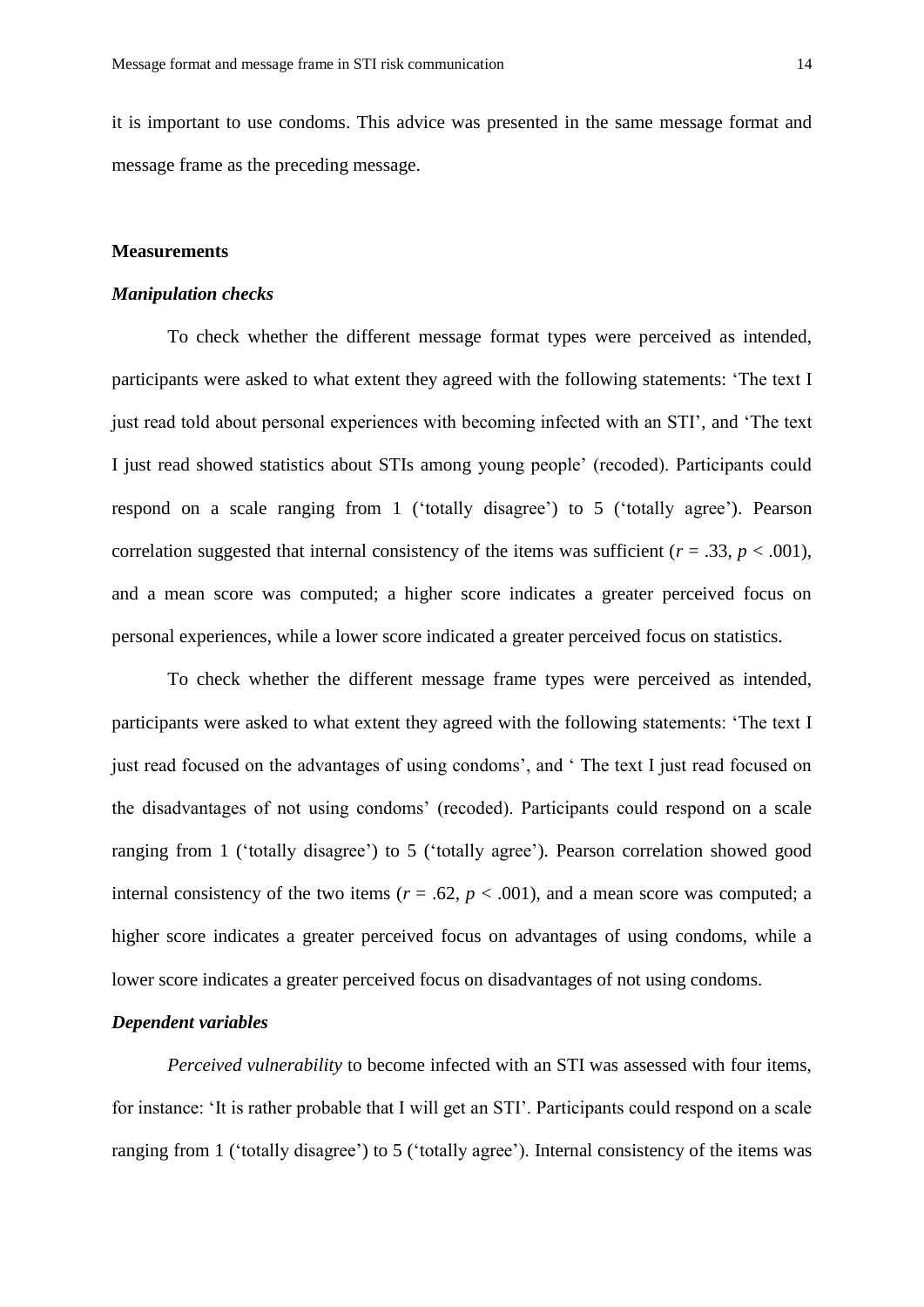good (Cronbach's  $\alpha = .83$ ) and a mean score was computed; a higher score indicates a higher perceived vulnerability to become infected with an STI.

*Intention* to use condoms was also assessed with four items, for instance: 'What is the probability that you will use condoms as a protection against STIs when you have intercourse with someone for the first time?'. Participants could respond on a scale ranging from 1 ("totally disagree") to 5 ("totally agree"). Internal consistency of the items was good (Cronbach's  $\alpha = .89$ ) and a mean score was computed; a higher score indicates a stronger intention to use condoms.

*Perceived severity* of having an STI was included as a control variable to ascertain that our written health messages affected perceived vulnerability to become infected with an STI, and not perceived severity of having an STI. Perceived severity was equally assessed with four items, for instance: 'It would be serious for me if I became infected with an STI'. Participants could respond on a scale ranging from 1 ('totally disagree') to 5 ('totally agree'). Internal consistency of the items was good (Cronbach's  $\alpha = .85$ ) and a mean score was computed; a higher score indicates a higher perceived severity of becoming infected with an STI.

### **Statistical analyses**

Analyses of variance (ANOVAs) and logistic regression analyses were used to assess differences in characteristics of participants who were randomized to different message conditions. ANOVAs were also conducted for manipulation checks. Analyses of covariance (ANCOVAs) were used to test the study hypotheses. Linear regression analyses were used to assess possible mediation. All analyses were conducted using SPSS (version 20).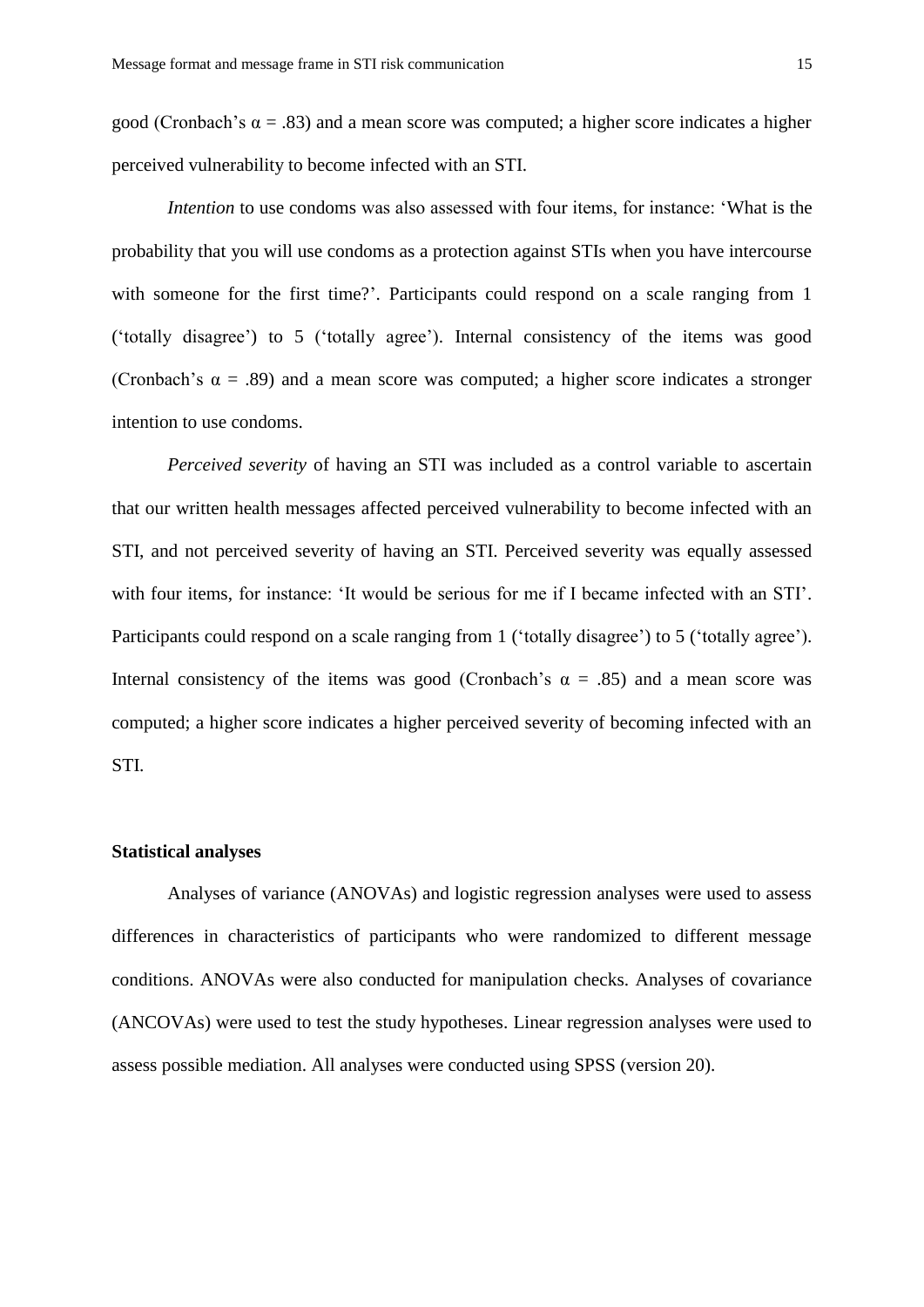# **Results**

#### **Randomization checks**

To ensure the groups of participants who were randomized to different conditions in factors (message format and message frame) were comparable and did not significantly differ on their socio-demographic characteristics, sexual behaviour and STI history, full factorial ANOVAs of message format and message frame (for continuous variables) and logistic regression analyses (for categorical variables) were conducted. This showed that ethnic background differed (marginally) significant between the message format conditions ( $OR =$ 1.79, *p* = .06); 56% of participants reading a statistical message reported an Anglo-Australian background, compared to 41.5% of participants who read a testimonial message. There were no other significant differences in participants" socio-demographic characteristics, sexual behaviour and STI history between different message format types and message frame types.

### **Manipulation checks**

Full factorial ANOVAs of message frame and message format were conducted to check whether the different types of message format and message frame were perceived differently by participants, as intended. As expected, participants who read a testimonial message indicated to a higher extent that the health message told about personal experiences; they scored significantly higher on the manipulation check of message format than participants who read a statistical text  $(M = 4.11, SD = .66$  and  $M = 1.76, SD = .65$ , respectively),  $F(1, 165) = 540.37$ ,  $p < .001$ . Also consistent with our expectations, participants who read a gain-framed message indicated that the health message told more about advantages of using condoms; they scored significantly higher on the manipulation check of message framing than participants who read a loss-framed message ( $M = 3.68$ , SD = .56 and M = 2.36, SD = .83, respectively),  $F(1, 165) = 146.14, p < .001$ .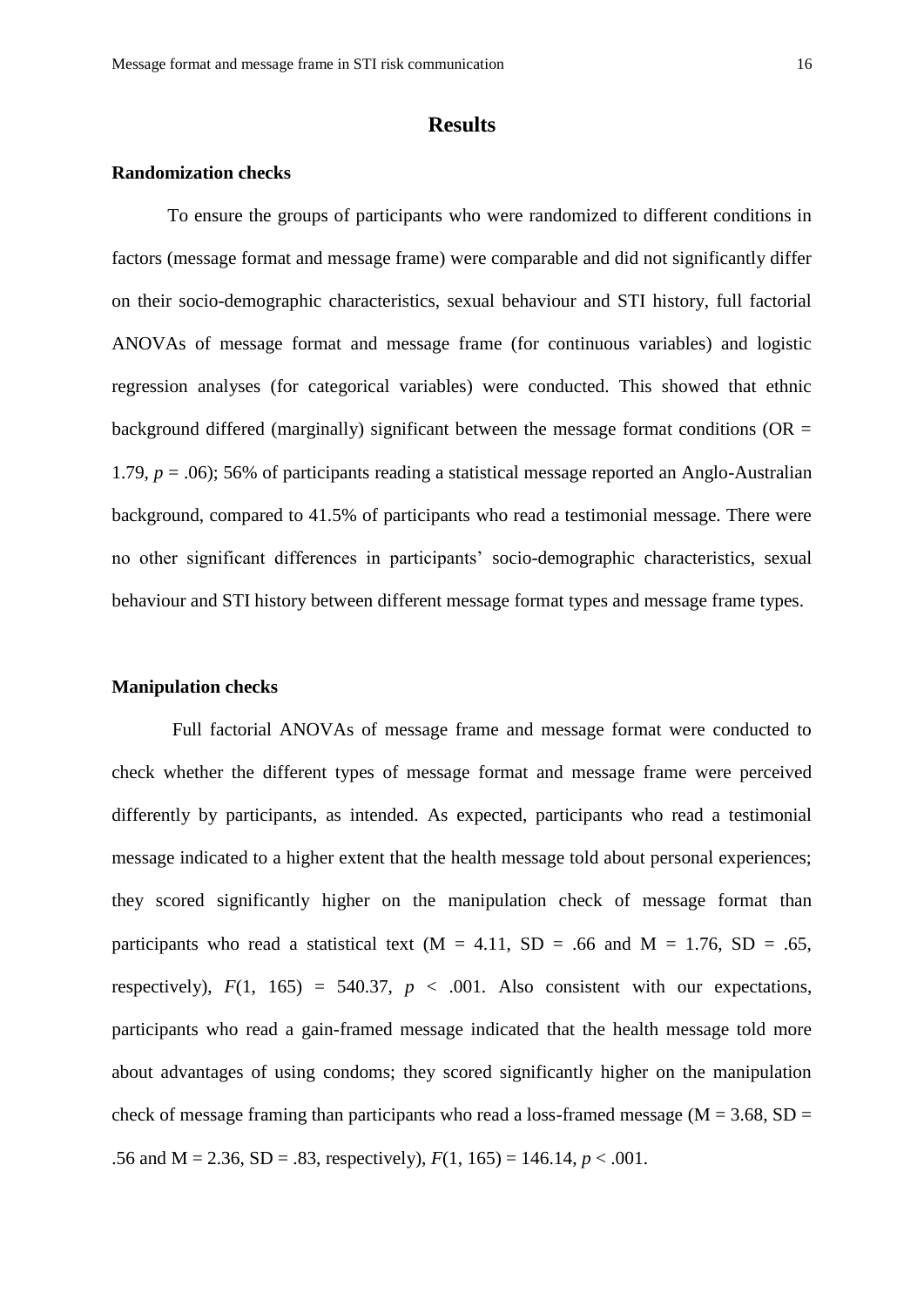#### **Control variable perceived severity**

As the ethnic background of participants differed (marginally) significant between message format conditions, ethnic background is included as a control variable in further analyses. A full factorial ANCOVA of message format and message frame with ethnic background as covariate was conducted. As expected, the results revealed no main effects of message format  $F(1, 161) = .19$ ,  $p = .66$ , and message frame  $F(1, 161) = .18$ ,  $p = .67$ , nor was there a significant interaction effect between the two factors  $F(1, 161) = .01$ ,  $p = .91$  (see Table 1).

### **Test of hypotheses**

A full factorial ANCOVA of message format and message frame with ethnic background as covariate was conducted. The results revealed a marginally significant main effect of message format on perceived vulnerability to become infected with an STI, *F*(1,  $161$ ) = 2.80,  $p < 0.10$ . As expected, young people who read a message in a testimonial format had a higher perceived vulnerability to become infected with an STI than young people who read a message in a statistical format (see Table 1). In contrast with our expectations, the effect of message frame on perceived vulnerability to become infected with an STI was not significant,  $F(1, 161) = 1.41$ ,  $p = .24$ , nor was the interaction between message format and message frame,  $F(1, 161) = .63$ ,  $p = .43$ .

A further full factorial ANCOVA with message format and message frame as factors and ethnic background as covariate, revealed a (marginally) significant main effect of message format on intention to use condoms,  $F(1, 161) = 3.52$ ,  $p = .06$ . Young people who read a message in a testimonial format had a higher intention to use condoms than young people who read a message in a statistical format (see Table 1). In contrast with our expectations, the effect of message frame on intention to use condoms was not significant,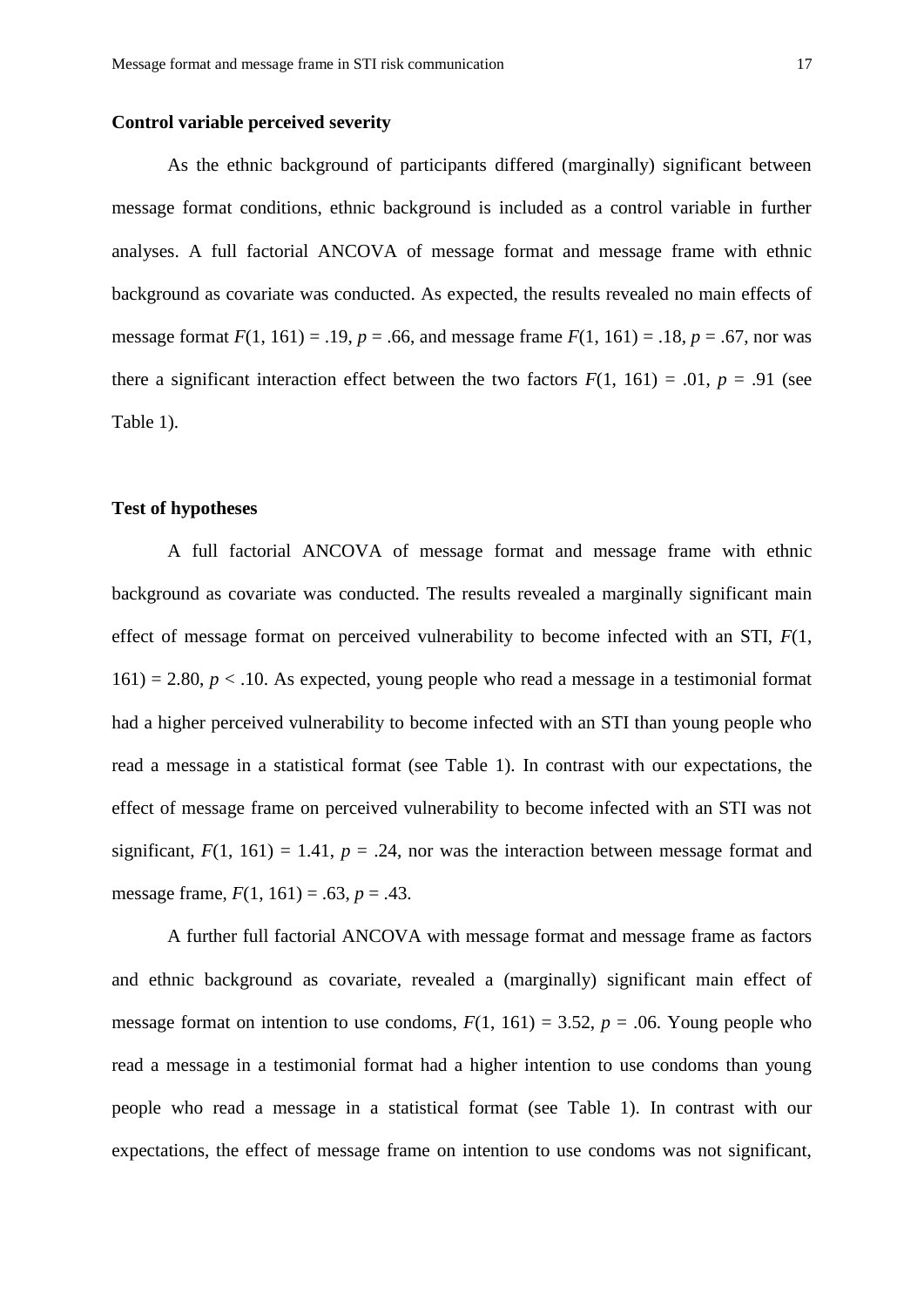$F(1, 161) = .73$ ,  $p = .39$ . The results further revealed a (marginally) significant interaction effect between message format and message frame on intention to use condoms,  $F(1, 161) =$ 3.72,  $p = .06$  (see Figure 1).

Table 1. *Mean scores (SD) regarding perceived vulnerability to become infected with an STI, intention to use condoms and perceived severity of becoming infected with an STI by health message type.*

|                                    | <b>Testimonial format</b>       |            |                    | <b>Statistical format</b> |  |  |
|------------------------------------|---------------------------------|------------|--------------------|---------------------------|--|--|
|                                    | Loss-frame<br><b>Gain-frame</b> |            | Gain-frame         | Loss-frame                |  |  |
|                                    | $(n = 42)$                      | $(n = 41)$ | $(n = 41)$         | $(n = 43)$                |  |  |
| <b>Perceived</b><br>vulnerability* | 2.46(.89)                       | 2.21(.67)  | 2.20(.85)          | 2.15(.79)                 |  |  |
| <b>Intention</b>                   | 3.96 $(.65)^{a}$                | 3.87(.44)  | 3.65 $(.58)^{a,b}$ | 3.88 $(.42)^{b}$          |  |  |
| <b>Perceived</b><br>severity       | 3.60(.94)                       | 3.55(.88)  | 3.50(.89)          | 3.42(1.01)                |  |  |

*Note.*  $a,b$  = values with the same superscript differ significantly

 $*$  = values differ significantly between message format types

Simple effects analyses were conducted to deconstruct the message format by message frame interaction. The results revealed a significant effect of message frame within statistical messages,  $F(1, 161) = 3.92$ ,  $p < .05$ . Young people who read a statistical message in a loss-frame had a higher intention to use condoms compared to young people who read a statistical message in a gain-frame (see Table 1). Also, the results revealed a significant effect of message format within gain-framed messages,  $F(1, 161) = 7.22$ ,  $p < .01$ . Young people who read a gain-framed message in a testimonial format had a higher intention to use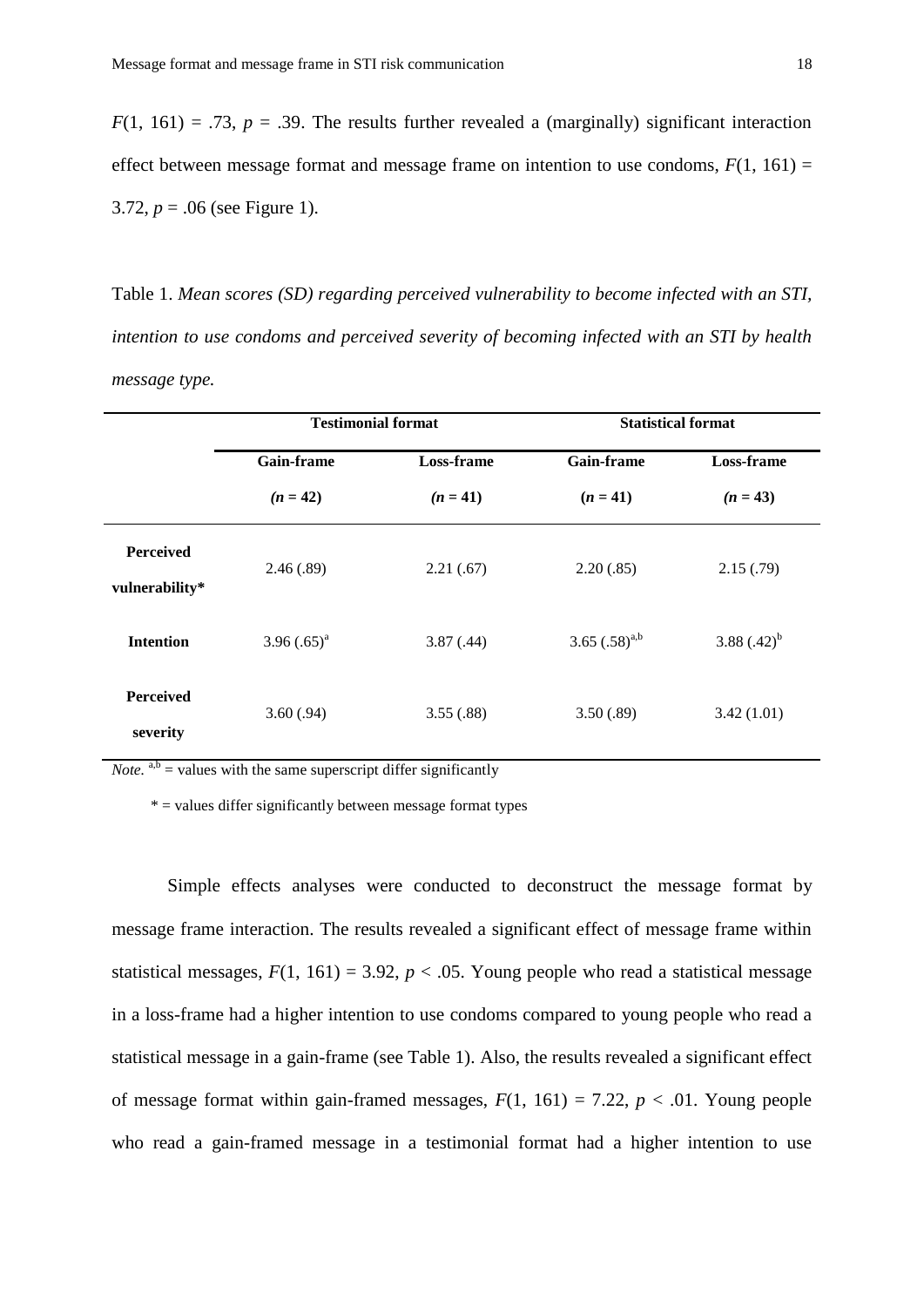condoms compared to young people who read a gain-framed message in a statistical format (see Table 1). There was no significant effect of message frame within testimonial messages,  $F(1, 161) = .57$ ,  $p = .45$ , nor was there a significant effect of message format within lossframed messages,  $F(1, 161) = .00$ ,  $p = .98$  (see Table 1).



Figure 1. *Interaction between message format and message frame on intention to use condoms.*

### **Mediation of health message format effect on intention**

As expected we found message condition effects on intention to use condoms as well as on perceived vulnerability to become infected with an STI. In particular, a (marginally) significant main effect of message format was found for perceived vulnerability to become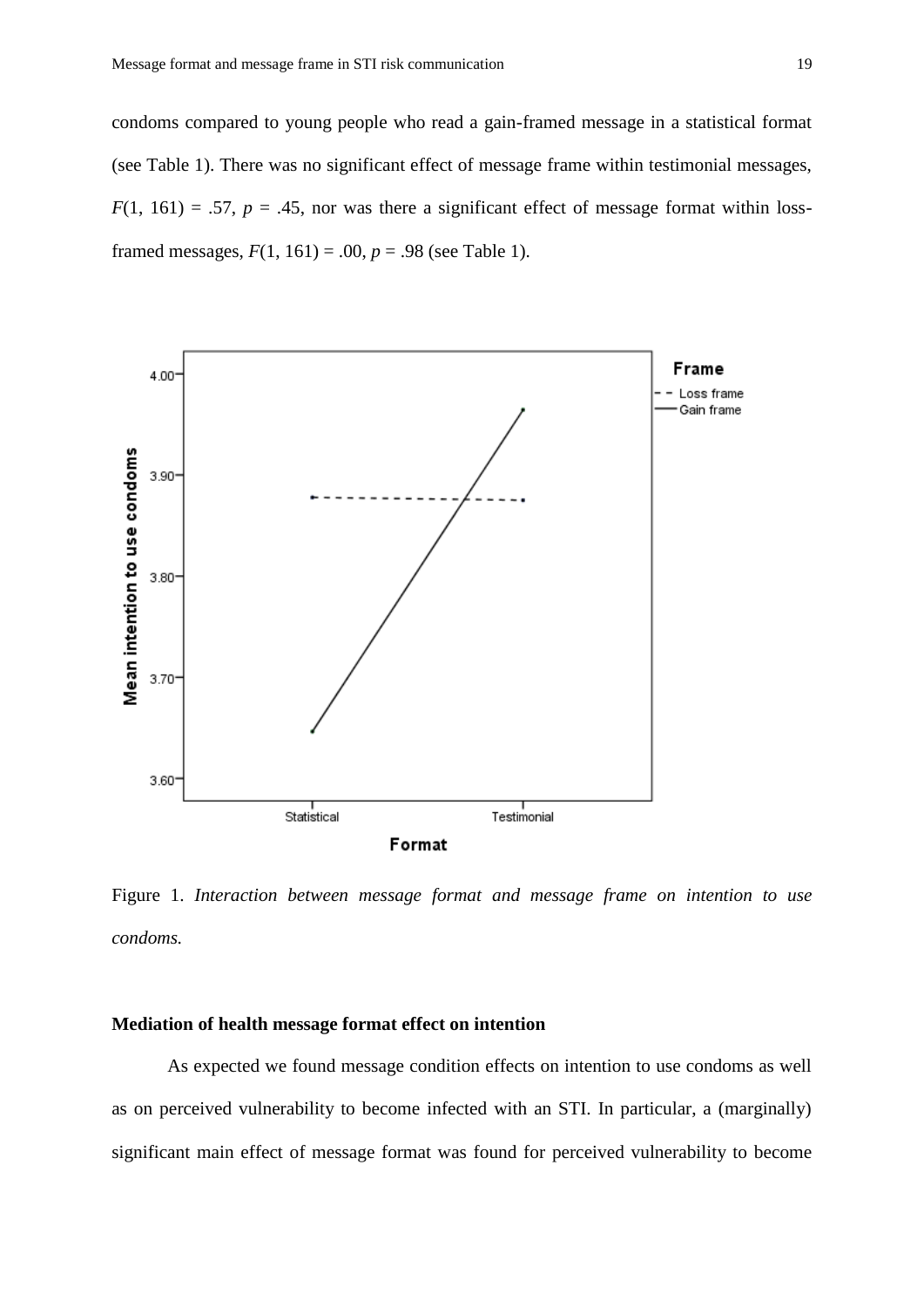infected with an STI as well as intention to use condoms. To assess if the effect of message format on intention was possibly mediated by perceived vulnerability, we followed the procedure specified by Baron and Kenny (1986). We first regressed intention to use condoms (i.e., the dependent variable) on message format (i.e., the independent variable), controlling for ethnic background. In accordance with our previous results, we observed a (marginally) significant effect of message format ( $\beta$  = .15,  $p$  = .06). Next, we regressed perceived vulnerability to become infected with an STI (i.e., the proposed mediator) on message format, controlling for ethnic background. In accordance with our previous results, we again observed a marginal significant effect of message format ( $\beta$  = .13, *p* < .10). We then regressed intention to use condoms on perceived vulnerability to become infected with an STI, controlling for ethnic background. This showed a significant association between perceived vulnerability to become infected with an STI and intention to use condoms ( $\beta$  =  $.21, p < .01$ ).

Lastly, we regressed intention to use condoms on message format as well as on perceived vulnerability to become infected with an STI, controlling for ethnic background. In this analysis, message format failed to achieve statistical significance ( $\beta$  = .12, *p* = .12), while the effect of perceived vulnerability to become infected with an STI remained significant ( $\beta$  = .19, *p* < .05). A Sobel-test of mediation (Aroian version,  $z = a * b / \sqrt{(b^2 s_a^2 + a^2 s_b^2 + s_a^2 s_b^2)}$ ; Baron & Kenny, 1986) proved insignificant  $(Z = 1.39, p = .17)$ . The results suggest the effect of message format on intention to use condoms is not mediated by perceived vulnerability to become infected with an STI.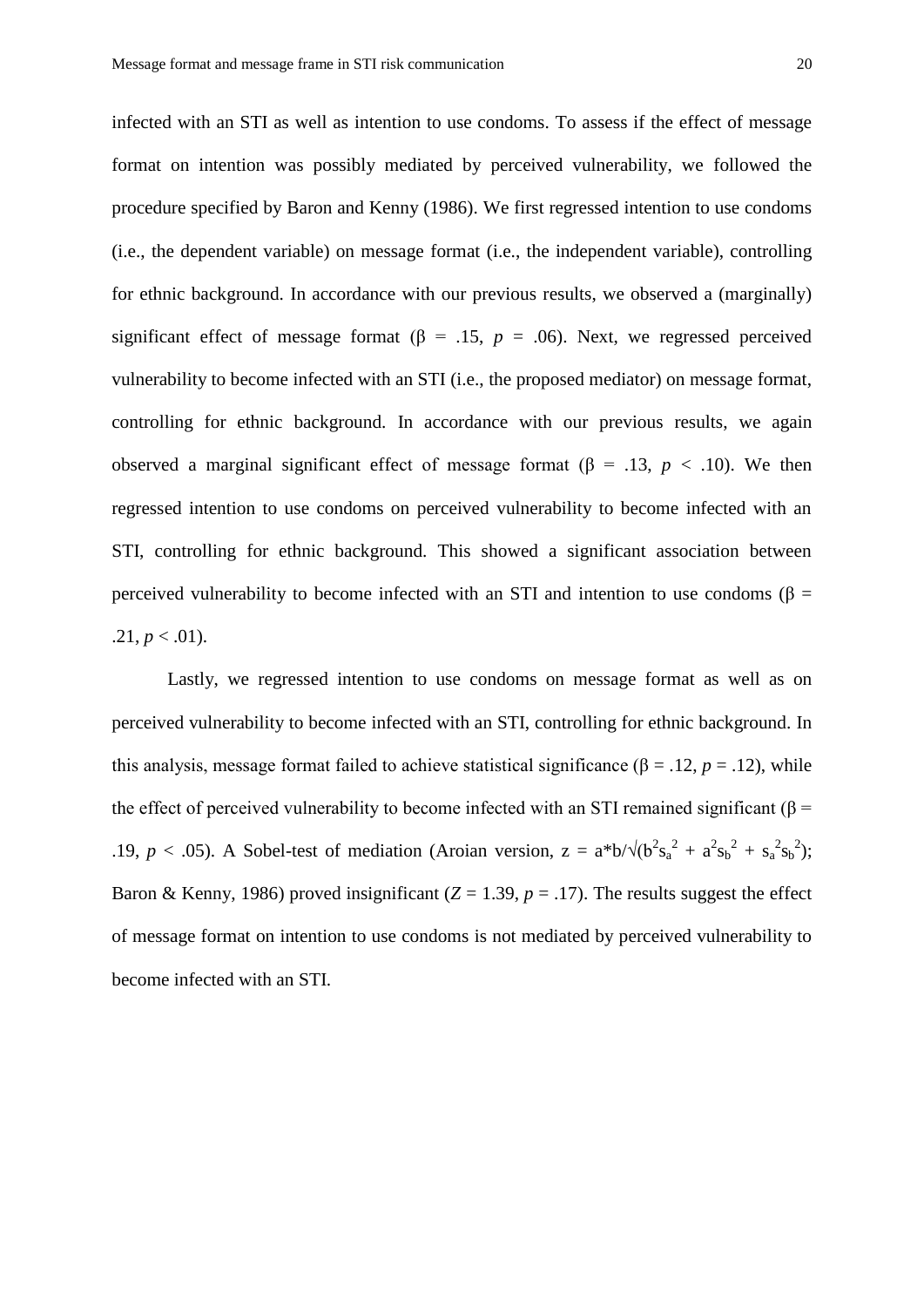# **Discussion**

To the best of our knowledge, the present study is the first to assess the combined effects of message format and message frame as a strategy in health communication to increase young people"s perceived vulnerability to become infected with an STI, and their intention to use condoms. As expected, results showed that testimonial health messages were more effective in increasing young people"s perceived vulnerability to become infected with an STI. Furthermore, results showed that messages in a testimonial format were also more effective in increasing young people"s intention to use condoms. In contrast with our expectations, message frame did not have a significant effect on young people"s perceived vulnerability to become infected with an STI and their intention to use condoms. Results did, however, establish a significant interaction effect between message format and message frame on young people"s intention to use condoms. As expected, young people"s perceived vulnerability to become infected with an STI was positively associated with their intention to use condoms.

Before considering the implications of these findings, we note that our study has some limitations. Firstly, because recruitment targeted UNSW students, our study sample consists solely of highly educated young people, who mainly live in Sydney. This may have influenced the study results, as young people with a lower educational level may process the messages differently. The present findings can hence not necessarily be generalized to all young people in Sydney, Australia or elsewhere. Also, in our study we assume that behavioural intentions are predictive of actually enacting the behaviour, and thus that young people"s intention to use condoms is a (partial) reflection of their actual condom use. Although several major health behaviour theories identify behavioural intention as the proximal determinant of behavior (Ajzen, 1991; Rogers, 1975), and research and studies confirm the association between condom use intention and behaviour (Albarracín et al. 2001;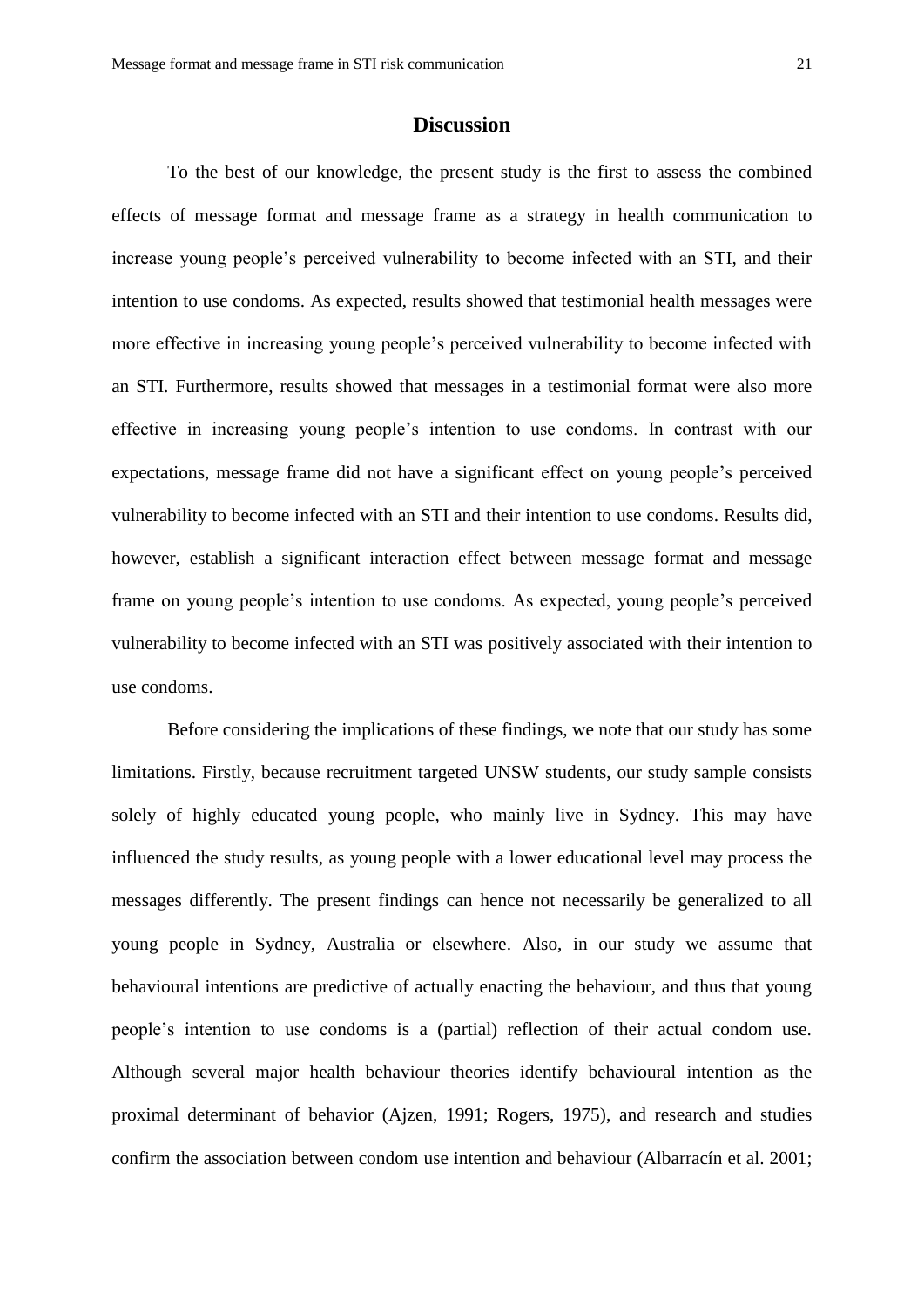Sheeran & Orbell, 1998), the strength of the association between intention and behaviour is limited (Sheeran, 2002). Nevertheless, we are confident that the health messages we tested are effective in changing young people"s perceived vulnerability to become infected with an STI and their intention to use condoms, which are essential steps in promoting behaviour change.

Furthermore, it is important to acknowledge that certain factors may have limited the impact of the health messages used in this study. Notably, this study did not test the use of comprehensive interventions; both the message format and message frame manipulations consisted of minimal interventions, using only short texts. Because the health messages were concise, their impact may have been limited in comparison to more extensive text. However, the concise nature of the message is thought to reflect the limitations health communication faces in practice. Lastly, the messages tested in this study contained written text only and this study did not use any additional tools to increase their efficacy, such as images and other visual or graphic elements (Garcia-Retamero & Cokely, 2011). However, these limitations were put in place to ensure a controlled test of message format and message frame on young people"s perceived vulnerability and behavioural intentions. It also remains to be tested how health messages of the type tested in this study can contribute to more comprehensive health promotion interventions.

#### **Effects of message format and frame**

Young people who read the health message in a testimonial format on average had a higher perceived vulnerability to become infected with an STI and a stronger intention to use condoms than young people who read the health message in a statistical format. This finding is in line with previous research showing a more persuasive effect of testimonial messages (De Wit et al., 2008; Slater & Rouner, 1996), and confirms the theoretical assumption that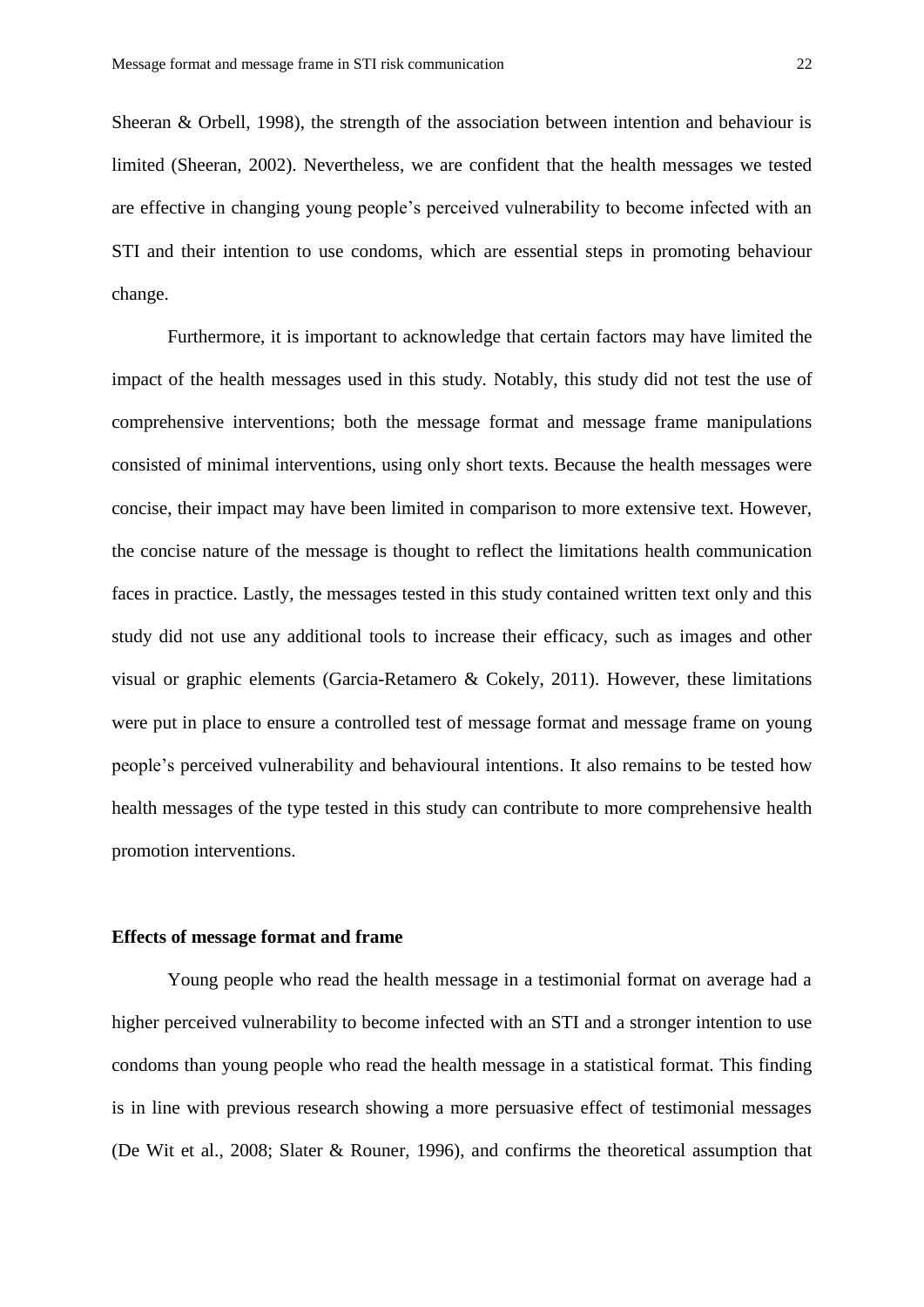testimonial evidence has a more persuasive and effective influence on perceived vulnerability when it comes to preference-inconsistent messages (Tversky & Kahneman, 1973).

The stronger effect of testimonial messages, compared to statistical messages, on perceived vulnerability and intention, could arise from higher issue involvement young people experienced when reading a testimonial message. According to transportation theory (Green & Brock, 2000), "people can become absorbed in a story or transported in a narrative world, and may show effects of the story on their real-world beliefs" (p. 701). Transported readers are less likely to disbelieve and counter-argue information, resulting in less negative cognitive responding, also when the persuasive text is inconsistent with prior values and beliefs (Green & Brock, 2000; Slater & Rouner, 2002). Transportation can change beliefs and motivate action (Green, 2006), as shown in several studies (Green & Brock, 2000).

The way young people processed the information in the health message could have been influenced by transportation with the health message. According to the heuristicsystematic model of information processing (Chaiken, 1980), people can use heuristic processing, systematic processing, or both, when receiving information. When using heuristic processing, "rather than processing arguments, people may rely on more accessible information such as the source"s identity or other non-content cues in deciding to accept a message"s conclusion" (Chaiken, 1980, p. 752). Communicator characteristics such as likability may directly affect recipients' tendencies to accept a message's overall conclusion (Chaiken, 1980). Systematic processing, on the other hand, elicits a more critical type of processing where people "actively attempt to comprehend and evaluate the message"s arguments as well as to assess their validity in relation to the message"s conclusion" (Chaiken, 1980, p. 752), and base their judgments on the perceived strength and diagnosticity of claims presented the message (Meyers-Levy & Malaviya, 1999). Testimonial messages are thought to elicit high transportation with the message and therefore result in automatic,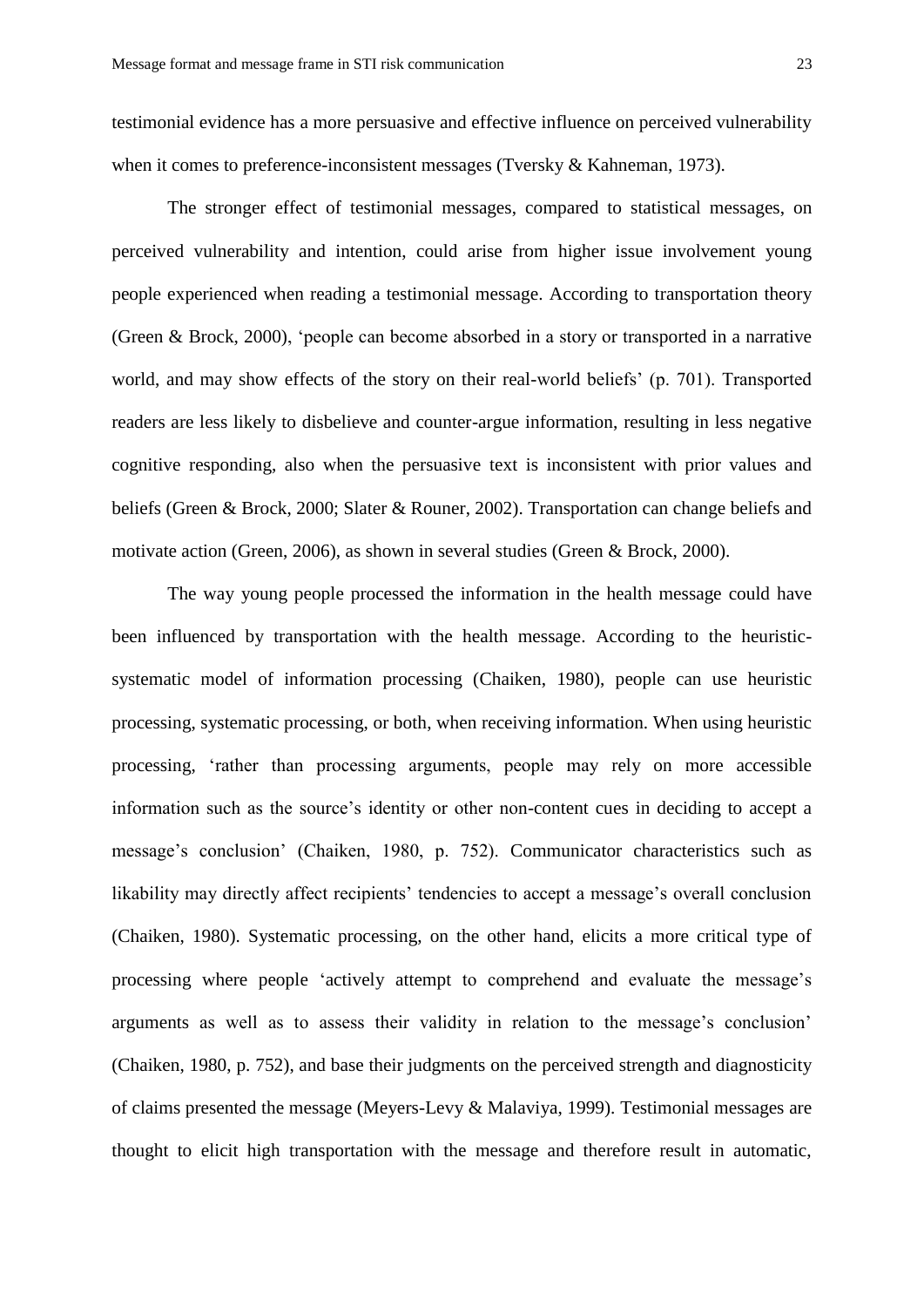heuristic processing, while statistical messages are thought to elicit low transportation with the messages and therefore result in systematic processing (Green & Brock, 2000). Young people using heuristic processing when reading a testimonial message, and accepting the message information without extensive processing, could explain the greater persuasiveness testimonial messages had on both young people"s perceived vulnerability to become infected with an STI and their intention to use condoms.

Results suggest there was no significant effect of message frame on young people"s perceived vulnerability to become infected with an STI and their intention to use condoms. This study therefore did not support previous findings (Gallagher & Updegraff, 2012) and theoretical assumptions (Rothman & Salovey, 1997), positing that gain-framed messages are more effective in promoting preventive health behaviours (e.g., using condoms) than lossframed messages. More specifically, our results contradict recent research which showed that, in written health messages, gain-framed messages were more effective in promoting condom use among young adults (Garcia-Retamero & Cokely, 2011). Possibly of importance, however, Garcia-Retamero & Cokely (2011) included descriptions of different types of condoms and how they should be used in the health messages.

According to several studies, the effects of message frame might be moderated by people"s self-efficacy (Van "t Riet, Ruiter, Werrij, & De Vries, 2008, 2010; Werrij, Ruiter, Van "t Riet, & De Vries, 2011). Self-efficacy refers to a person"s belief in being capable to successfully perform a behaviour (Bandura, 1986). Studies have shown that, for people low in self-efficacy, there was no difference in the effect of gain- and loss-framed messages in increasing behavioural intentions (Van "t Riet et al., 2008, 2010; Werrij et al., 2011). The lack of effect we observed between gain and loss-frames messages could hence suggest that participants in our study on average experienced low self-efficacy to use condoms. More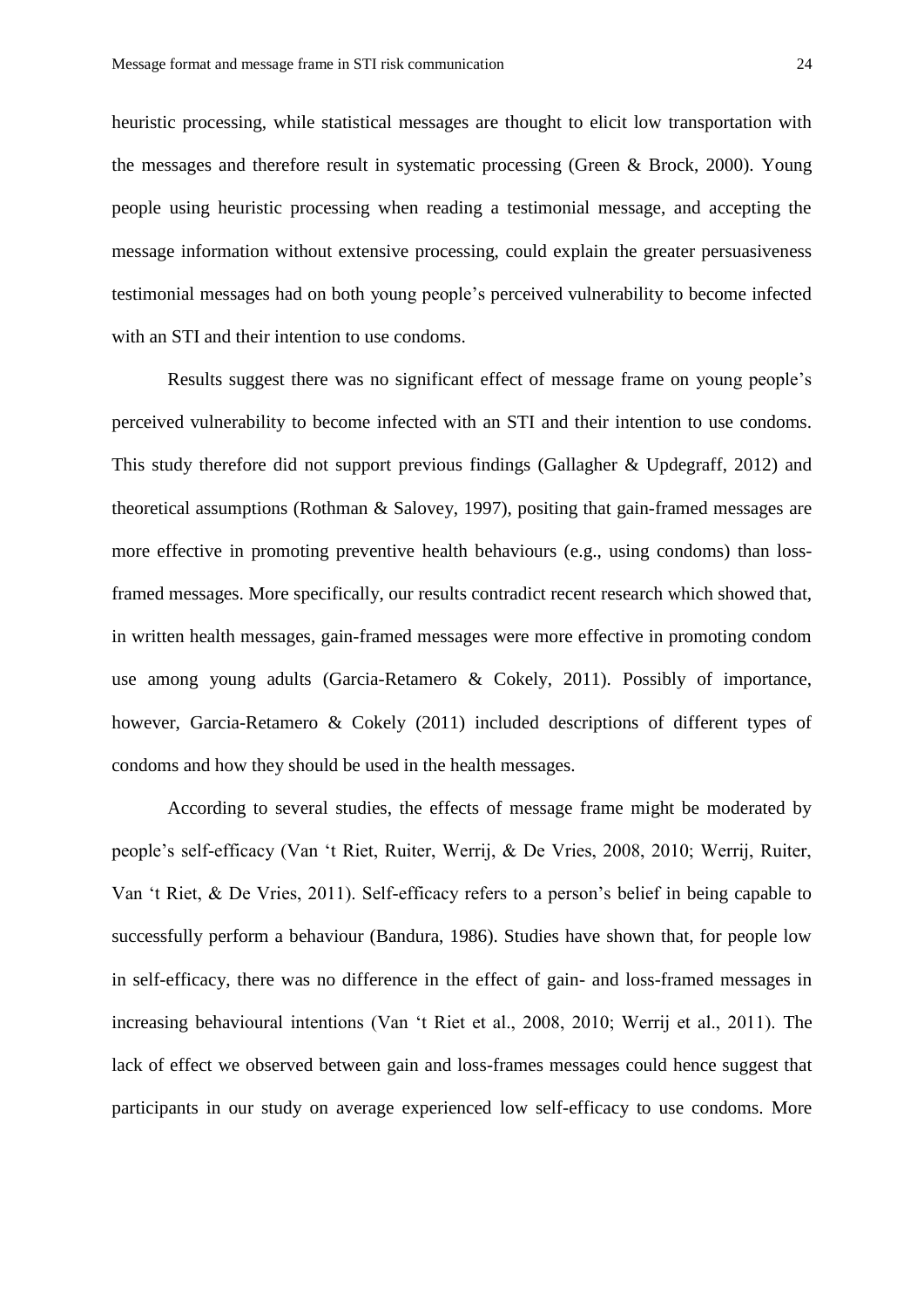generally, more research seems needed to address potential moderators of the effect of message framing.

To the best of our knowledge, this is the first study to test and find an interaction effect between message format and message frame on young people"s intention to use condoms. Results in particular suggest that message framing affects the effect of statistical messages; young people who read the statistical message in a gain-frame had a significantly lower intention to use condoms than young people who read the statistical message in a lossframe. At the same time, testimonial messages were equally effective in increasing young people"s intention to use condoms, whether they were presented in a gain-frame or a lossframe. Together these findings suggest that health communication in a testimonial format can focus on either the benefits possibly experienced when engaging in a health protective behaviour or not engaging in a risk behaviour, or on the losses one may experience by engaging in a risk behaviour or not engaging in the health protective behaviour. Health communication in a statistical format, however, should focus on the losses one may experience by engaging in a risk behaviour or not engaging in the health protective behaviour. In health messages that focus on the benefits of a health behaviour, presenting the information in a statistical format can significantly reduce the effectiveness of the message.

The significant effect of message frame in statistical messages could be explained by the way young people processed the message information. As previously mentioned, statistical messages are assumed to elicit systematic processing of the information (Green & Brock, 2000). Because negative information is in most instances non-normative and often unexpected, it tends to be viewed as more diagnostic than positive information (Fiske, 1980). Consequently, when people use systematic processing, loss-framed messages have been shown to produce greater persuasiveness than gain-framed messages (Meyers-Levy & Maheswaran, 2004). Statistical texts eliciting systematic processing of the message, could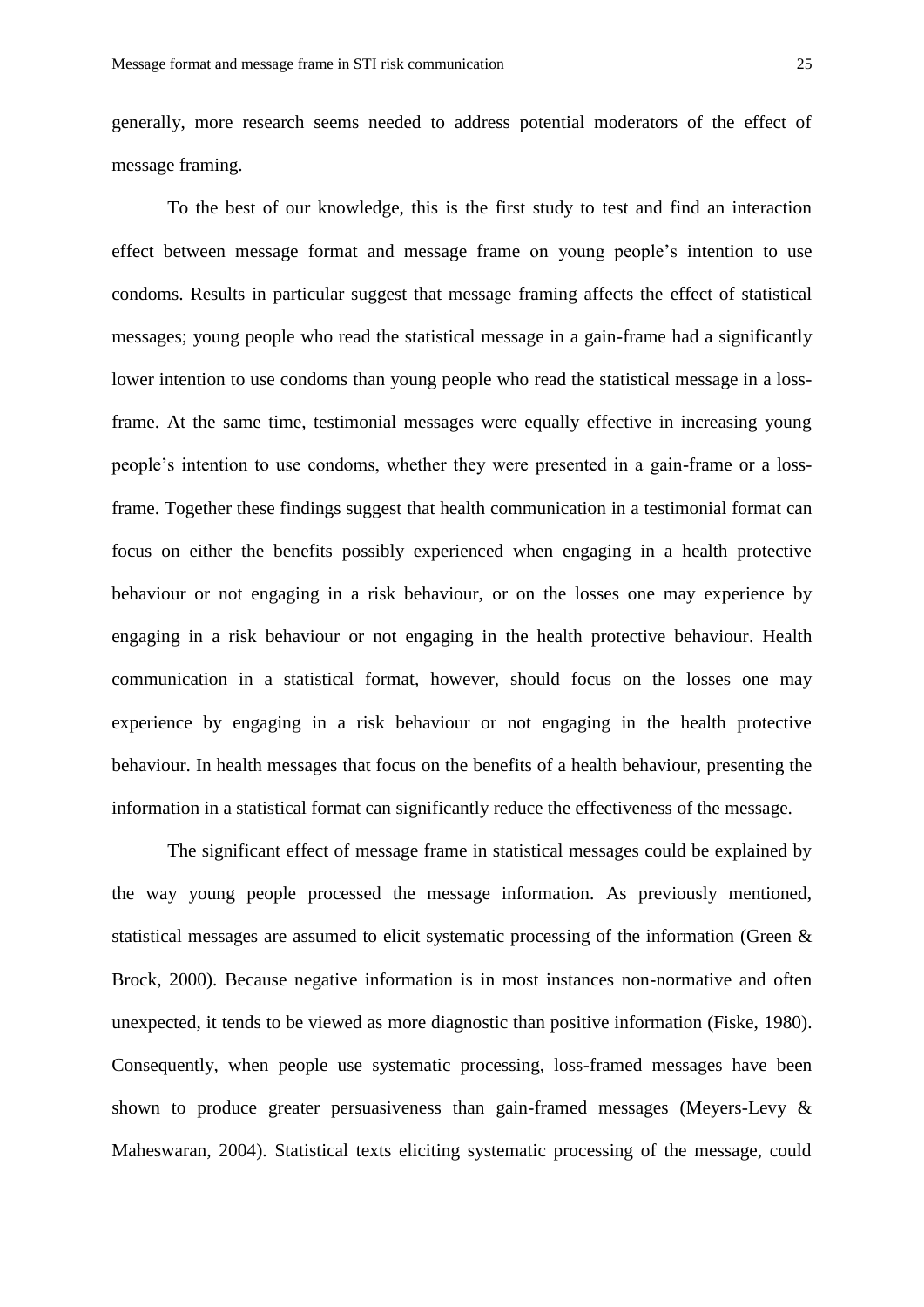explain the significant greater effectiveness of statistical messages in a loss-frame in increasing young people"s intention to use condoms, compared to statistical messages in a gain-frame.

Lastly, our results suggested perceived vulnerability to become infected with an STI as a mediator between message format and intention to use condoms. Results confirm postulations of several health behaviour theories (Rogers, 1975; Rosenstock, 1974) and extend previous findings (Bettinger, Adler, Curriero, & Ellen, 2004; Bryan, Aiken, & West, 1997; Hingson, Strunin, Berlin, & Heeren, 1990) with showing a significant association between perceived vulnerability and behavioural intentions. A mediation effect of perceived vulnerability could clarify the significant effect of message format on young people"s intention to use condoms. However, the Sobel-test of mediation failed to confirm a significant mediation effect of perceived vulnerability between message format and intention to use condoms.

#### **Conclusions and future directions**

This study indicates testimonial messages as the more effective mode in health communication to increase young people"s perceived vulnerability to become infected with an STI and their intention to use condoms. To the best of our knowledge, our research is unique in assessing the combined effects of message format and message frame on young people"s perceived vulnerability to become infected with an STI, and their intention to use condoms. Therefore, this is the first study to show that there is an interaction effect between message format and message frame on young people"s intention to use condoms. This study suggests that, in public health interventions, presenting health messages in a testimonial format is the most effective and safest option to increase perceived vulnerability to a health threat and behavioural intentions. Health messages in a statistical format should focus on the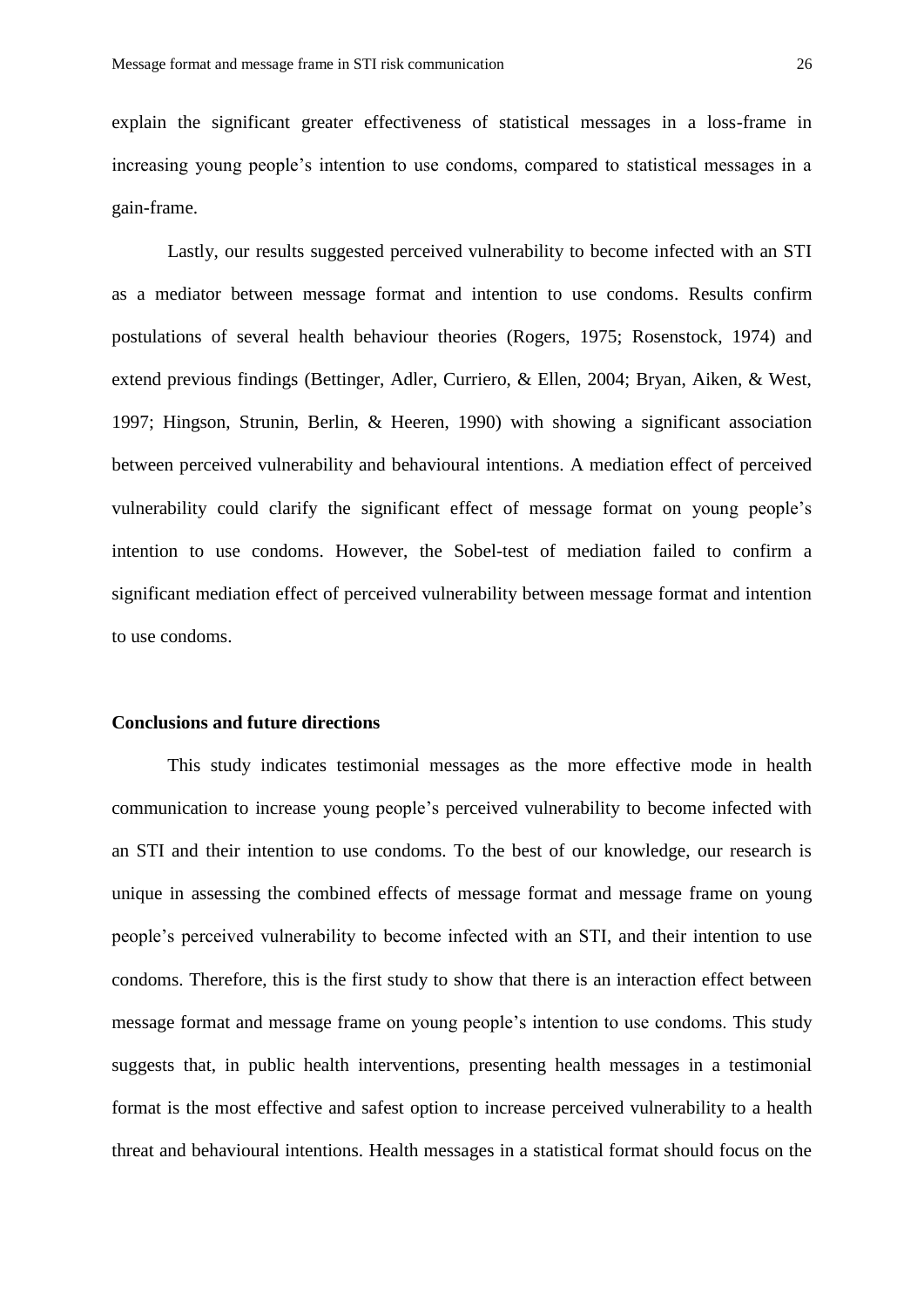losses one may experience by engaging in a risk behaviour, or not engaging in the health protective behaviour; focusing on the benefits when engaging in health protective behaviour or not engaging in health risk behaviour can significantly reduce the effectiveness of the message. Furthermore, young people"s perceived vulnerability to become infected with an STI is significantly associated with their intention to use condoms, and is therefore an important factor to affect in health interventions.

Little research determined the effects of health message format and frame types on actual health behaviour (e.g., condom use), and determined the long-term effects of message format and frame types on behavioural changes. Future research should further assess message format and frame type effects, and empirically determine the combined effects of message format and frame types on behavioural changes. Moreover, further research should also assess whether the effects of message format and frame suggested in this study can be confirmed when used in more comprehensive health promoting interventions.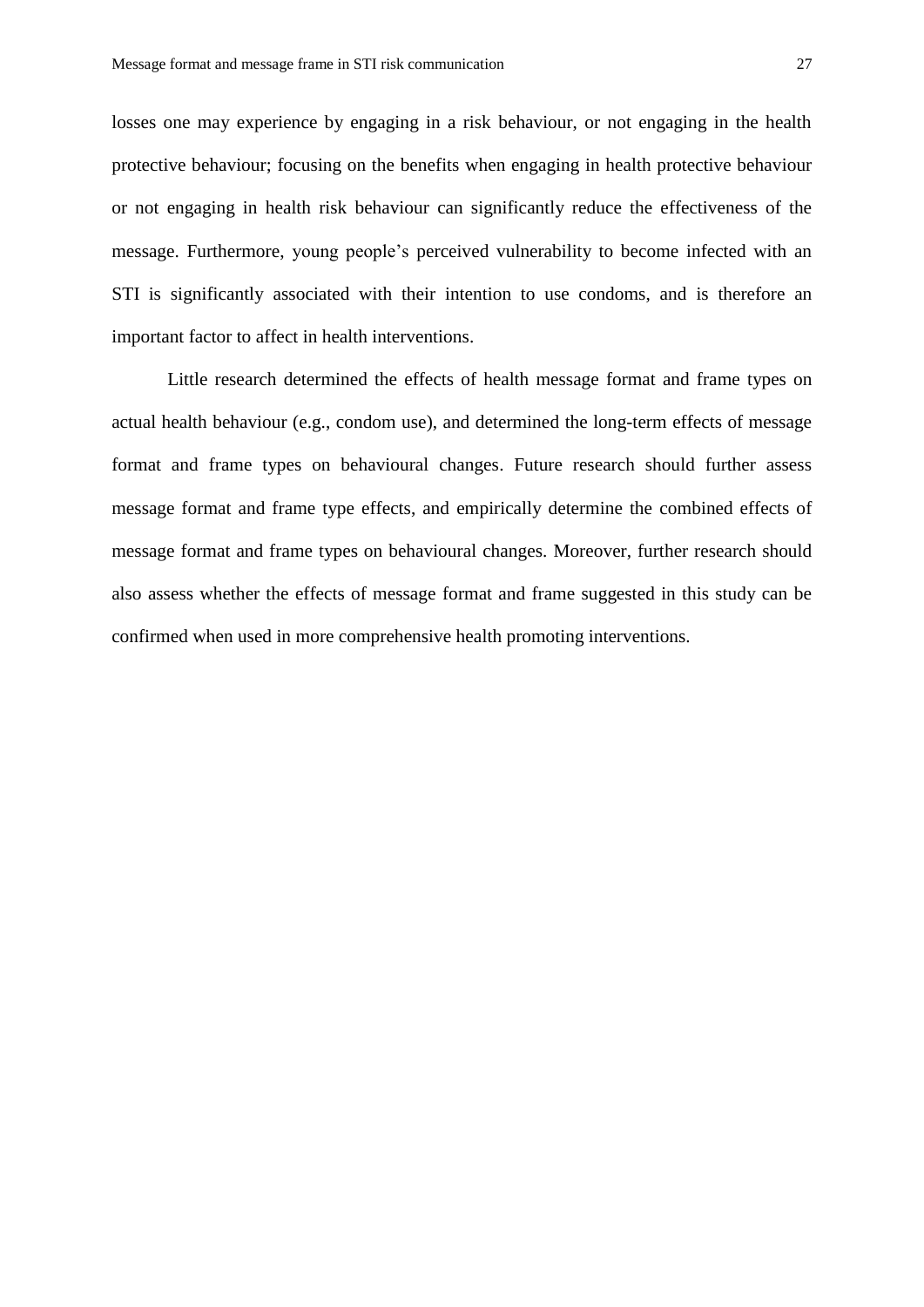# **References**

- Abel, G., & Brunton, C. (2005). Young people's use of condoms and their perceived vulnerability to sexually transmitted infections. *Australian and New Zealand Journal of Public Health, 29*, 254-260. doi:10.1111/j.1467-842X.2005.tb00764.x
- Abraham, C., & Sheeran, P. (2005). The health belief model. In M. Conner & P. Norman, *Predicting health behaviour* (pp. 28-80). Berkshire: Open University Press.
- Adam, P., de Wit, J., Hermans, J., Story, L., Edwards, B., Murray. C., & Bourne C. (2011). *Understanding barriers to STI testing among young people: results from the online survey 'Getting Down To it'* (Monograph 2/2011). Sydney: National Centre in HIV Social Research, The University of New South Wales.
- Ajzen, I. (1991). The theory of planned behavior. *Organizational Behavior and Human Decision Processes, 50*, 179-211. doi:10.1016/0749-5978(91)90020-T
- Albarracín, D., Johnson, B.T., Fishbein, M., & Muellerleile, P.A. (2001). Theories of reasoned action and planned behaviour as models of condom use: A meta-analysis. *Psychological Bulletin, 127*, 142-161. doi:10.1037/0033-2909.127.1.142
- Bandura, A. (1986). *Social foundations of thought and action: A social cognitive theory*. Englewood Cliffs, NJ: Prentice-Hall.
- Baron, R.M., & Kenny, D.A. (1986). The moderator-mediator variable distinction in social psychological research: Conceptual, strategic and statistical considerations. *Journal of Personality and Social Psychology, 51*, 1173-1182. doi:10.1037//0022- 3514.51.6.1173
- Bettinger, J.A., Adler, N.E., Curriero, F.C., & Ellen, J.M. (2004). Risk perceptions, condom use, and sexually transmitted diseases among adolescent females according to social network position. *Sexually Transmitted Diseases, 31*, 575-579. doi:10.1097/01.olq.0000137906.01779.55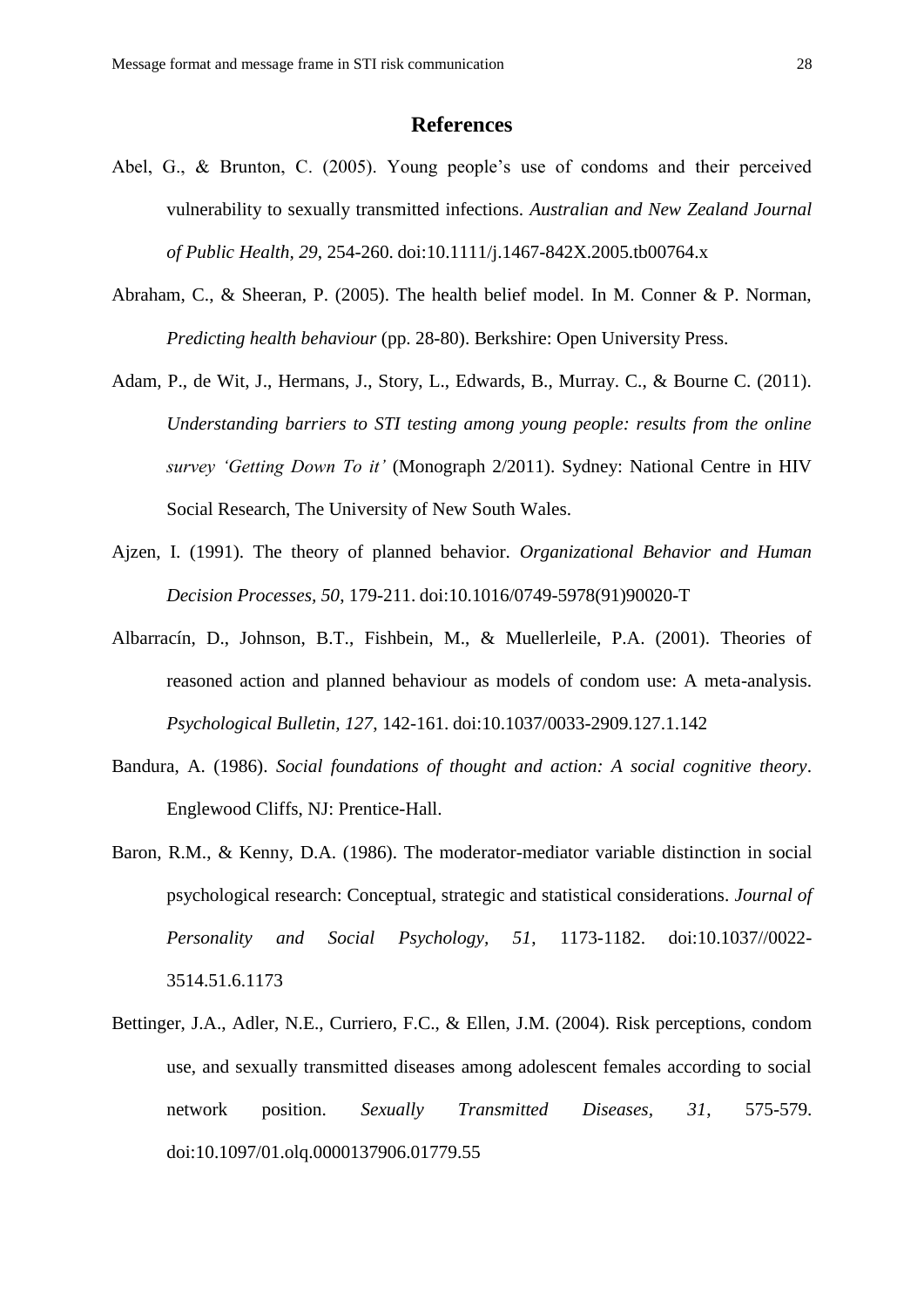- Brewer, N.T., Chapman, G.B., Gibbons, F.X., Gerrard, M., McCaul, K.D., & Weinstein, N.D. (2007). Meta-analysis of the relationship between risk perception and health behavior: The example of vaccination. *Health Psychology, 26*, 136-145. doi:10.1037/0278- 6133.26.2.136
- Bryan, A.D., Aiken, L.S., & West, S.G. (1997). Young women"s condoms use: The influence of acceptance of sexuality, control over the sexual encounter, and perceived susceptibility to common STDs. *Health Psychology, 16*, 468-479. doi:10.1037//0278- 6133.16.5.468
- Carey, R.F., Herman, W.A., Retta, S.M., Rinaldi, J.E., Herman, B.A., & Athey, W. (1992). Effectiveness of latex condoms as a barrier to human immunodeficiency virus-sized particles under conditions of simulated use. *Sexually Transmitted Diseases, 19*, 230- 234. doi:10.1097/00007435-199207000-00009
- Chaiken, S. (1980). Heuristic versus systematic information processing and the use of source versus message cues in persuasion. *Journal of Personality and Social Psychology, 39*, 752-766. doi:10.1037/0022-3514.39.5.752
- Conner, M., & Sparks, P. (2005). Theory of planned behaviour and health behaviour. In M. Conner & P. Norman, *Predicting health behaviour* (pp. 170-222). Berkshire: Open University Press.
- Dehne, K.L., & Riedner, G. (2001). Sexually transmitted infections among adolescents: The need for adequate health services. *Reproductive Health Matters, 9*, 170-183*.* doi:10.1016/S0968-8080(01)90021-7
- De Wit, J.B.F., Das, E., & Vet, R. (2008). What works best: Objective statistics or a personal testimonial? An assessment of the persuasive effects of different types of message evidence on risk perception. *Health Psychology, 27*, 110-115. doi:10.1037/0278- 6133.27.1.110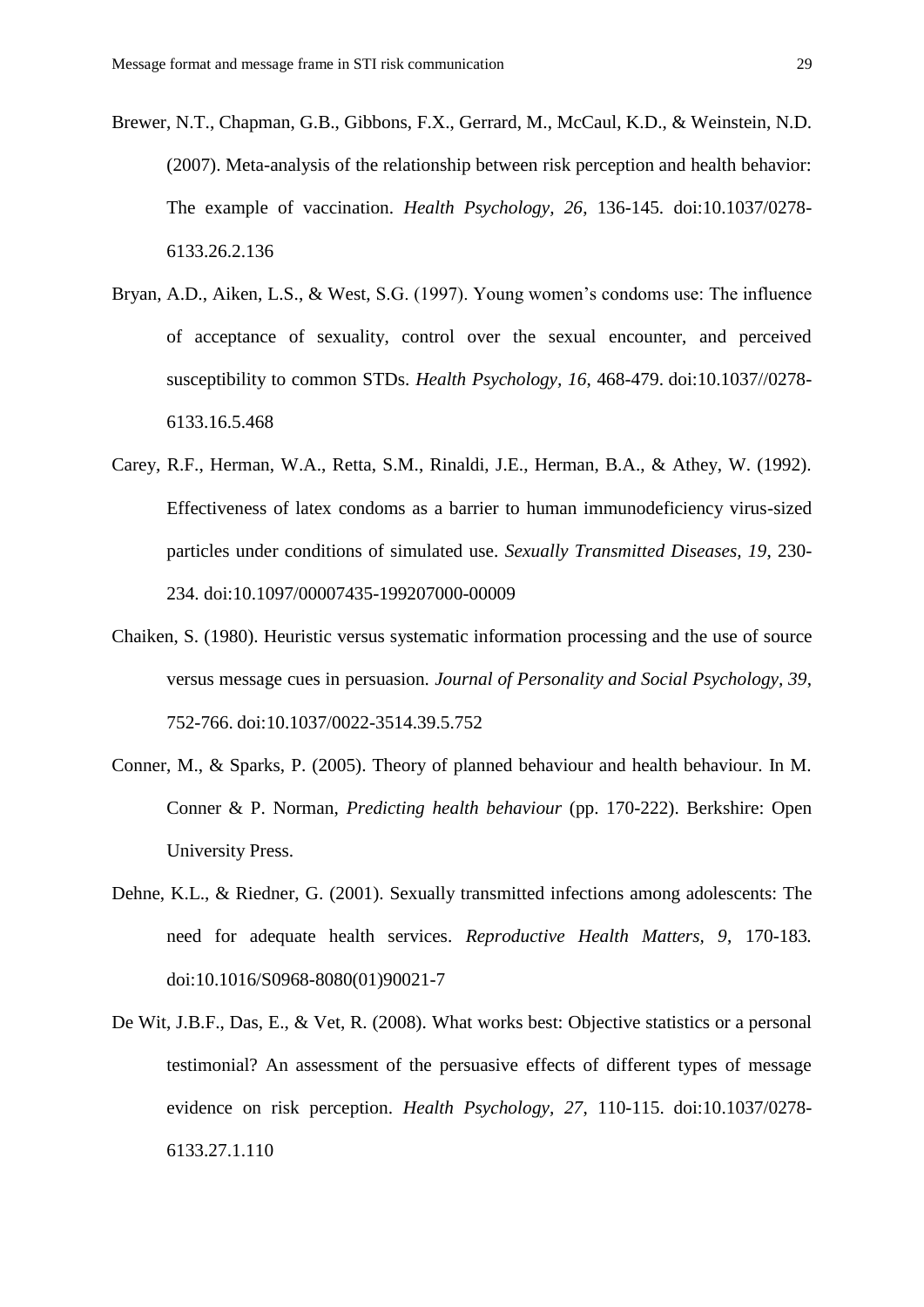- Dillard, A.J., McCaul, K.D., Klein, W.M.P. (2006). Unrealistic optimism in smokers: Implications for smoking myth endorsement and self-protective motivation. *Journal of Health Communication, 11*, 93-102. doi:10.1080/10810730600637343
- Dillard, A.J., Midboe, A.M., Klein, W.M.P. (2009). The dark side of optimism: Unrealistic optimism about problems with alcohol predicts subsequent negative event experiences. *Personality and Social Psychology Bulletin, 35*, 1540-1550. doi:10.1177/0146167209343124
- Fiske, S.T. (1980). Attention and weight in person perception: The impact of negative and extreme behavior. *Journal of Personality and Social Psychology, 38*, 889-906. doi:10.1037/0022-3514.38.6.889
- Gallagher, K.M., & Updegraff, J.A. (2012). Health message framing effects on attitudes, intentions and behaviours: A meta-analytic review. *Annals of Behavioral Medicine, 43,* 101-116*.* doi:10.1007/s12160-011-9308-7
- Garcia-Retamero, R., & Cokely, E.T. (2011). Effective communication of risks to young adults: Using message framing and visual aids to increase condom use and STD screening. *Journal of Experimental Psychology: Applied, 17*, 270-287. doi:10.1037/a0023677
- Green, M.C. (2006). Narratives and cancer communication. *Journal of communication, 56*, s163-s183. doi:10.1111/j.1460-2466.2006.00288.x
- Green, M.C., & Brock, T.C. (2000). The role of transportation in the persuasiveness of public narratives. *Journal of Personality and Social Psychology, 79*, 701-721. doi:10.1037/0022-3514.79.5.701
- Hingson, R.W., Strunin, L., Berlin, B.M., & Heeren, T. (1990). Beliefs about AIDS, use of alcohol and drugs, and unprotected sex among Massachusetts adolescents. *American Journal of Public Health, 80*, 295-299. doi:10.2105/AJPH.80.3.295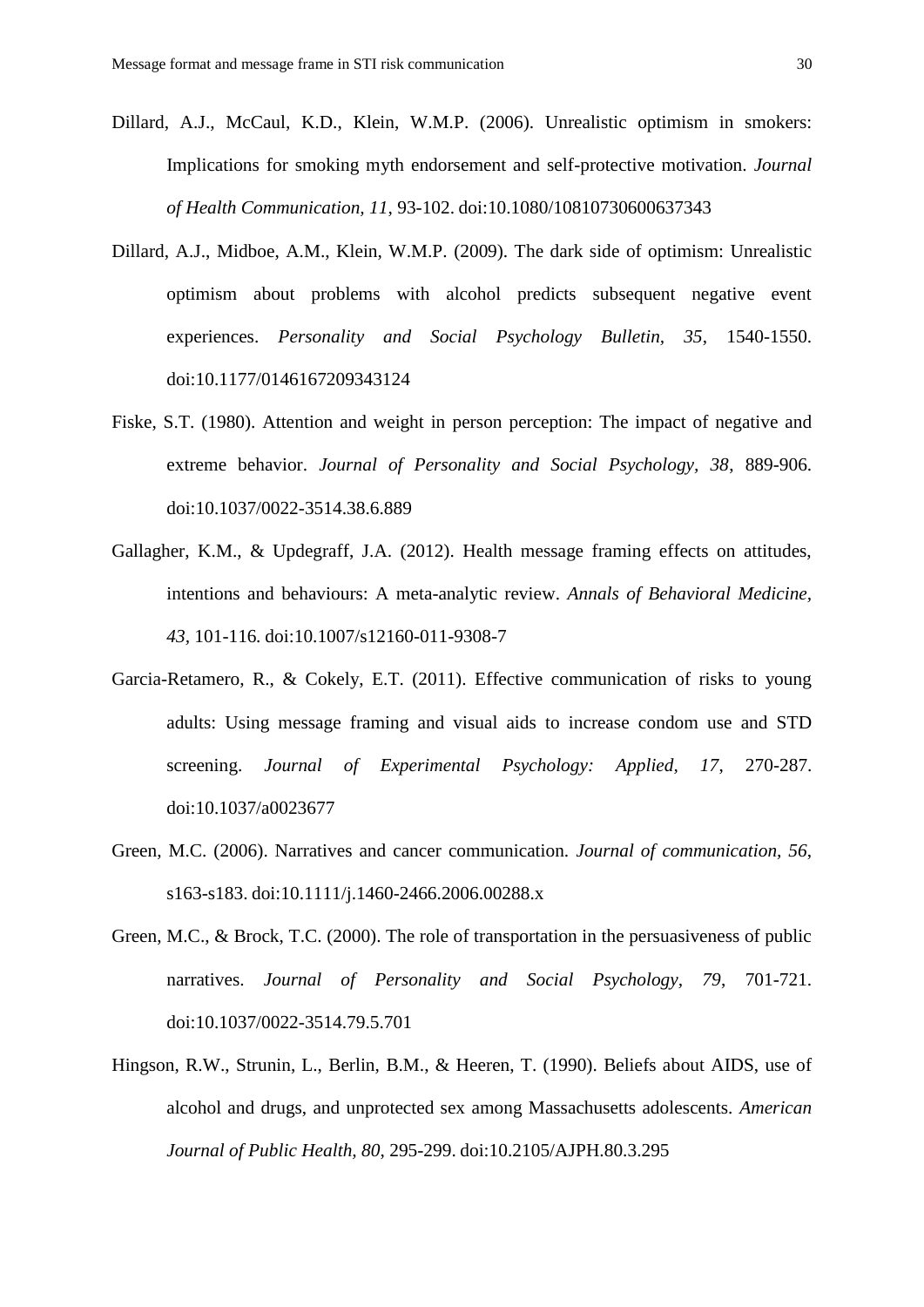- Hinyard, L.J., & Kreuter, M.W. (2007). Using narrative communication as a tool for health behavior change: A conceptual, theoretical, and empirical overview. *Health Education & Behavior, 34*, 777-792. doi:10.1177/1090198106291963
- Kahneman, D., & Tversky, A. (1979). Prospect theory: An analysis of decision under risk. *Econometrica, 47*, 263-292. doi:10.2307/1914185
- Meyers-Levy, J., & Maheswaran, D. (2004). Exploring message framing outcomes when systematic, heuristic, or both types of processing occur. *Journal of Consumer Psychology, 14*, 159-167. doi:10.1207/s15327663jcp1401&2\_18
- Meyers-Levy, J., & Malaviya, P. (1999). Consumers' processing of persuasive advertisements: An integrative framework of persuasion theories. *Journal of Marketing, 63*, 45-60. doi:10.2307/1252100
- Moniz, M.H., Beigi, R.H. (2012). Prevention of sexually transmitted diseases. In R.H. Beigi, *Sexually transmitted diseases* (pp. 161-170). West Sussex: John Whiley & Sons.
- Norman, P., Boer, H., & Seydel, E.R. (2005). Protection motivation theory. In M. Conner & P. Norman, *Predicting health behaviour* (pp. 81-126). Berkshire: Open University Press.
- Rimal, R.N., & Lapinski, M.K. (2009). Why health communication is important in public health. *Bulletin of the World Health Organization, 87*, 247. doi:10.2471/BLT.08.056713
- Rogers, R.W. (1975). A protection motivation theory of fear appeals and attitude change. *The Journal of Psychology, 91*, 93-114. doi:10.1080/00223980.1975.9915803
- Rotermann, M. (2012). Sexual behaviour and condom use of 15- to 24-year-olds in 2003 and 2009/2010. *Health Reports, 23*, 1-5. Retrieved from http://www.statcan.gc.ca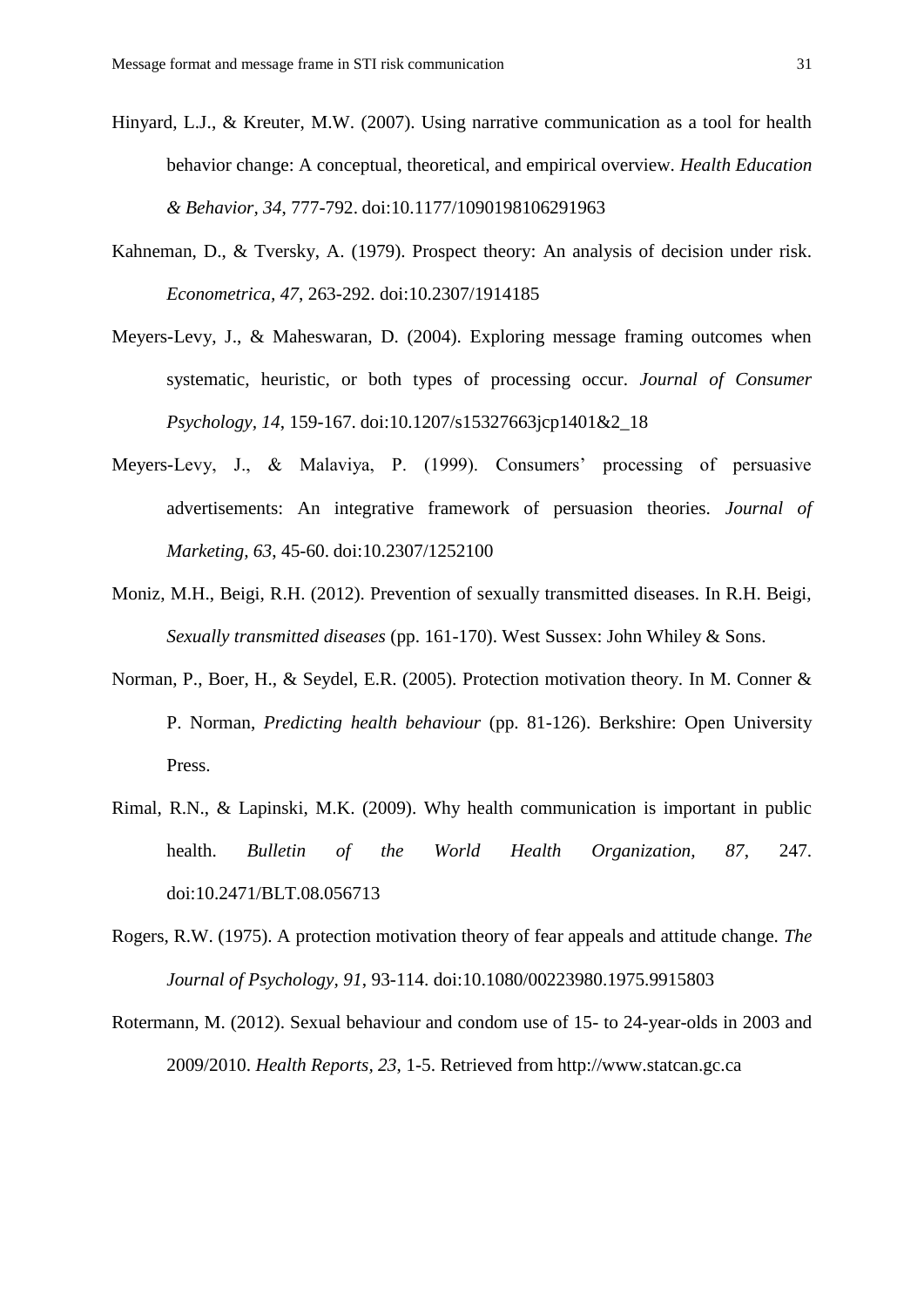- Rothman, A.J., & Salovey, P. (1997). Shaping perceptions to motivate healthy behavior: The role of message framing. *Psychological Bulletin, 121*, 3-19. doi:10.1037//0033- 2909.121.1.3
- Rosenstock, I.M. (1974). Historical origins of the health belief model. *Health education monographs, 2*, 1-8.
- Scott-Sheldon, L.A.J., Huedo-Medina, T.B., Warren, M.R.., Johnson, B.T., & Carey, M.P. (2011). Efficacy of behavioral interventions to increase condom use and reduce sexually transmitted infections: A meta-analysis, 1991 to 2010. *Journal of Acquired Immune Deficiency Syndromes, 58*, 489-498. doi:10.1097/QAI.0b013e31823554d7
- Sheeran, P. (2002). Intention-behavior relations: A conceptual and empirical review. *European Review of Social Psychology, 12*, 1-36. doi:10.1080/14792772143000003
- Sheeran, P., & Orbell, S. (1998). Do intentions predict condom use? Meta-analysis and examination of six moderator variables. *British Journal of Social Psychology, 37*, 231-250. doi:10.1111/j.2044-8309.1998.tb01167.x
- Slater, M.D., & Rouner, D. (1996). Value-affirmative and value-protective processing of alcohol education messages that include statistical evidence or anecdotes. *Communication Research, 23*, 210-235. doi:10.1177/009365096023002003
- Slater, M.D., & Rouner, D. (2002). Entertainment-education and elaboration likelihood: Understanding the processing of narrative persuasion. *Communication Theory, 12*, 173-191. doi:10.1111/j.1468-2885.2002.tb00265.x
- Starnbach, M.N., & Roan, N.R. (2008). Conquering sexually transmitted diseases. *Nature Reviews Immunology, 8*, 313-317. doi:10.1038/nri2272
- The Kirby Institute. HIV, viral hepatitis and sexually transmissible infections in Australia Annual Surveillance Report 2011. The Kirby Institute, the University of New South Wales, Sydney, NS.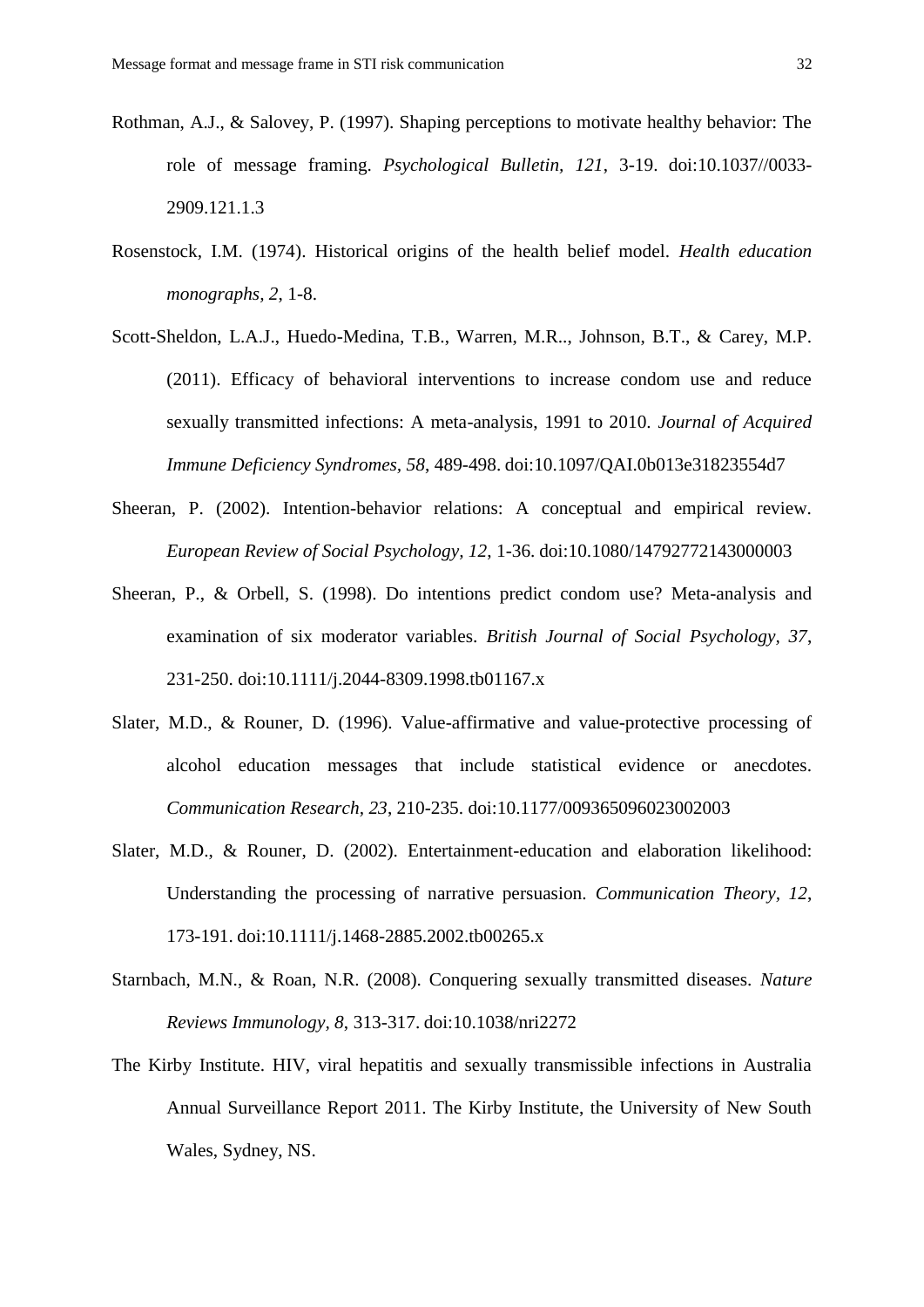- Trenholm, C., Devaney, B., Fortson, K., Clark, M., Quay, L., & Wheeler, J. (2008). Impacts of abstinence education on teen sexual activity, risk of pregnancy, and risk of sexually transmitted diseases. *Journal of Policy Analysis and Management, 27*, 255-276. doi:10.1002/pam.20324
- Tversky, A., & Kahneman, D. (1973). Availability: A heuristic for judging frequency and probability. *Cognitive Psychology, 5*, 207-232. doi:10.1016/0010-0285(73)90033-9
- Van "t Riet, J., & Ruiter, R.A.C. (2011). Defensive reactions to health-promoting information: an overview and implications for future research. *Health Psychology Review*, 1-33. doi:10.1080/17437199.2011.606782
- Van "t Riet, J., Ruiter, R.A.C., Werrij, M.Q., & De Vries, H. (2008). The influence of selfefficacy on the effects of framed health messages. *European Journal of Social Psychology, 38*, 800-809. doi:10.1002/ejsp.496
- Van "t Riet, J., Ruiter, R.A.C., Werrij, M.Q., & De Vries, H. (2010). Self-efficacy moderates message-framing effects: The case of skin-cancer detection. *Psychology and Health, 25*, 339-349. doi:10.1080/08870440802530798
- Weinstein, N.D. (1982). Unrealistic optimism about susceptibility to health problems. *Journal of Behavioral Medicine, 5*, 441-460. doi:10.1007/BF00845372
- Weinstein, N.D. (1993). Testing four competing theories of health-protective behavior. *Health psychology, 12*(4), 324-333. doi:10.1037//0278-6133.12.4.324
- Werrij, M.Q., Ruiter, R.A.C., Van 't Riet, J., & De Vries, H. (2011). Self-efficacy as a potential moderator of the effects of framed health messages. *Journal of Health Psychology, 16*, 199-207. doi:10.1177/1359105310374779
- Wolfers, M., de Zwart, O., & Kok, G. (2011). Adolescents in The Netherlands underestimate risk for sexually transmitted infections and deny the need for sexually transmitted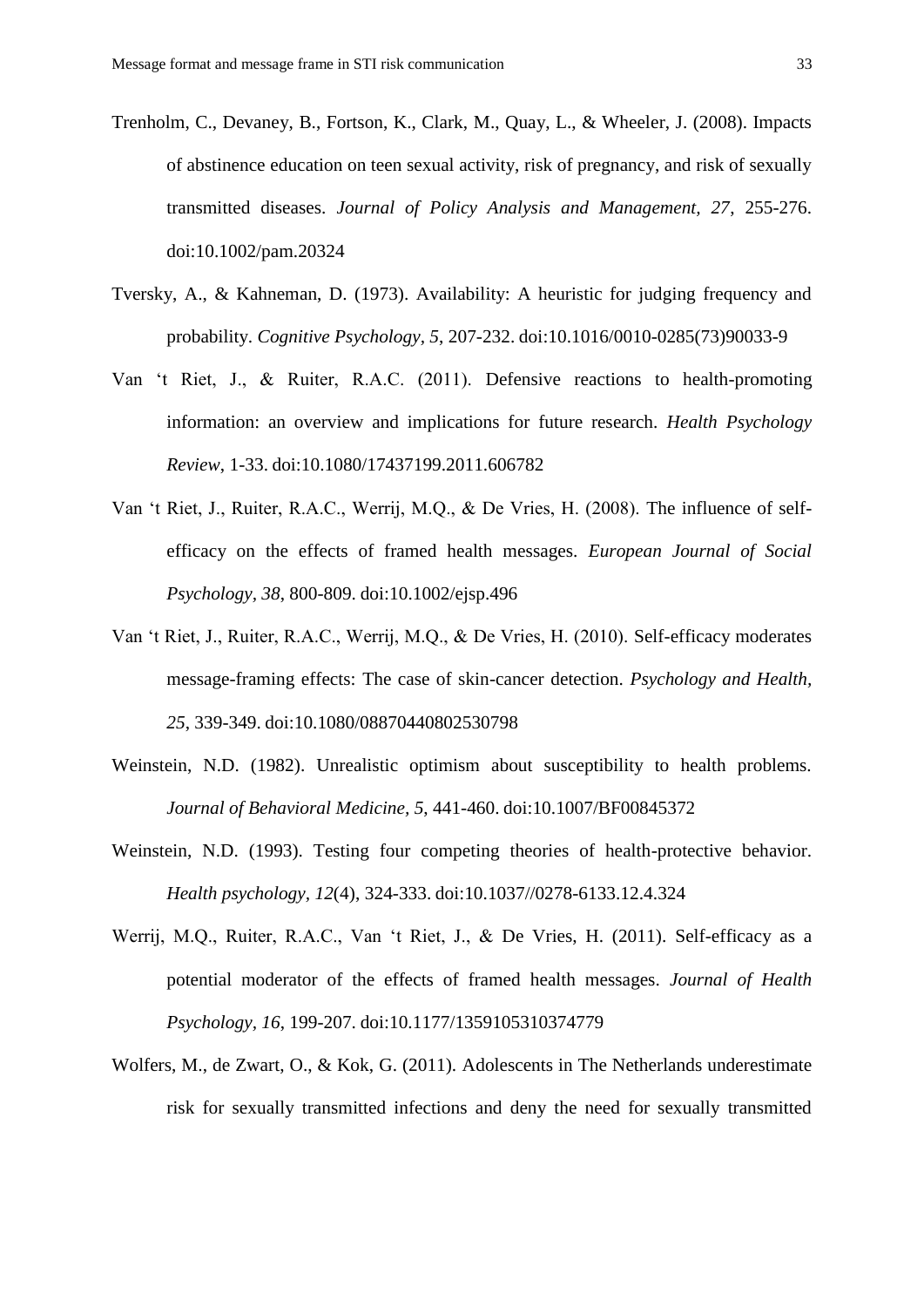| infection testing. AIDS patient care and STDs, 25, 311-319. |  |  |  |  |
|-------------------------------------------------------------|--|--|--|--|
|                                                             |  |  |  |  |

doi:10.1089/apc.2010.0186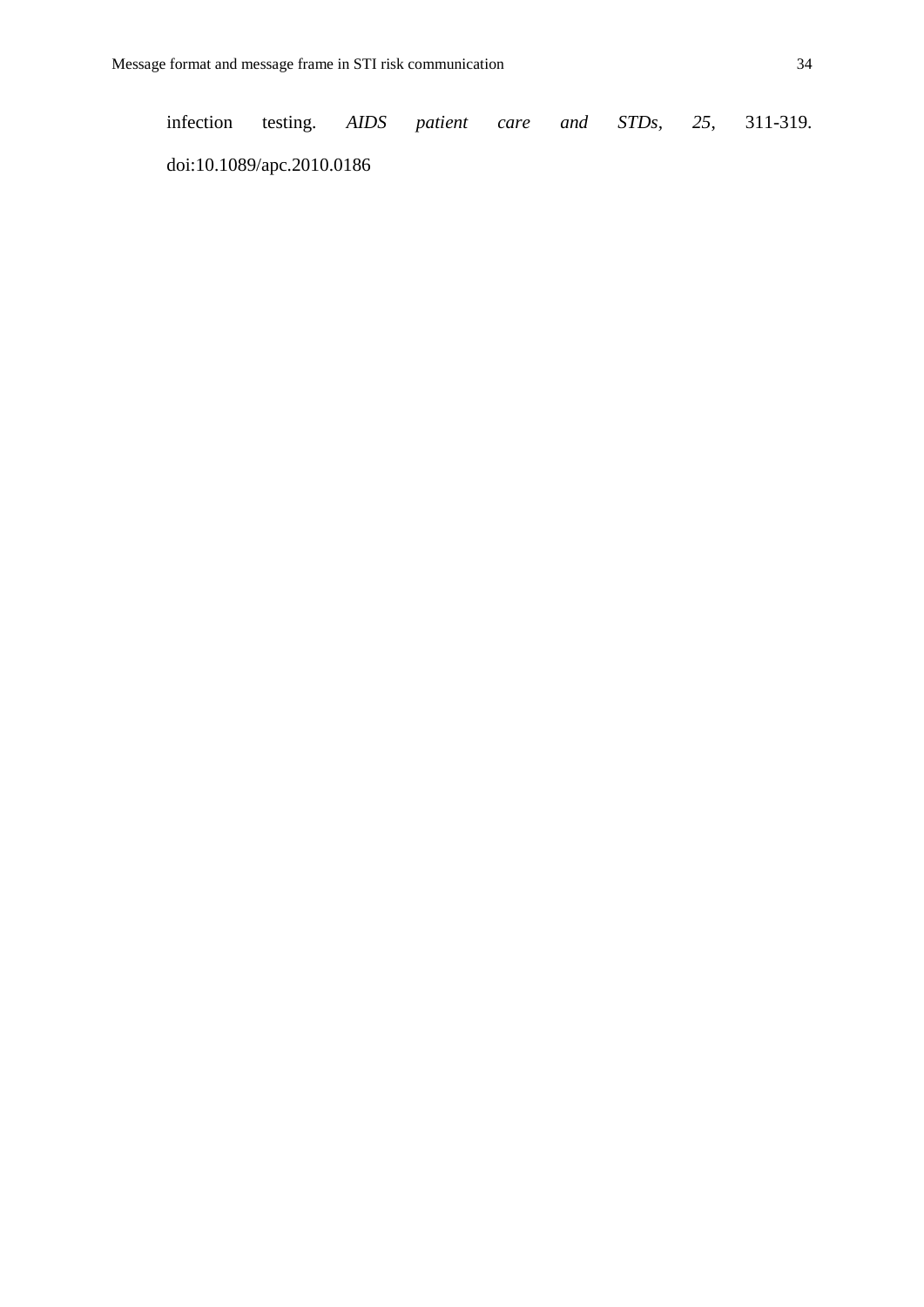# **Appendix A – Questionnaire**

### Welcome!

This study will take about 10 minutes to complete. The questions ask about sexual practices, sexual health and the risk of becoming infected with a sexually transmitted infection (STI). Any information that is obtained in connection with this study and that can be identified with you will remain confidential and will be disclosed only with your permission, except as required by law. In any publication, information will be provided in such a way that you cannot be identified. Please answer as honestly as possible.

The full version of the Participant Information Statement is available on the study website at the following address: www.factsandstories.nchsr.org. We advise that you save and print this document for your records.

The study has been approved by the Human Research Ethics Committee of the University of New South Wales. You can stop at any moment without penalty should you feel distressed when participating in this study.

Complaints may be directed to the Ethics Secretariat, The University of New South Wales, SYDNEY 2052 AUSTRALIA (phone 9385 4234, fax 9385 6648, email ethics.sec@unsw.edu.au). Any complaint you make will be investigated promptly and you will be informed about the outcome.

Thank you in advance for your participation.

I understand that this study is about sexual practices, sexual health and the risk of contracting an STI, and agree to participate.

- o Yes, I agree
- o No, I don"t agree

How old are you? Please type your age in years.

-----

Do you think of yourself as...

- o Exclusively straight
- o More straight than gay
- o Equally straight as gay
- o More gay than straight
- o Exclusively gay

What is your gender?

- o Male
- o Female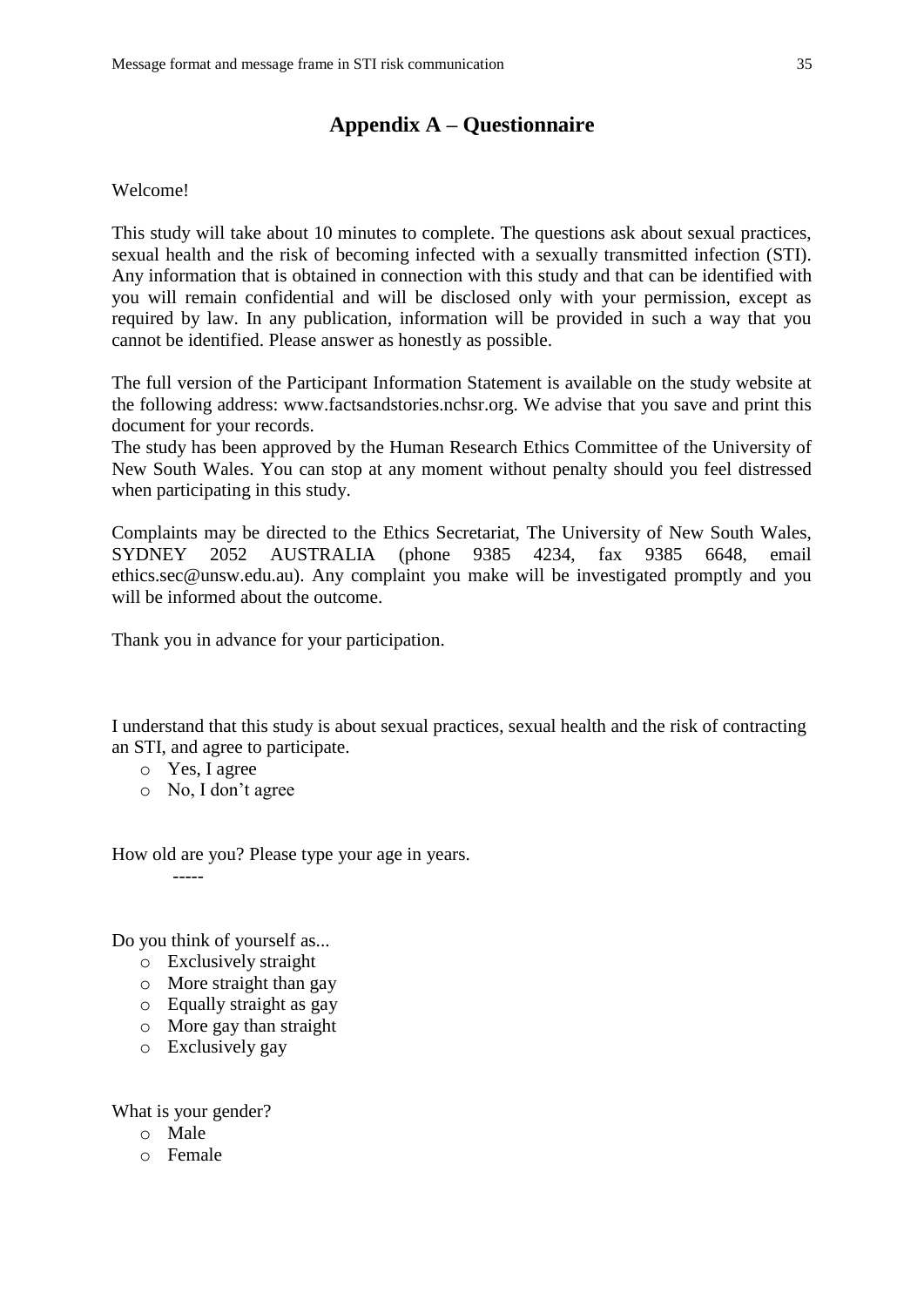What is your country of birth?

- o Australia
- o Other, please specify...

Do you currently live in Australia?

- o Yes
- o No, in another country. Please specify...

# In which Australian state or territory do you currently live?

- o Australian Capital Territory
- o New South Wales
- o Northern Territory
- o Queensland
- o South Australia
- o Tasmania
- o Victoria
- o Western Australia

Are you of Aboriginal or Torres Strait Islander origin?

- o Yes
- o No

Is your ethnic background:

- o Anglo-Australian
- o Other background

### Where does your family originate from?

- o Europe
- o Middle East
- o Asia, please specify which country...
- o India
- o Oceania
- o Africa
- o North America
- o South America

Which of the following best describes where you live?

- o Capital city
- o Major regional centre or city
- o Smaller city or town
- o Rural or remote area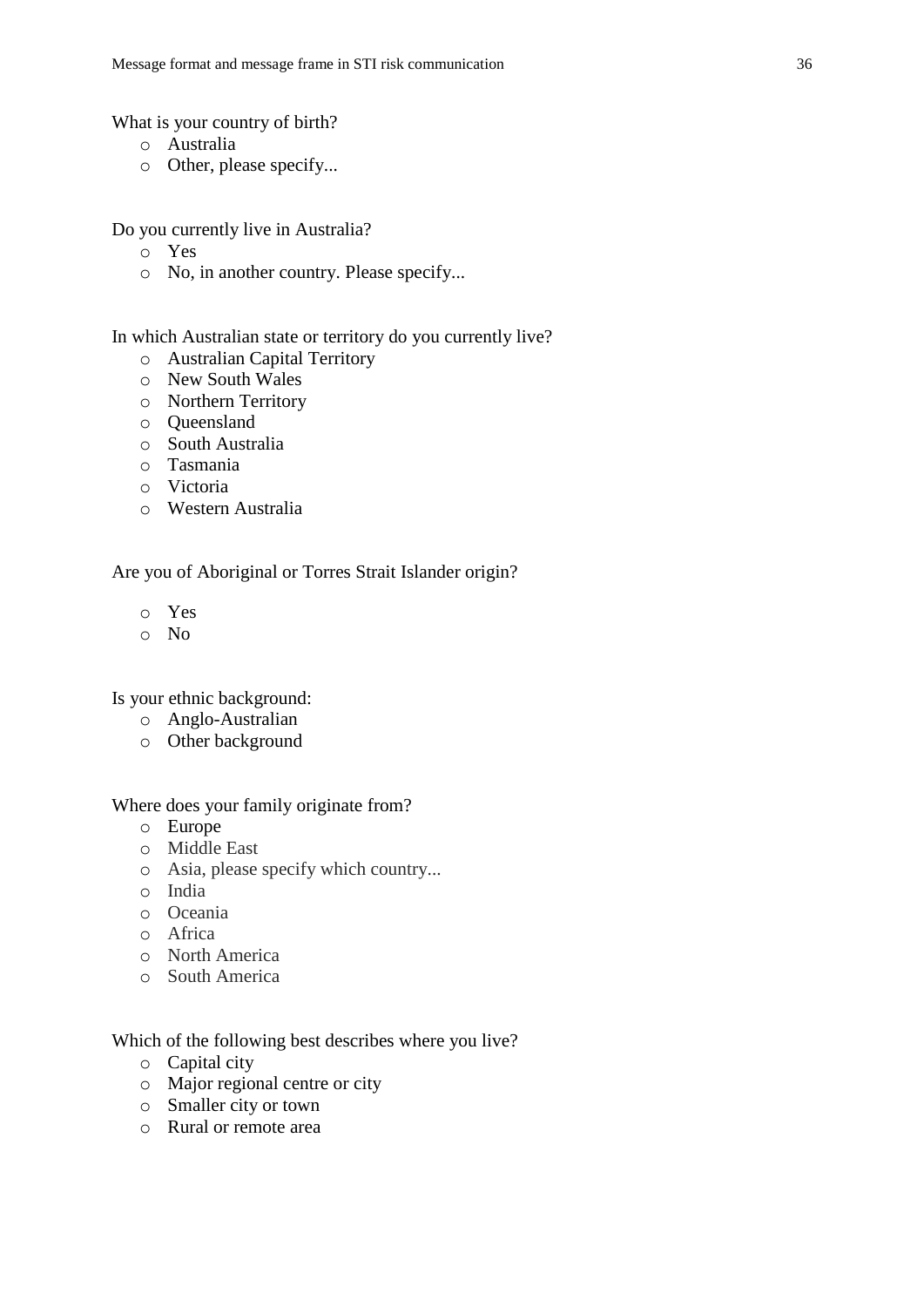How important is religion in your life?

- o Not at all important
- o Of little importance
- o Moderately important
- o Important
- o Very important

### HEALTH MESSAGE

How likely is it that you will use a condom when you have intercourse with someone for the first time?

- o Very low likelihood
- o Moderately low
- o Neither high nor low likelihood
- o Moderately high
- o Very high likelihood

Considering your own behaviour and what you know about STIs, what do you think your chances are of getting an STI?

- o Very low chance
- o Quite low chance
- o Neither high nor low chance
- o Quite high chance
- o Very high chance

What is the probability that you will use condoms as a protection against STIs when you have intercourse with someone for the first time?

- o Very low probability
- o Moderately low
- o Neither high nor low probability
- o Moderately high
- o Very high probability

*Please indicate to what extent you think the following statements apply to you.* 

|                                                                   | Totally<br>agree | Somewhat<br>agree | Neither<br>agree nor<br>disagree | Somewhat<br>disagree | Totally<br>disagree |
|-------------------------------------------------------------------|------------------|-------------------|----------------------------------|----------------------|---------------------|
| It is rather probable<br>that I will get an STI                   | O                | $\circ$           | $\circ$                          | O                    | $\circ$             |
| It would be serious<br>for me if I became<br>infected with an STI | $\circ$          | $\circ$           | $\circ$                          | O                    | $\circ$             |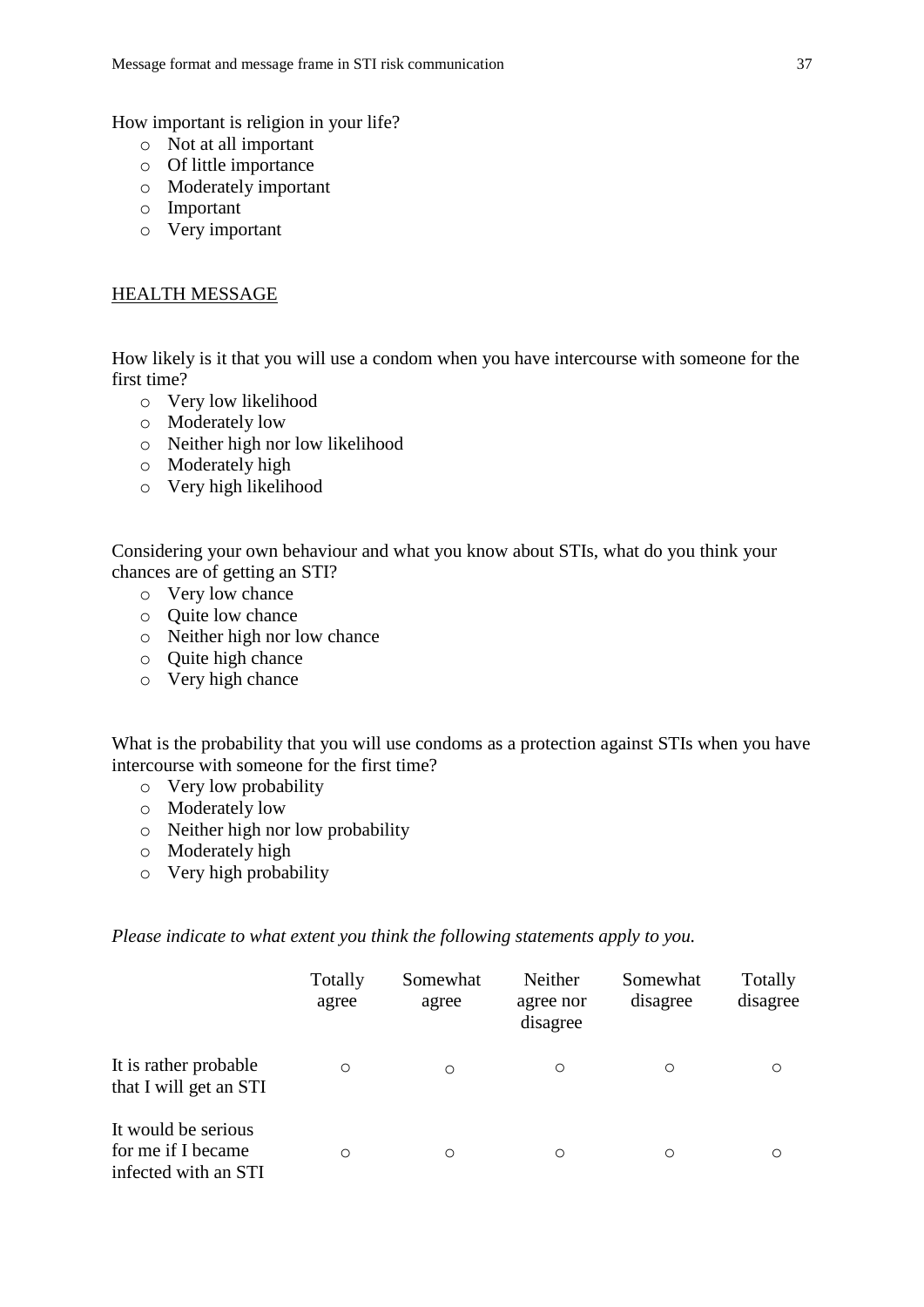| There is a good<br>possibility that I will<br>get an STI                                                                       | O                   | O       | $\circ$             | O       | O       |
|--------------------------------------------------------------------------------------------------------------------------------|---------------------|---------|---------------------|---------|---------|
| I intend to use<br>condoms as a<br>protection against<br>STIs when I have<br>intercourse with<br>someone for the first<br>time | $\circ$             | $\circ$ | $\circ$             | $\circ$ | O       |
| The likelihood of me<br>becoming infected<br>with an STI because<br>of my sexual<br>behaviour is<br>substantial                | $\circ$             | $\circ$ | $\circlearrowright$ | $\circ$ | $\circ$ |
| The thought of an STI<br>scares me                                                                                             | $\circ$             | $\circ$ | $\circlearrowright$ | $\circ$ | $\circ$ |
| An STI is a<br>serious health<br>problem for me                                                                                | $\circlearrowright$ | $\circ$ | $\circ$             | $\circ$ | $\circ$ |
| I will use a condom<br>next time I have<br>intercourse with a<br>someone for the first<br>time                                 | $\circ$             | $\circ$ | $\circlearrowright$ | $\circ$ | O       |
| Becoming infected<br>with an STI would be<br>severe for me                                                                     | $\circ$             | $\circ$ | $\circ$             | O       | O       |

*Please indicate to what extent you think the following statements apply to the text you just read.*

The text I just read...

|                                                                              | Totally<br>agree | Somewhat<br>agree | Neither<br>agree nor<br>disagree | Somewhat<br>disagree | Totally<br>disagree |
|------------------------------------------------------------------------------|------------------|-------------------|----------------------------------|----------------------|---------------------|
| Focused on the<br>advantages of using<br>a condom when<br>having intercourse | O                | O                 | O                                | O                    | $\circ$             |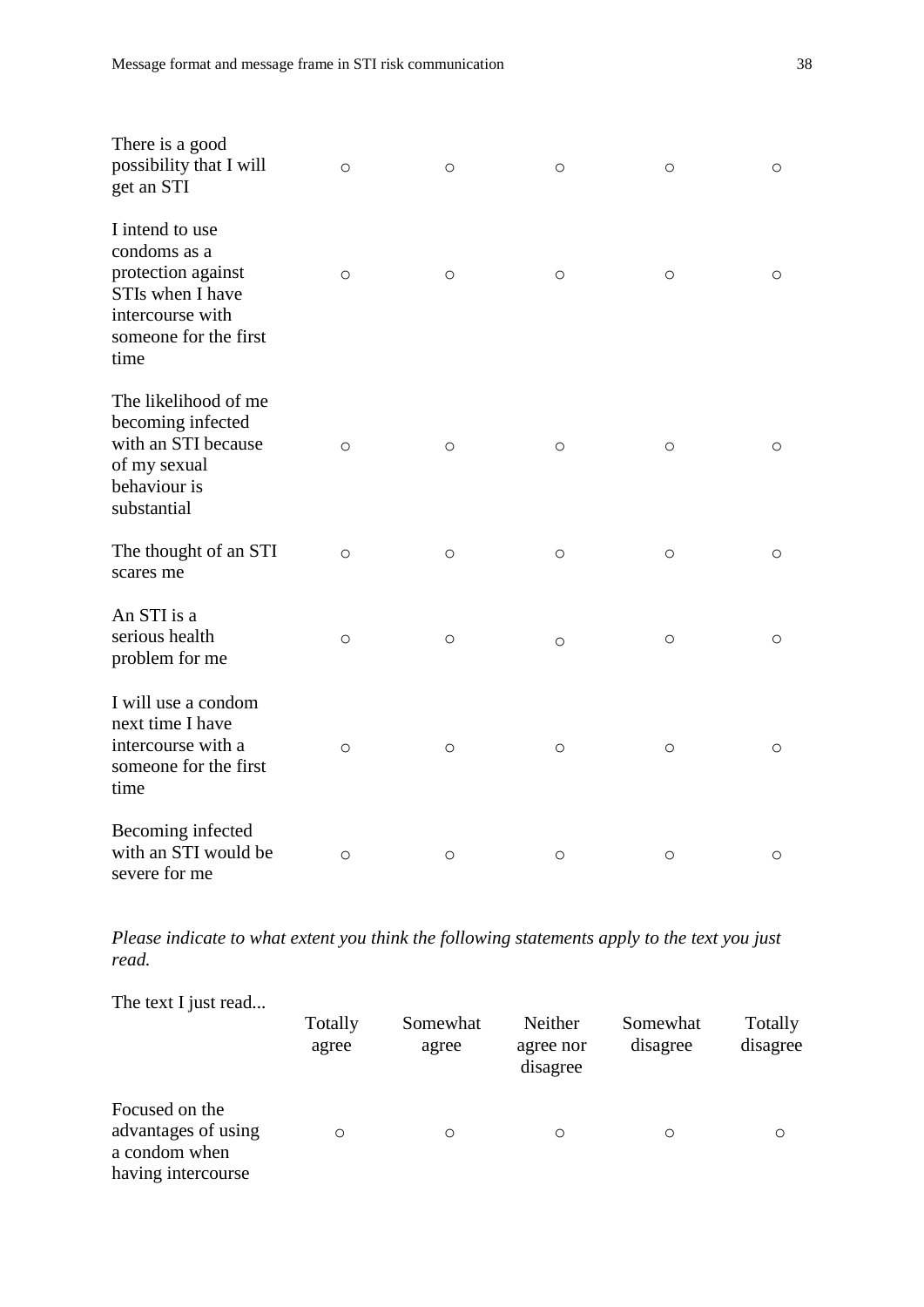| Focused on the<br>disadvantages of not<br>using a condom<br>when having<br>intercourse | O | $\circ$ | O | O | O |
|----------------------------------------------------------------------------------------|---|---------|---|---|---|
| Showed statistics<br>about STIs among<br>young people                                  | O | O       | O | O | O |
| Told about personal<br>experiences with<br>contracting STIs                            | O | $\circ$ | O | O | ∩ |

*The following questions ask about your sexual experiences*

In the last 12 months, have you had intercourse with...

|                     | Yes | N <sub>o</sub> |
|---------------------|-----|----------------|
| A male<br>partner   | ∩   | ( )            |
| A female<br>partner | ∩   |                |

*This study distinguishes between REGULAR (boyfriend/girlfriend) and CASUAL partners.*

Have you had a regular partner in the past 12 months?

- o Yes
- o No

Did you have intercourse with a regular partner in the past 12 months?

- o Yes
- o No

How often did you use a condom when you had intercourse with a regular partner in the past 12 months?

- o Always
- o Often
- o Sometimes
- o Rarely
- o Never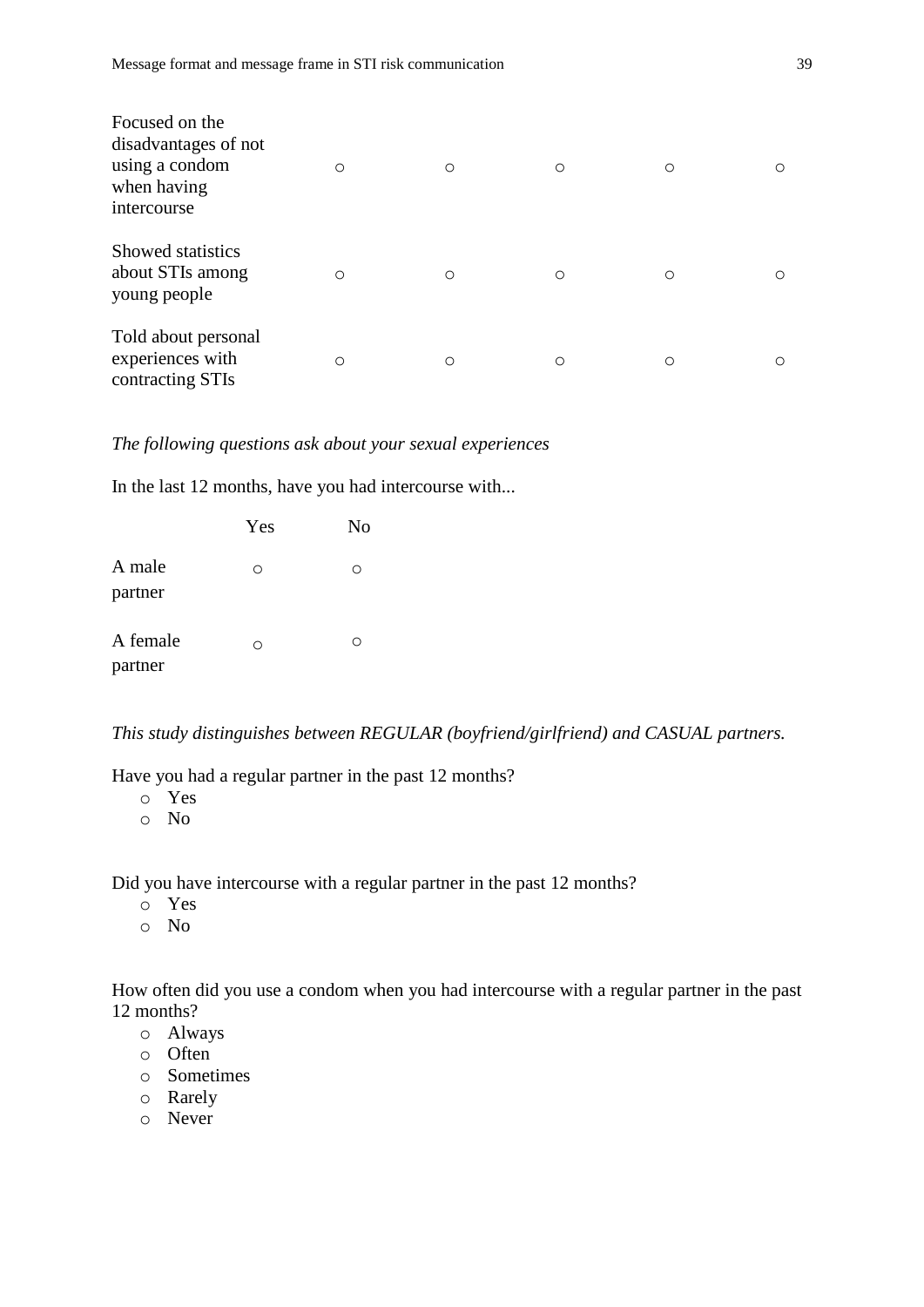Have you had one or more casual partners in the past 12 months?

- o Yes
- o No

Did you have intercourse with a casual partner in the past 12 months?

- o Yes
- o No

How often did you use a condom when you had intercourse with a casual partner in the past 12 months?

- o Always
- o Often
- o Sometimes
- o Rarely
- o Never

*The next questions ask about STIs*

Have you ever been tested for STIs?

- o Yes
- o No

When was the last time you had an STI test?

- o 0-6 months ago
- o 6 months-1 year ago
- o Longer than 1 year ago

Have you ever had (or do you have) an STI?

- o No
- o Yes

Please tick the box of which STI you had (multiple answers possible):

- o Chlamydia
- o Gonorrhoea
- o Herpes
- o HPV
- o Syphilis
- o Other, please specify...

Which of the following best describes how you heard about this study?

- o I was directly approached by one of the staff members on the UNSW Kensington campus
- o Through Facebook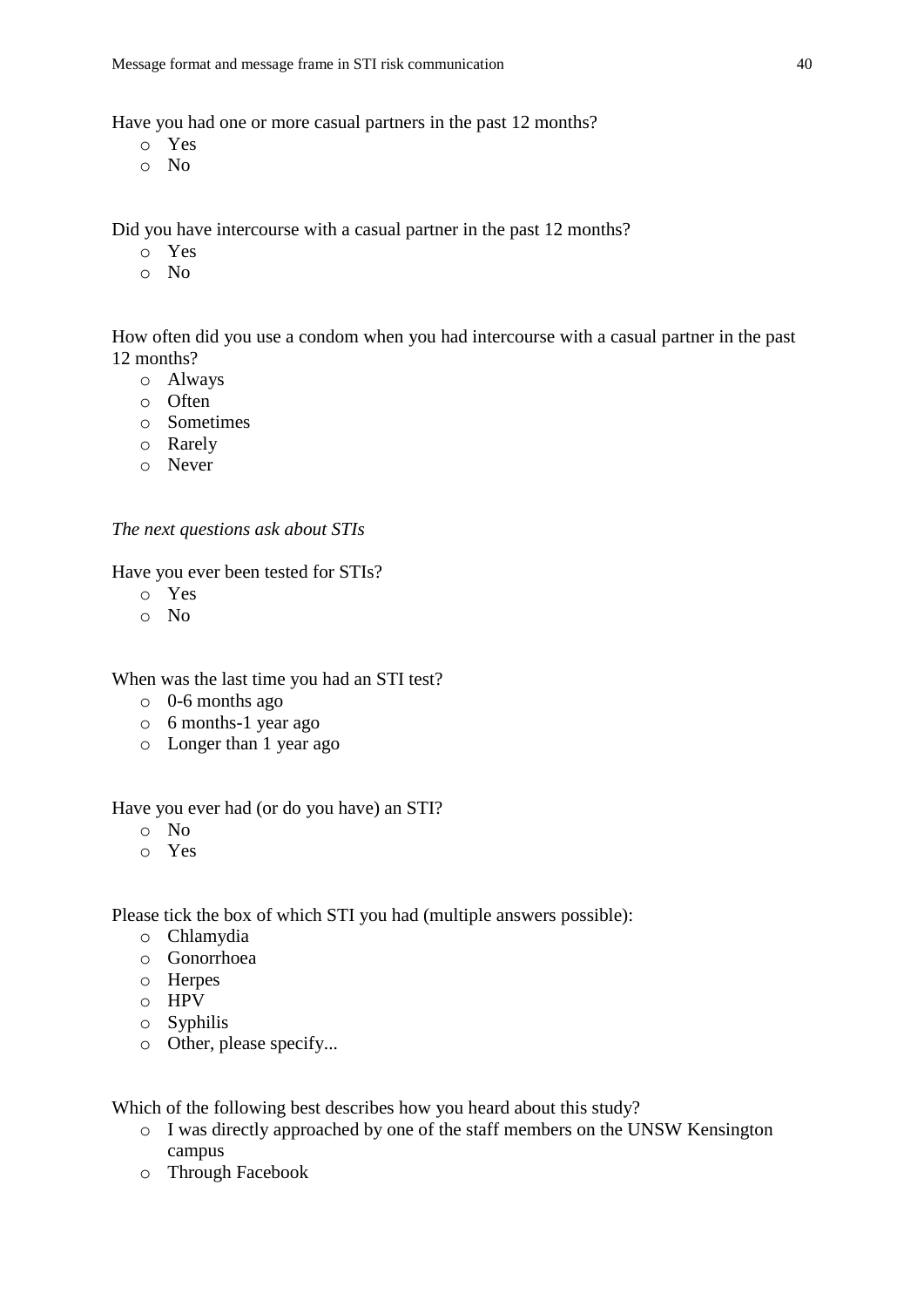- o I saw a flyer advertising for the experiment
- o A friend told me about it
- o Other, please specify...

Would you agree that you provided honest answers to all of our questions?

- o Totally disagree
- o Somewhat disagree
- o Neither agree nor disagree
- o Somewhat agree
- o Totally agree

Debriefing (compulsory)  $A =$  testimonial message with male character;  $B =$  testimonial message with female character;  $C =$  statistical message

# A

Please note:

The letter you just read in this study has been constructed by the researchers to assess your ideas and thoughts about becoming infected with an STI. The *Sex & You Magazine* does not exist and Matthew is a fictive person.

For STI facts and information go to http://www.sti.health.gov.au

o I understand that the letter I just read was constructed by the researchers for this study

# B

Please note:

The letter you just read in this study has been constructed by the researchers to assess your ideas and thoughts about becoming infected with an STI. The *Sex & You Magazine* does not exist and Jessica is a fictive person.

For STI facts and information go to http://www.sti.health.gov.au

o I understand that the letter I just read was constructed by the researchers for this study

# $\Gamma$

Please note:

The article you just read in this study has been constructed by the researchers to assess your ideas and thoughts about becoming infected with an STI. The *Sex & You Magazine* does not exist. The research information in the article was correct.

For STI facts and information go to http://www.sti.health.gov.au

o I understand that the article I just read was constructed by the researchers for this study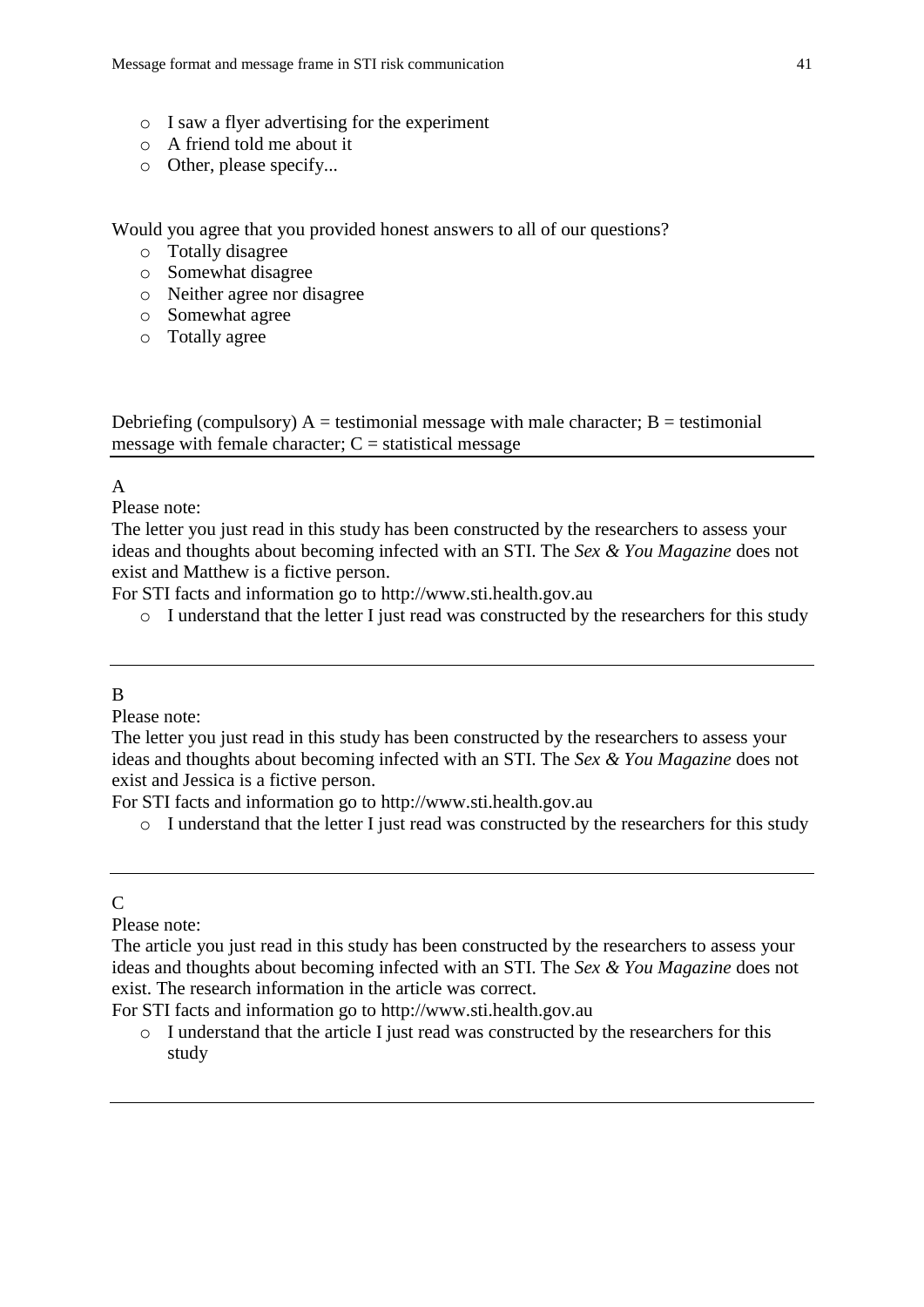Thank you for your contribution to the study. We greatly appreciate your assistance. In September 2012 a summary of the results will be available on the website of The National Centre in HIV Social Research [\(http://nchsr.arts.unsw.edu.au\)](http://nchsr.arts.unsw.edu.au/). In the meantime, you will be kept posted on preliminary results though the "Facts and stories" Facebook page. You may now close this window.

Very sincerely, Philippe Adam National Centre in HIV Social Research The University of New South Wales NCHSR website:<http://nchsr.arts.unsw.edu.au/> Study website: [http://FactsandStories.nchsr.org/](http://factsandstories.nchsr.org/)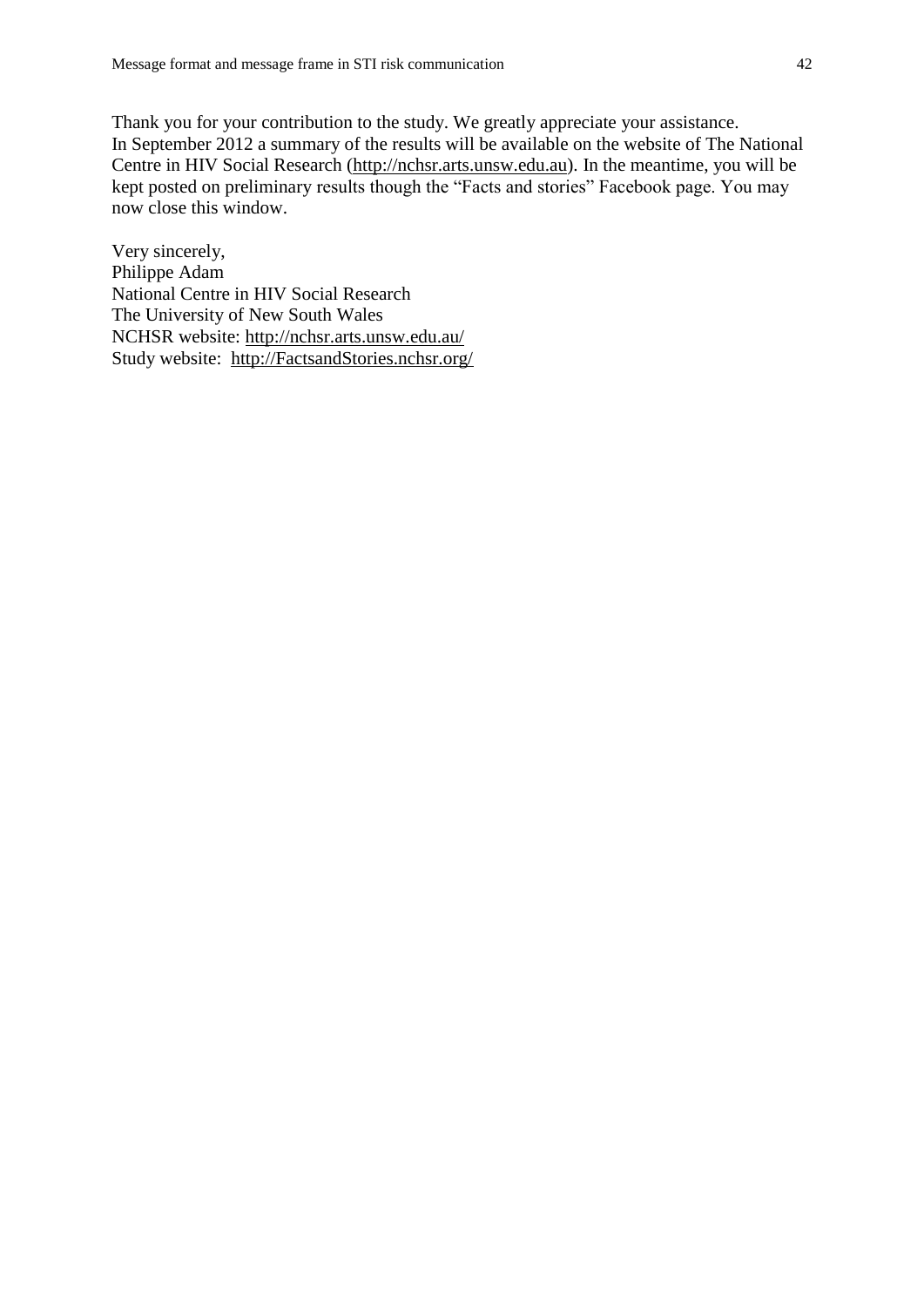# **Appendix B – Health messages**

### **Gain-framed/testimonial format (male character)**

The following letter from a reader called Matthew was published in the magazine *Sex & You*:

**Matthew (21) recently learned that protecting oneself during sex has many advantages. It is the best way to reduce one's chance of becoming infected with a sexually transmitted infection (STI).** 

**Here is Matthew's story:** "Last year I broke up with my first girlfriend who was also my first sexual partner. A few months after breaking up I met a girl at a party. She was sexy and fun and we went back to her place. Before having sex she told me she was healthy and didn"t want to use a condom, but I insisted on using one. That turned out to be a smart decision, because a few weeks later she told me she was diagnosed with Chlamydia! I had no idea that she was infected; neither did the girl by the way. I thought I would never be at risk of catching an STI, but now I realize that in some situations using a condom really protects you from becoming infected.

### **Matthew's advice:**

"I always tell my friends to use condoms, it has so many advantages:

- It considerably reduces your chance of catching an STI.
- It shows that you take responsibility for your own health.
- With a condom you don't have to worry about your health.'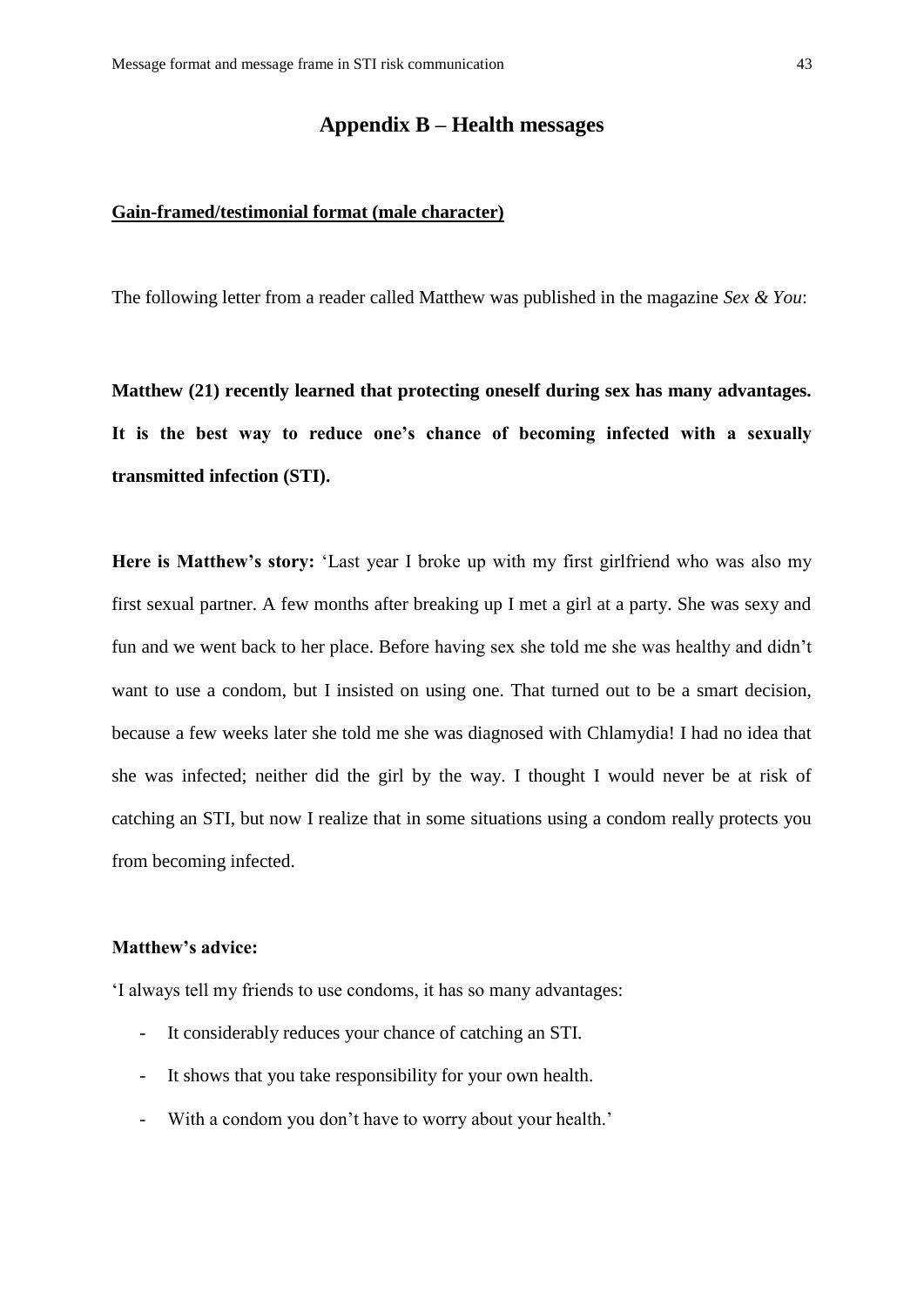#### **Gain-framed/testimonial format (female character)**

The following letter from a reader called Jessica was published in the magazine *Sex & You*:

**Jessica (21) recently learned that protecting oneself during sex has many advantages. It is the best way to reduce one's chance of becoming infected with a sexually transmitted infection (STI).** 

**Here is Jessica's story:** "Last year I broke up with my first boyfriend who was also my first sexual partner. A few months after breaking up I met a boy at a party. He was sexy and fun and we went back to his place. Before having sex he told me he was healthy and didn"t want to use a condom, but I insisted on using one. That turned out to be a smart decision, because a few weeks later he told me he was diagnosed with Chlamydia! I had no idea that he was infected; neither did the boy by the way. I thought I would never be at risk of catching an STI, but now I realize that in some situations using a condom really protects you from becoming infected.

### **Jessica's advice:**

"I always tell my friends to use condoms, it has so many advantages:

- It considerably reduces your chance of catching an STI.
- It shows that you take responsibility for your own health.
- With a condom you don't have to worry about your health.'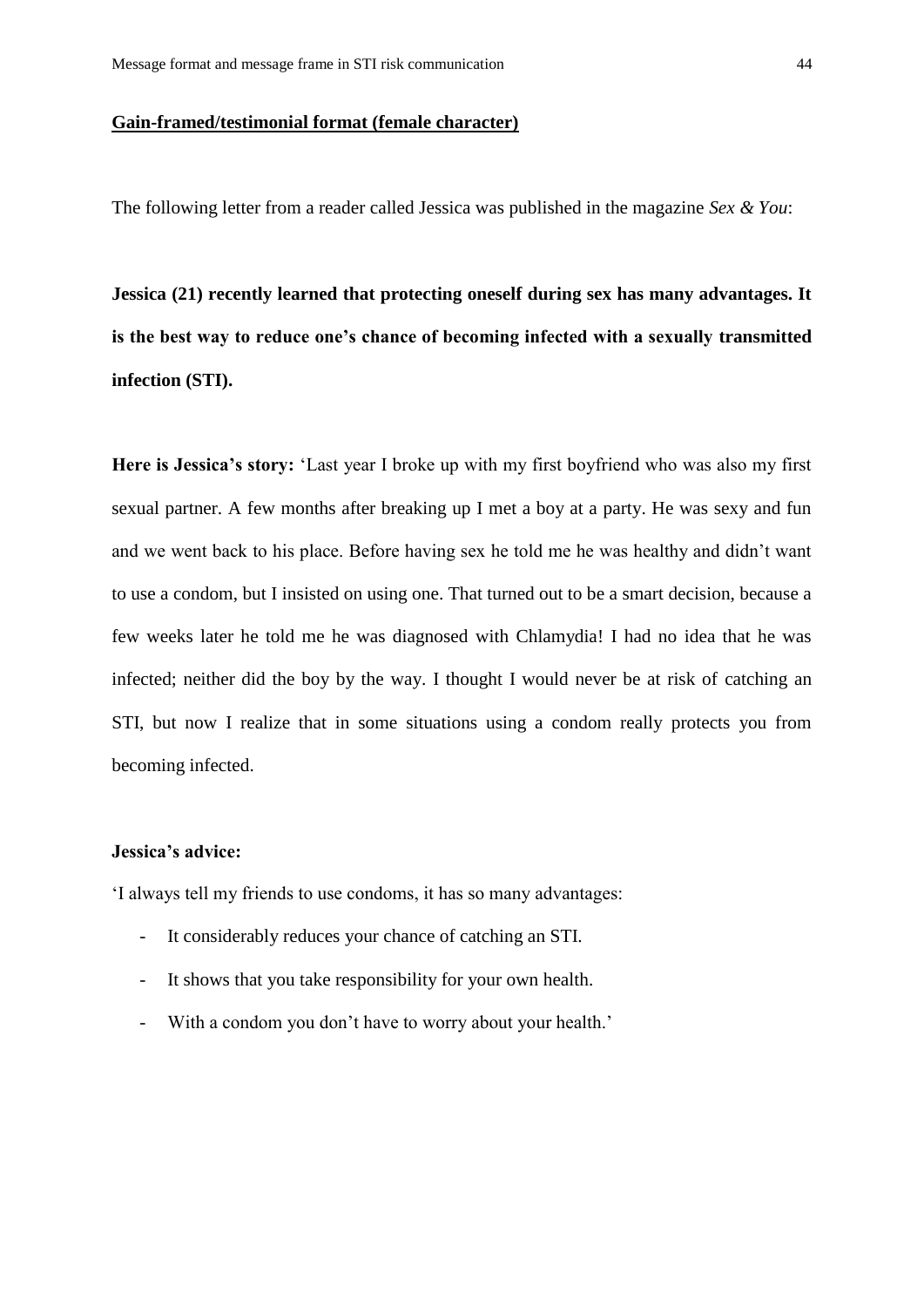#### **Loss-framed/testimonial format (male character)**

The following letter from a reader called Matthew was published in the magazine *Sex & You*:

**Matthew (21) recently learned that not protecting oneself during sex has many disadvantages. It increases one's chance to become infected with a sexually transmitted infection (STI).**

Here is Matthew's story: 'Last year I broke up with my first girlfriend who was also my first sexual partner. A few months after breaking up I met a girl at a party. She was sexy and fun and we went back to her place. When we got there we realised neither of us had condoms with us. She told me she was healthy, so we decided to just have sex without a condom. After a few weeks I felt pain when urinating. When I told my GP he suggested I"d be tested for STIs and to my surprise it got back positive for Chlamydia! I had no idea that she was infected; neither did the girl by the way. I thought I would never catch an STI, but now I realize that in some situations not using a condom really puts you at risk to become infected.'

### **Matthew's advice:**

"I always tell my friends that not using condoms has so many disadvantages:

- It considerably increases your chance of catching an STI.
- It shows that you don"t take responsibility for your own health.
- Without a condom you have to worry about your health."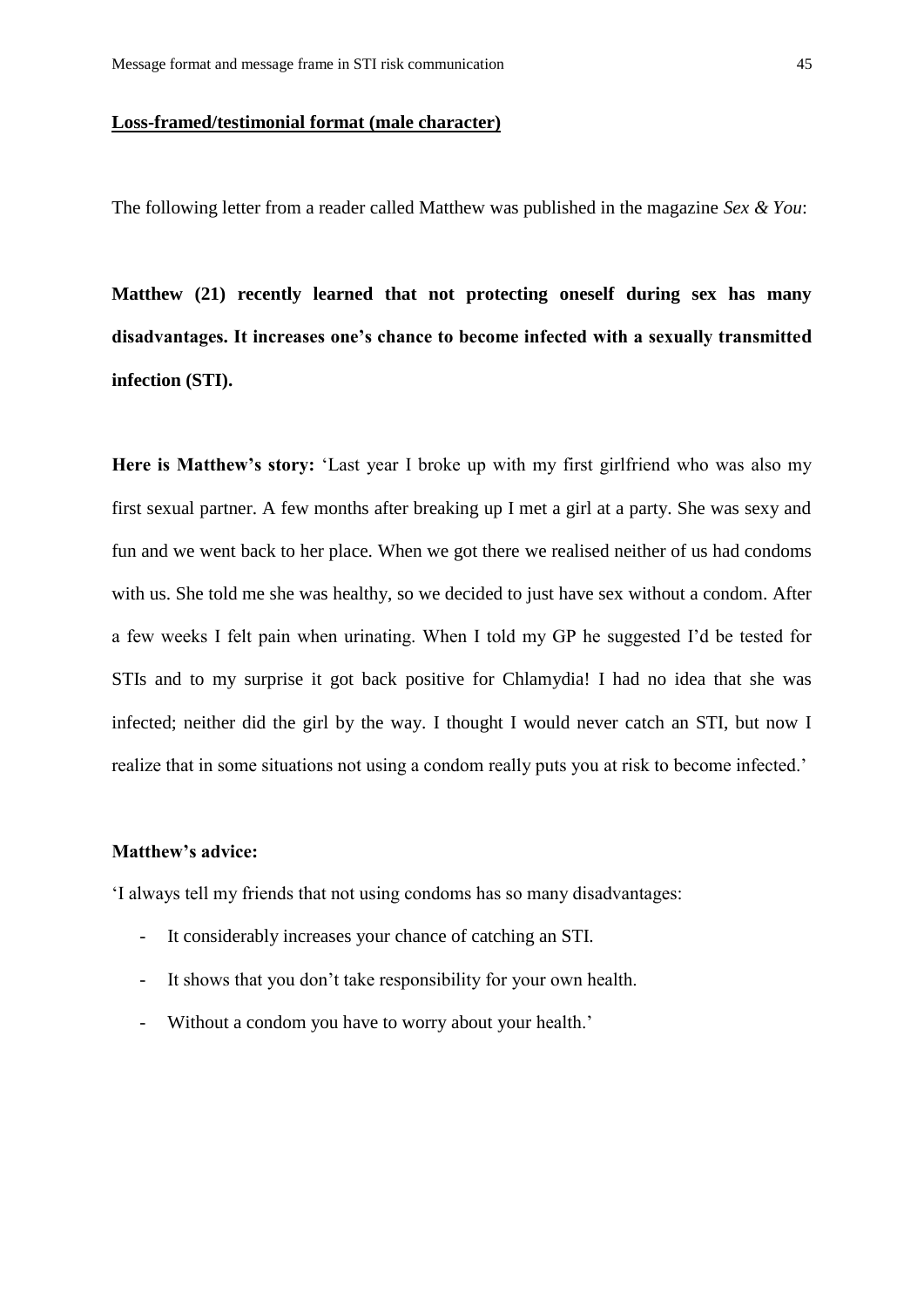#### **Loss-framed/testimonial format (female character)**

The following letter from a reader called Jessica was published in the magazine *Sex & You*:

**Jessica (21) recently learned that not protecting oneself during sex has many disadvantages. It increases one's chance to become infected with a sexually transmitted infection (STI).**

**Here is Jessica's story:** "Last year I broke up with my first boyfriend who was also my first sexual partner. A few months after breaking up I met a boy at a party. He was sexy and fun and we went back to his place. When we got there we realised neither of us had condoms with us. He told me he was healthy, so we decided to just have sex without a condom. After a few weeks I felt pain when urinating. When I told my GP he suggested I"d be tested for STIs and to my surprise it got back positive for Chlamydia! I had no idea that he was infected; neither did the boy by the way. I thought I would never catch an STI, but now I realize that in some situations not using a condom really puts you at risk to become infected.'

### **Jessica's advice:**

"I always tell my friends that not using condoms has so many disadvantages:

- It considerably increases your chance of catching an STI.
- It shows that you don"t take responsibility for your own health.
- Without a condom you have to worry about your health.'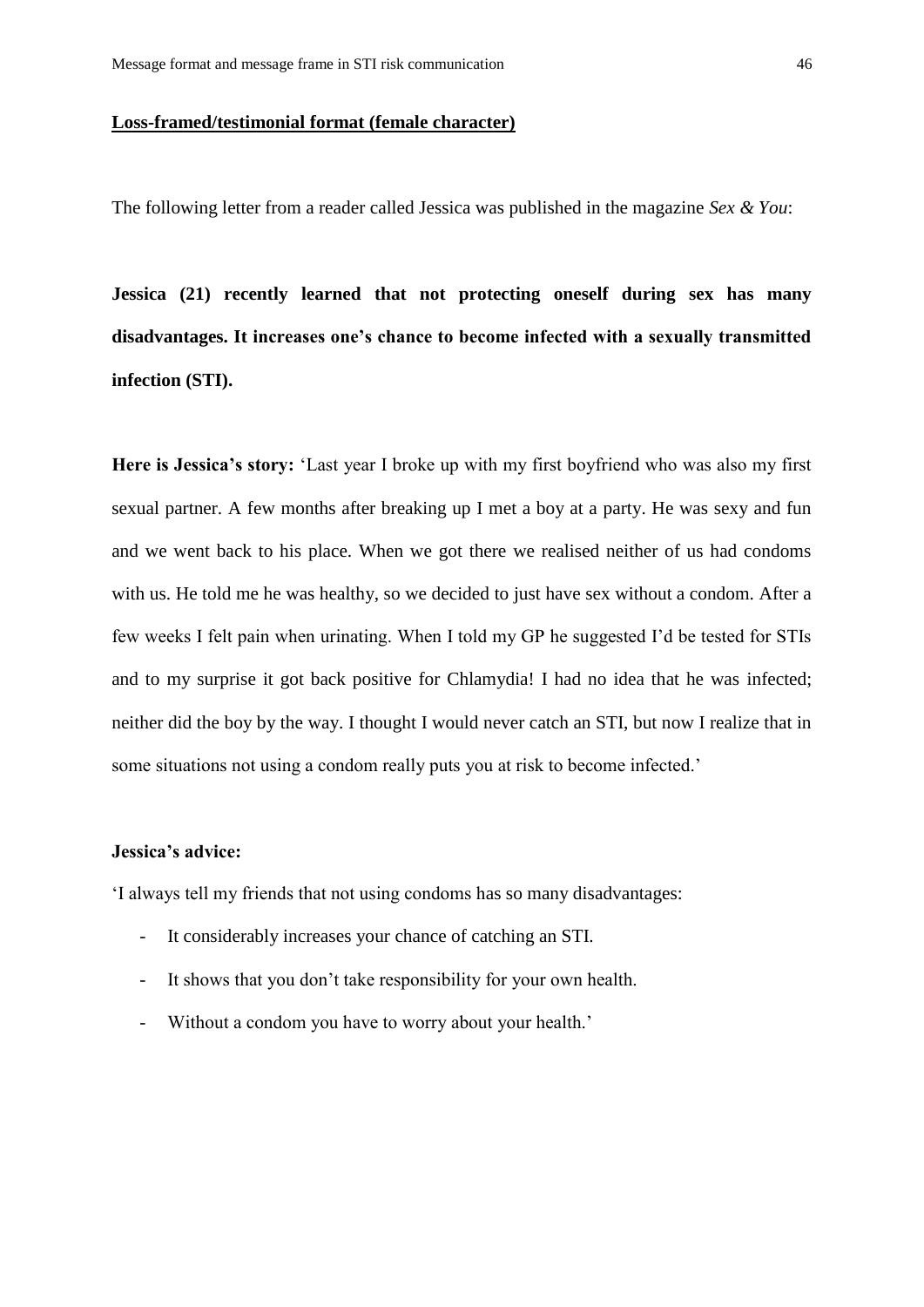### **Gain-framed/statistical format**

The following statistical data were published in an article in the magazine *Sex & You*:

**Research shows protecting oneself during sex has many advantages. It reduces one's chance to become infected with a sexually transmitted disease (STI).**

**Here are the findings:** If you protect yourself during sex with an infected partner you have an 83% chance of not becoming infected with an STI if your partner has an STI. Research shows that STIs are common among young people in Australia: three quarters of the known STI cases occurs among people aged between 15 and 29 years old. In the last few years, STI prevalence has risen; for example the population rate of reported diagnoses of Chlamydia more than tripled in both the male and female population over the past ten years. Studies show that 42% of young people in Australia think that prevention from STIs is the main advantage of using condoms. Partly because they take the responsibility for their own health and use condoms when having intercourse, 75% of the sexually active young people don"t have an STI.

# **The advice that follows these statistical data:**

Using condoms has many advantages:

- It considerably reduces your chance of catching an STI.
- It shows that you take responsibility for your own health.
- With a condom you don"t have to worry about your health.